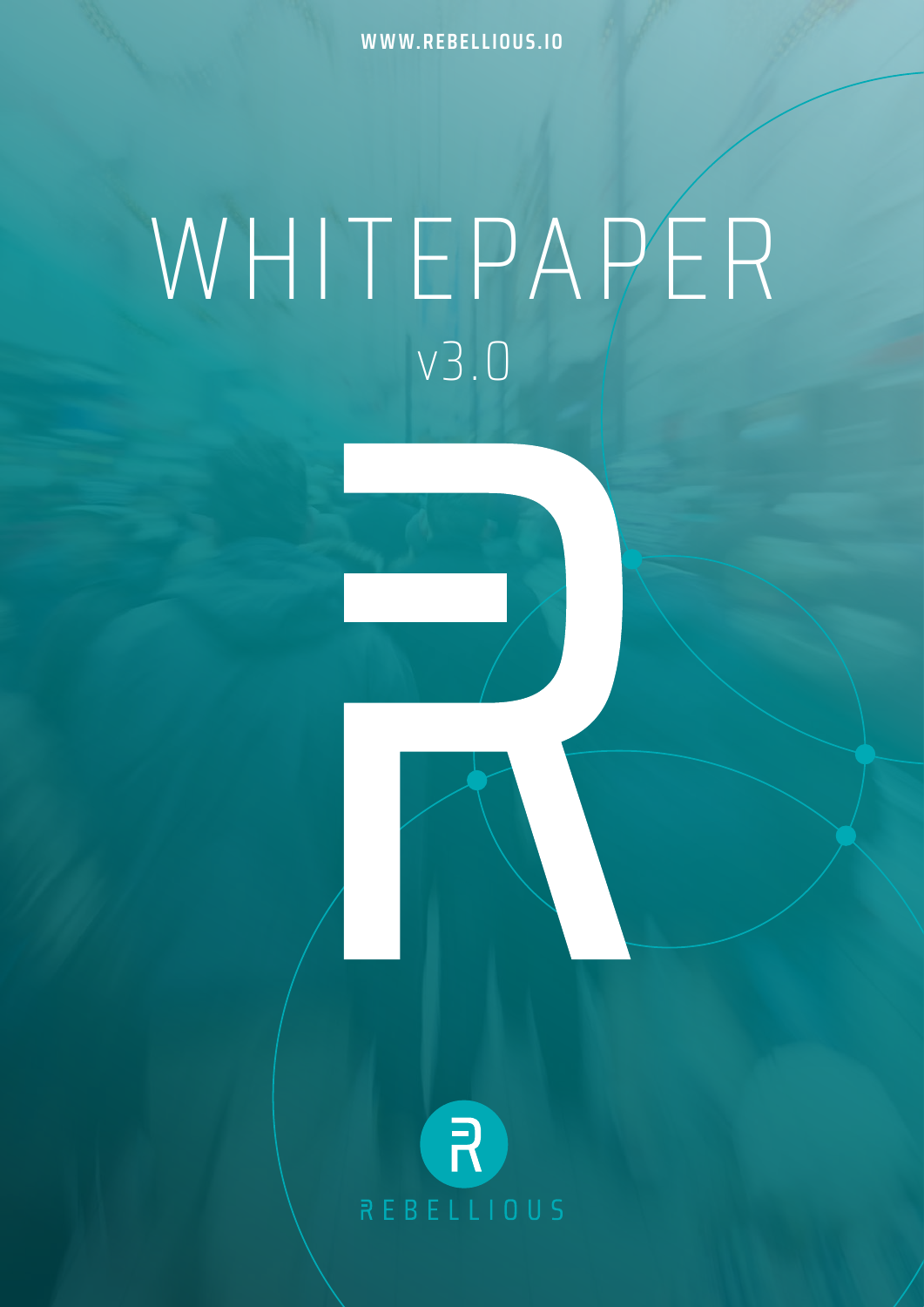# THE REBL AUDIT NETWORK FACILITATES AND SECURES BLOCKCHAIN SERVICES WITH MASTERNODES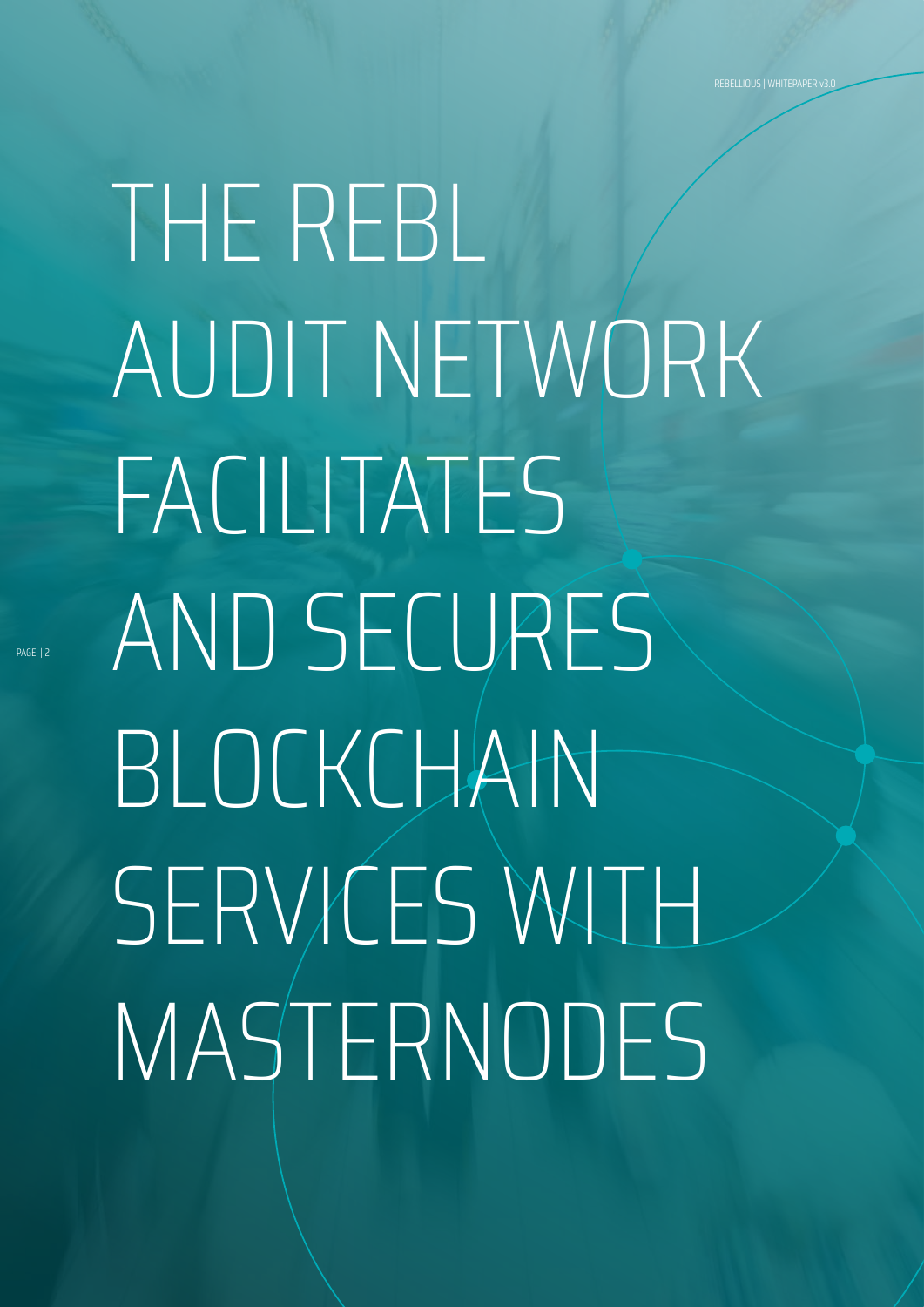### **Executive summary**

The cryptocurrency industry has been going through turbulent times, with growing interest from mainstream media, tech enthusiasts and businesses worldwide. Speculative hupe aside, the cruptocurrencu market has generated great interest in the applications of blockchain technology. History has proven that whenever technological innovation emerges at this pace, it is faced with challenges. Blockchain technology is no different. Some challenges still lie in the functional utility of the technology; it is often required to go through a series of iterations before a technology is usable and reaches its full potential. Although current discussions of Bitcoin and Ethereum focus mainly on the applied use of these cryptocurrencies in society, the underlying blockchain technology that supports these coins has gained enough legitimacy that major companies like IBM and Microsoft are getting involved.

Other challenges hindering mass adoption of blockchain include a high cost of innovation and a significant threshold to adopt and implement the technology—not to mention the scalability of the networks and the highly speculative nature of the market are considered to be a difficulty. REBL attempts to tackle the challenges inherent in this technology with individualised service and expertise, and by building customised blockchains as standalone environments that are scalable for a wide variety of use cases. By providing clients the option to build private or consortium blockchain networks, blockchain technology can be successfully implemented, even when the client's use case is not viable in the speculative market.

The main goal of REBL as a company is to provide the most user-friendly Blockchain-as-a-Service, building customisable blockchains for e-commerce retailers and any other businesses in need of one, accompanied by end-to-end service. The REBL blockchain is a fast and secure blockchain that is powered by masternodes and fuelled by the REBL cryptocurrency. The REBL blockchain is the core protocol of the concept that functions as the base technology. It is used as the framework to mould customisable blockchain solutions to the specific needs of each client. Gaining a foothold in this fast-paced, dynamic market can be difficult. That's why we have deliberately opfed for an adaptive approach in our strategy, putting the token holder at the heart of everything we do. The REBL team has many years of experience in the e-commerce market, as well as in cryptocurrencies. We believe a cryptocurrency developed by crypto-enthusiasts for cryptoenthusiasts could change the current market for the better. Together with a dedicated community, we aim to become the most progressive blockchain solution on the market.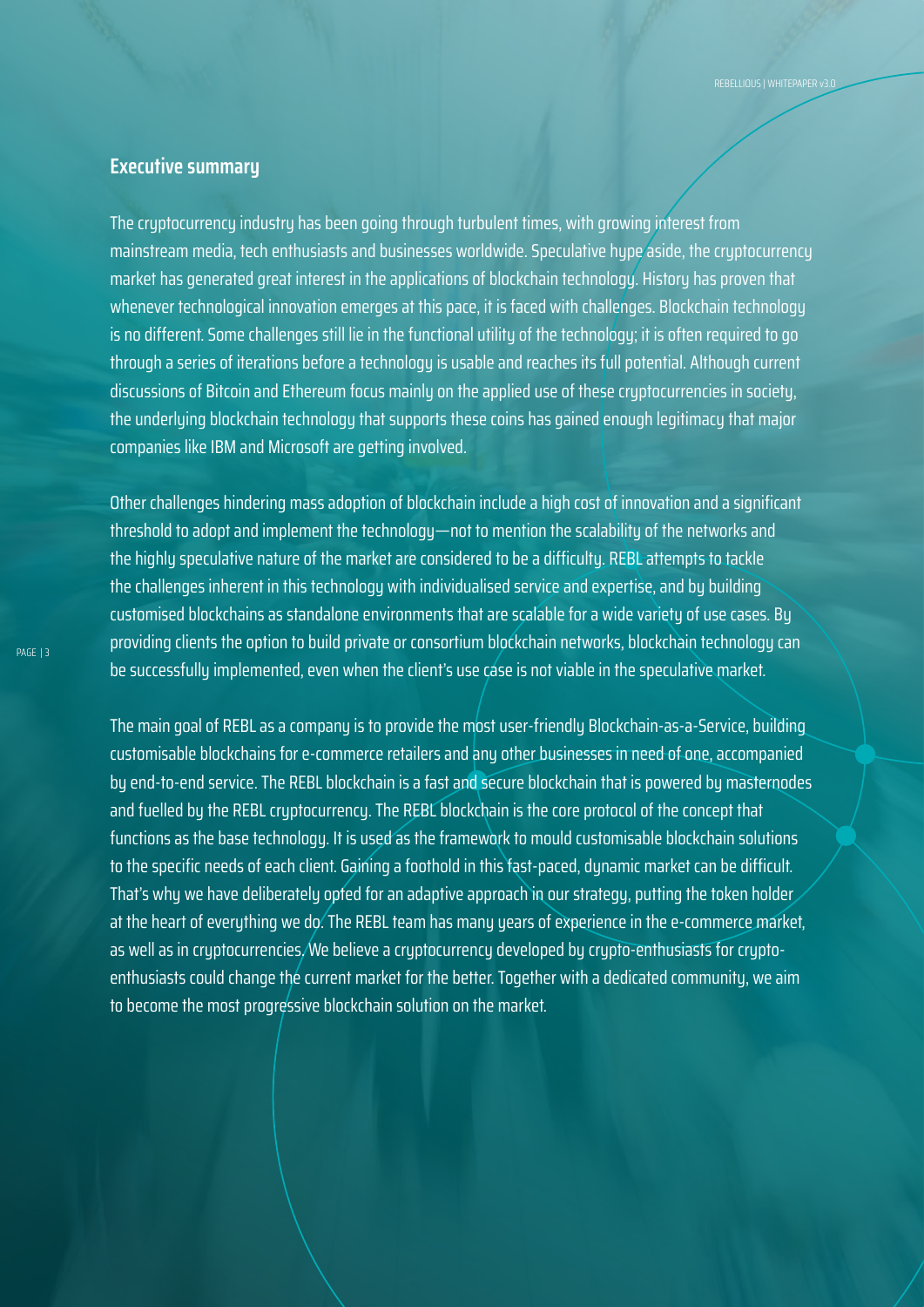### CONTENT

PAGE | 4

| 1.  | <b>OUR MOTIVATION</b>               |                                                                                                          | 5.  |
|-----|-------------------------------------|----------------------------------------------------------------------------------------------------------|-----|
| 2.  | <b>CHALLENGES</b>                   |                                                                                                          | 7.  |
|     | 2.1                                 | <b>TRADITIONAL MARKETS</b>                                                                               |     |
|     | 2.2                                 | <b>COST OF INNOVATION</b>                                                                                |     |
|     | 2.3                                 | CURRENT CHALLENGES IN THE CRYPTOCURRENCY SPACE<br>EXTERNAL FACTORS AFFECTING PUBLIC BLOCKCHAINS<br>2.3.1 |     |
|     |                                     | 2.3.2<br>NETWORK SCALABILITY                                                                             |     |
|     |                                     | 2.3.3<br><b>MARKET SPECULATION</b>                                                                       |     |
| 3.  | <b>SOLUTION</b>                     |                                                                                                          | 13. |
|     | 3.1                                 | <b>CORE DEVELOPMENT</b>                                                                                  |     |
|     | 3.2                                 | BLOCKCHAIN-AS-A-SERVICE                                                                                  |     |
|     | 3.3                                 | STRUCTURE SETTINGS & PERMISSION RIGHTS<br>3.3.1<br>CENTRALISED BLOCKCHAIN                                |     |
|     |                                     | 3.3.2<br>HYBRID OR CONSORTIUM BLOCKCHAIN                                                                 |     |
|     |                                     | 3.3.3<br>DECENTRALISED BLOCKCHAIN                                                                        |     |
|     | 3.4<br>3.5                          | <b>VALUE OPTIONS</b><br><b>BLOCKCHAIN TOOLS</b>                                                          |     |
|     | 3.6                                 | <b>FULLY BRANDED</b>                                                                                     |     |
|     |                                     |                                                                                                          | 24. |
| 4.  | <b>TECHNOLOGY - REBL BLOCKCHAIN</b> |                                                                                                          |     |
|     | 4.1                                 | <b>TYPE OF BLOCKCHAINS</b><br>4.1.1<br>REBL BLOCKCHAIN                                                   |     |
|     |                                     | 4.1.2<br>DECENTRALISED CLIENT BLOCKCHAIN                                                                 |     |
|     |                                     | 4.1.3<br>CENTRALISED CLIENT BLOCKCHAIN<br>HYBRID CLIENT BLOCKCHAIN<br>4.1.4                              |     |
|     | 4.2                                 | BLOCKCHAIN TECHNICAL SPECIFICATIONS                                                                      |     |
|     |                                     | 4.2.1<br><b>DEFINITIONS</b>                                                                              |     |
|     | 4.3                                 | <b>BLOCK STRUCTURE</b>                                                                                   |     |
|     | 4.4                                 | PROOF-OF-STAKE PROCESS                                                                                   |     |
| 5.  | <b>NETWORK CONSENSUS</b>            |                                                                                                          | 35. |
|     | 5.1<br>5.2                          | <b>DESIGN GOAL</b><br>DEFECTS OF CURRENTLY USED CONSENSUS ALGORITHMS                                     |     |
|     | 5.3                                 | PROOF-OF-STAKE - THE COIN AGE DEFECT AND IMPROVEMENTS IN POS 3.0                                         |     |
|     |                                     |                                                                                                          | 38. |
| 6.  | <b>NETWORK INCENTIVES</b><br>6.1    | <b>REBL MASTERNODES</b>                                                                                  |     |
|     |                                     | 6.1.1<br>MASTERNODE FUNCTIONALITIES                                                                      |     |
|     |                                     | MASTERNODE REQUIREMENTS<br>6.1.2                                                                         |     |
|     | 6.2                                 | <b>CLIENT MASTERNODES</b>                                                                                |     |
|     | 6.3                                 | <b>AUDIT NODES</b>                                                                                       | 43. |
| 7.  | THE REBL ECOSYSTEM                  |                                                                                                          |     |
|     | 7.1<br>7.2                          | CRYPTOCURRENCY COIN - REBL<br>COIN DISTRIBUTION                                                          |     |
|     | 7.3                                 | ECONOMIC MODEL - COIN GENERATION (INFLATION) VS FEE MODEL (CIRCULATION).                                 |     |
|     | 7.4                                 | INCENTIVE STRUCTURE                                                                                      |     |
| 8.  | <b>BUSINESS MODEL</b>               |                                                                                                          | 47. |
|     | 8.1                                 | PRODUCT FEE                                                                                              |     |
|     | 8.2                                 | AUDIT FEE                                                                                                |     |
|     | 8.3                                 | SERVICE FEE                                                                                              |     |
| 9.  | <b>REBL LABS</b>                    |                                                                                                          | 49. |
| 10. | <b>MARKETING APPROACH</b>           |                                                                                                          | 50. |
| 11. | <b>DEVELOPMENT ROADMAP</b>          |                                                                                                          | 53. |
| 12. | <b>COMMUNITY AND INVOLVEMENT</b>    |                                                                                                          |     |
| 13. | BIBLIOGRAPHY/REFERENCE              |                                                                                                          | 56. |
|     |                                     |                                                                                                          |     |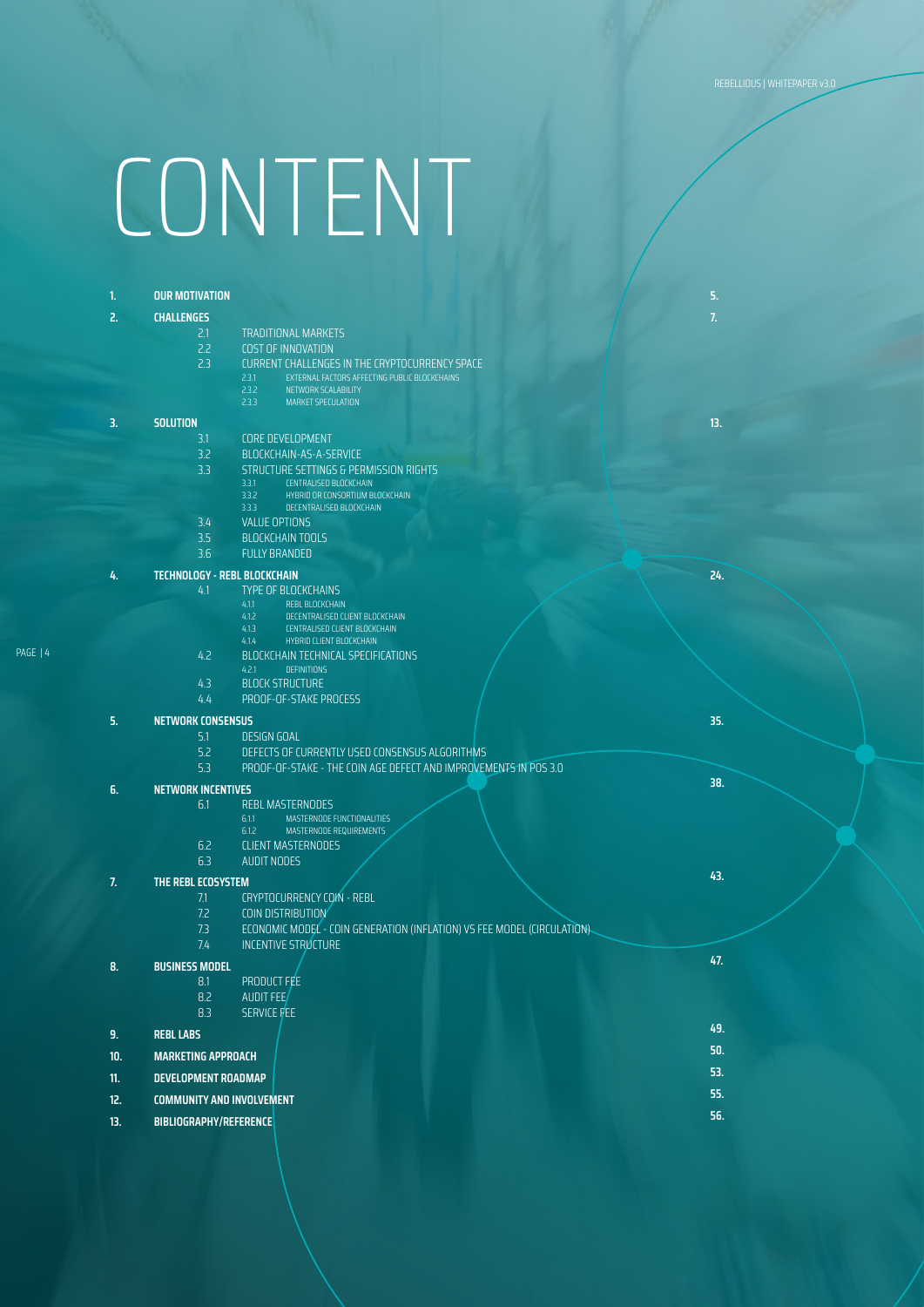

### Our motivation

**Blockchain technology has revolutionised the way we see government currency monopolies. Currencies like Bitcoin and Ethereum have shown us that we don't need to rely on central governing powers to transfer money around the globe, maintain financial privacy/security, and verify ownership. The global financial system is changing and the role of cryptocurrencies within this system has long been filled with hopes, questions, and plenty of risks. However, it's finally becoming clear that blockchain could be the heart of a wide variety of decentralised infrastructures, including everything from cloud databases and social media platforms to mesh networks and share economies. Together with the internet, blockchain technology is proving to be one of the largest leaps forward since the industrial revolution and the foundation of a free and prosperous planet. But this future isn't something to be predicted or hoped for - it's something to be achieved.**

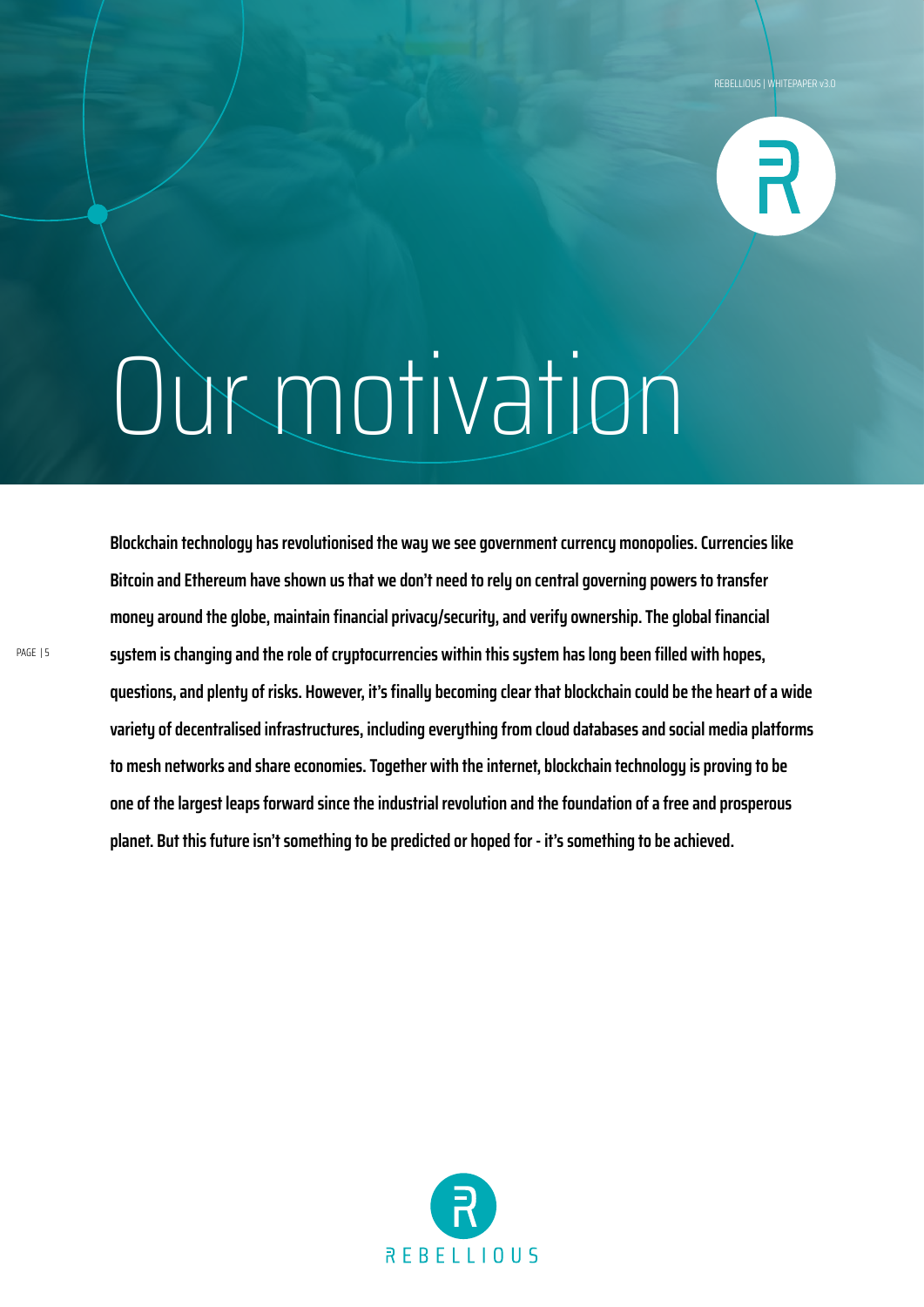

### Our motivation

At REBL, we believe in the power of cryptocurrency and more so in the blockchain technology behind it. And we believe now is the time to push this technology further. In recent years, we already saw huge changes that impact the future of cryptocurrencies and economies on a global scale. With a lot of experience in the E-commerce markets, we ourselves have experienced how the mass adoption of cryptocurrencies and blockchain technology in general still has a very long path ahead of it. However, we feel the current path the market is traveling is not leading towards this end goal of mainstream adoption. Blockchain technology is being misused as a product to feed a very speculative and manipulative market. The combination of rapidly increasing prices, individual speculation in the crypto marketplace, and widely available venture capital has created an environment in which many investors are willing to overlook traditional metrics, such as price-to-earnings ratio and confidence in technological advancements in favour of getting rich quick by speculating in the bubble market.

The absence of infrastructure and a lack of understanding were two major obstacles that previously obstructed mass connectivity for the internet market. For these reasons, individuals and businesses had limited capabilities in what they could do and what they could achieve in accessing the technology. A lack of knowledge also brings in more risk and security problems. Right now, we see these problems occurring in the Blockchain industry. Due to these limitations, lots of businesses are side-lined during this technological revolution, even though they would like to enter the playing field.

REBL will provide the building blocks that can better the infrastructure and increase the understanding of the blockchains' fundamentals and its immense potential. By doing so, the wall that's holding businesses back from blockchain adoption will be brought down. Education leads to understanding, and finally, with the right tools in hand, adoption.

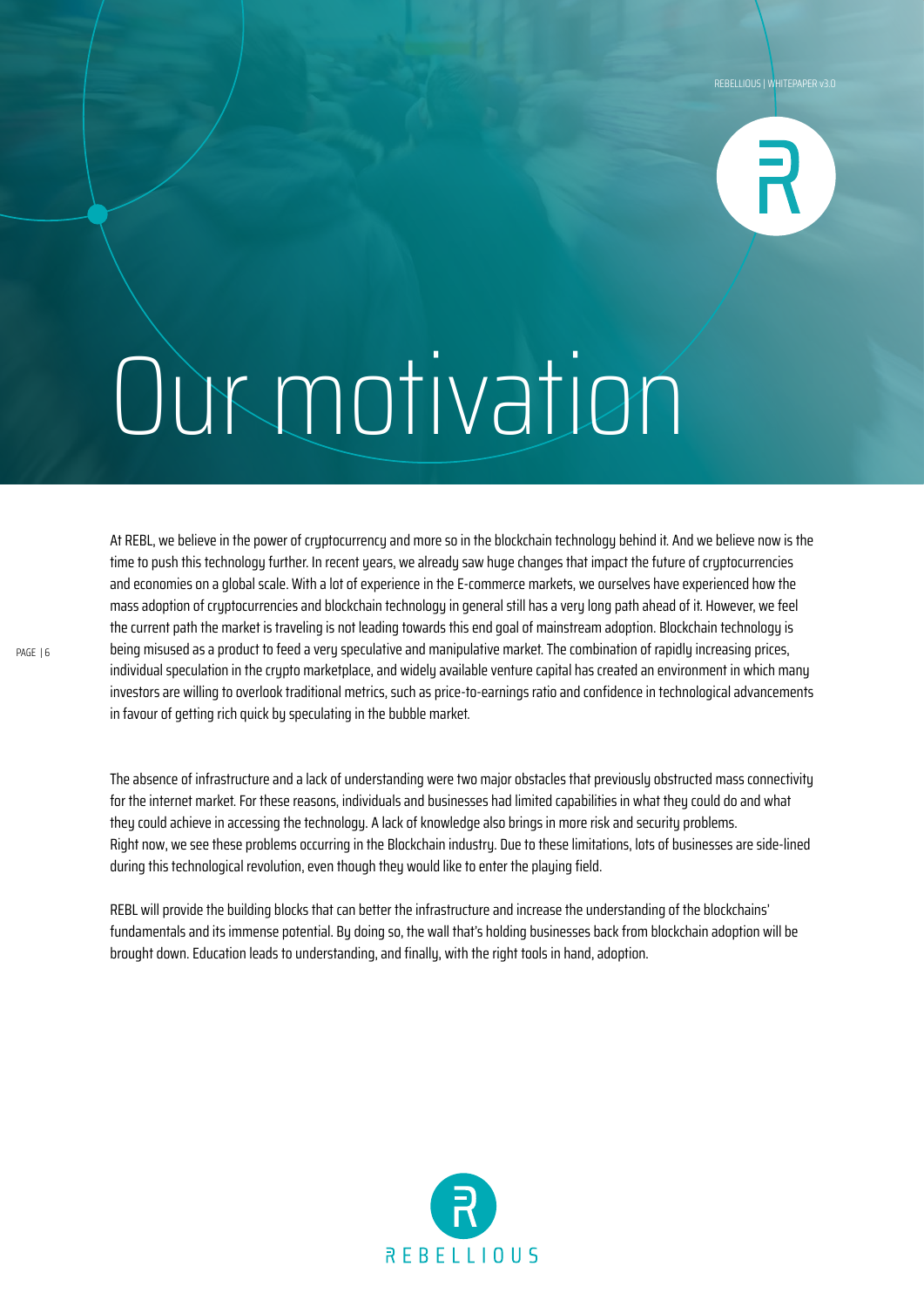

### **2.1 Traditional markets**

Every day, millions of transactions take place either electronically or by hand. However, not every transaction is done with cold, hard cash—a sizable chunk of these transactions are performed using with vouchers, coupons, or chips. It is also worth noting that not every transaction involves an equal exchange of value. A good example would be loyalty or rewards programs like frequent fluer miles. These transactions are essentially a one-way interaction. Nearly all types of transaction take place within their own respective ecosystem, facilitated by private companies that each have a processing system only compatible with their specific transactional "token", thus creating a kind of miniature economy. Transactions in fiat currency (a.k.a. "regular" money) are governed by a commonly accepted framework of regulation, legislation, and (international) norms and guidelines determined by banks and governments. However, this framework does not apply to the transactions mentioned above. A business that uses these moneyless transactions often encounters the following problems:

- The transactional systems are provided by private companies.
- They require big investments as they often require a purpose-built device.
- They are labour-intensive as they often require manual handling.
- They are more susceptible to fraud as they are not controlled by governments or banks.

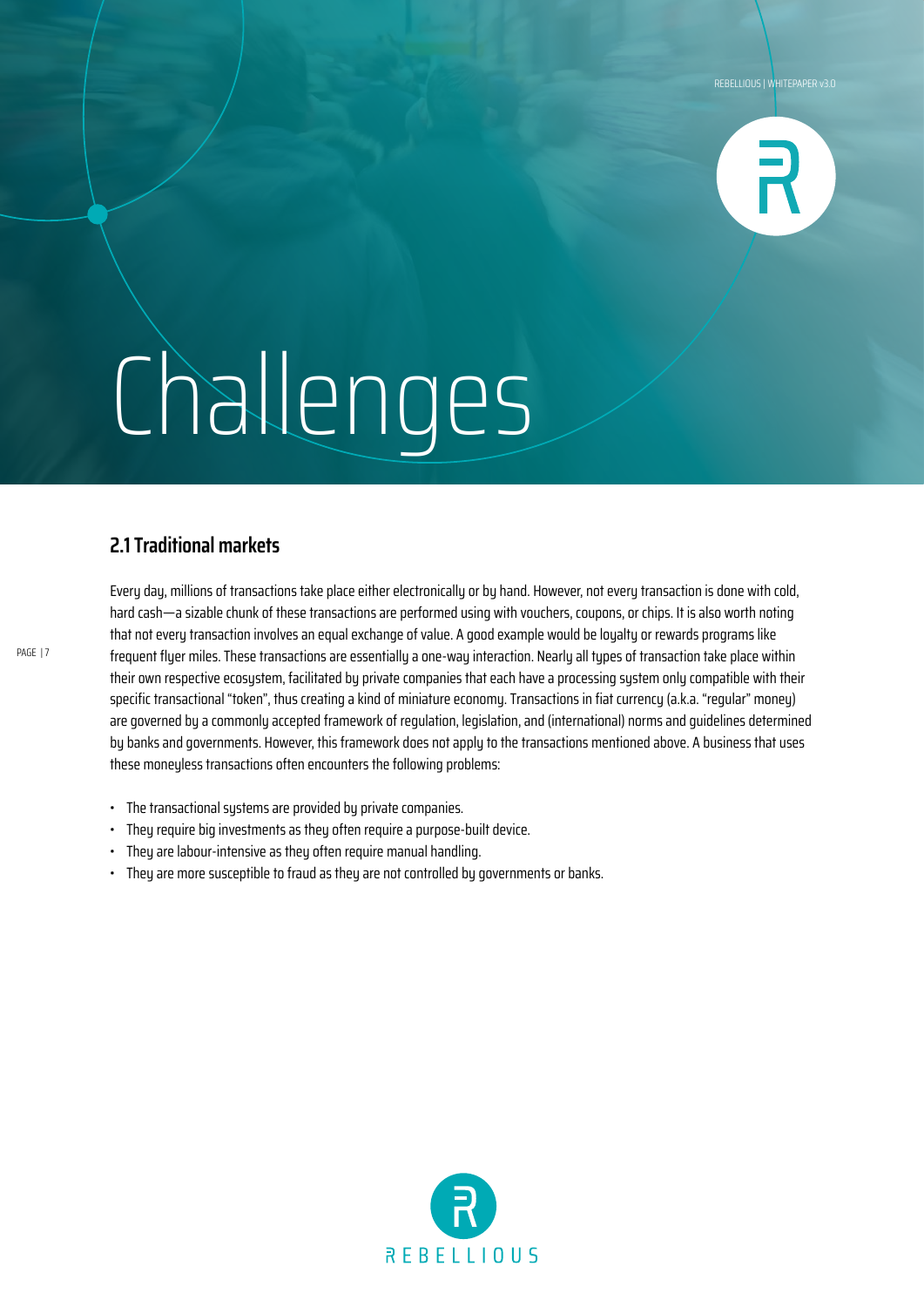

#### **2.1.1 Blockchain opportunities for traditional markets**

With the development of blockchain technology, these problems can now be addressed. A blockchain can be considered as a public ledger of transactions that have been executed within the network. It is constantly growing as completed blocks are added to the chain of previously formed blocks. These blocks are added and "stored" in a linear and chronological order.

With a fully functional (private) blockchain network, this opens a door with a wide variety of benefits for businesses. If you have your own blockchain, there is no need for an intermediary to validate transactions; a consensus mechanism is used to validate transactions instead. A blockchain is very cost-efficient. Within the blockchain network, transaction fees can be limited. Peer-topeer transfers allow the involved parties to avoid paying fees to the middleman. The only hardware investment required is the cost of a server and bandwidth. Once a blockchain is up and running, it requires little to no manual interference. Save for routine server maintenance, the blockchain basically runs itself.

The complete distribution and transaction history can be monitored in the blockchain ledger. Movements can be tracked back and forth. As blockchains are shared, everyone (within the scope of the blockchain) can track changes on the blockchain. All events that occur on the blockchain are public providing transparency. As a result trust is established and the risk of fraud is much lower.

On top of that, a blockchain plays a crucial role by providing quicker settlement of transactions. There is no need for verification, clearance, and reconciliation because the agreed upon data is already available on a shared ledger between the involved parties. This saves a huge amount of time, especially in the financial industry. Instant peer-to-peer transfers allow for a quick exchange of funds.

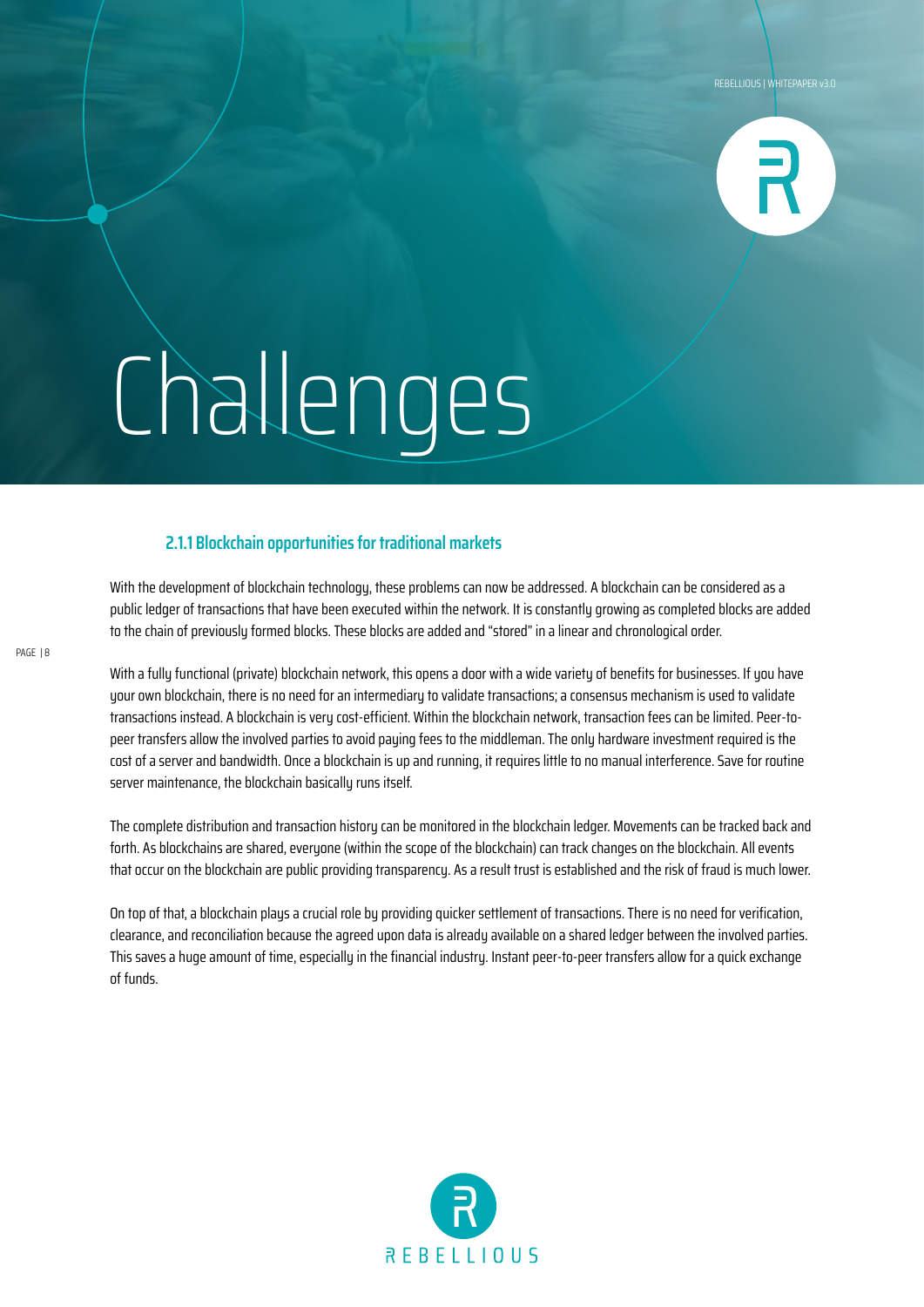

### **2.2 Cost of innovation**

One of the most significant drawbacks of blockchain technology uptake is the ability to integrate it seamlessly into current systems. Even in business sectors that would benefit substantially from the encrypted and secure algorithms at the heart of blockchains, the technology needs to be financially viable for them to adopt it. Lack of knowledge and understanding simply make it impossible for the layman business owner to integrate this into their business. Due to this shortage a significant investment of time and money in research and development is necessary to even start. Several aspects that can be thought of:

General blockchain knowledge—How does the blockchain function? Effect on the client's business model—What happens with existing and future business models? Software knowledge—New programming languages. Legal & risk—Especially in decentralised settings, new risks and various legal issues will be addressed.

Those disadvantages are slowly becoming drawbacks of the past as blockchain companies like REBL offer a means of tailoring the technology to suit businesses, rather than companies having to adapt their structure to suit blockchains. As companies would need to change or alter internal systems or processes to successfully integrate blockchain into their operations, the cost, expertise, and overall financial gains never matched up, and as such, widespread use has faltered. Unless you could make this technology accessible of course.

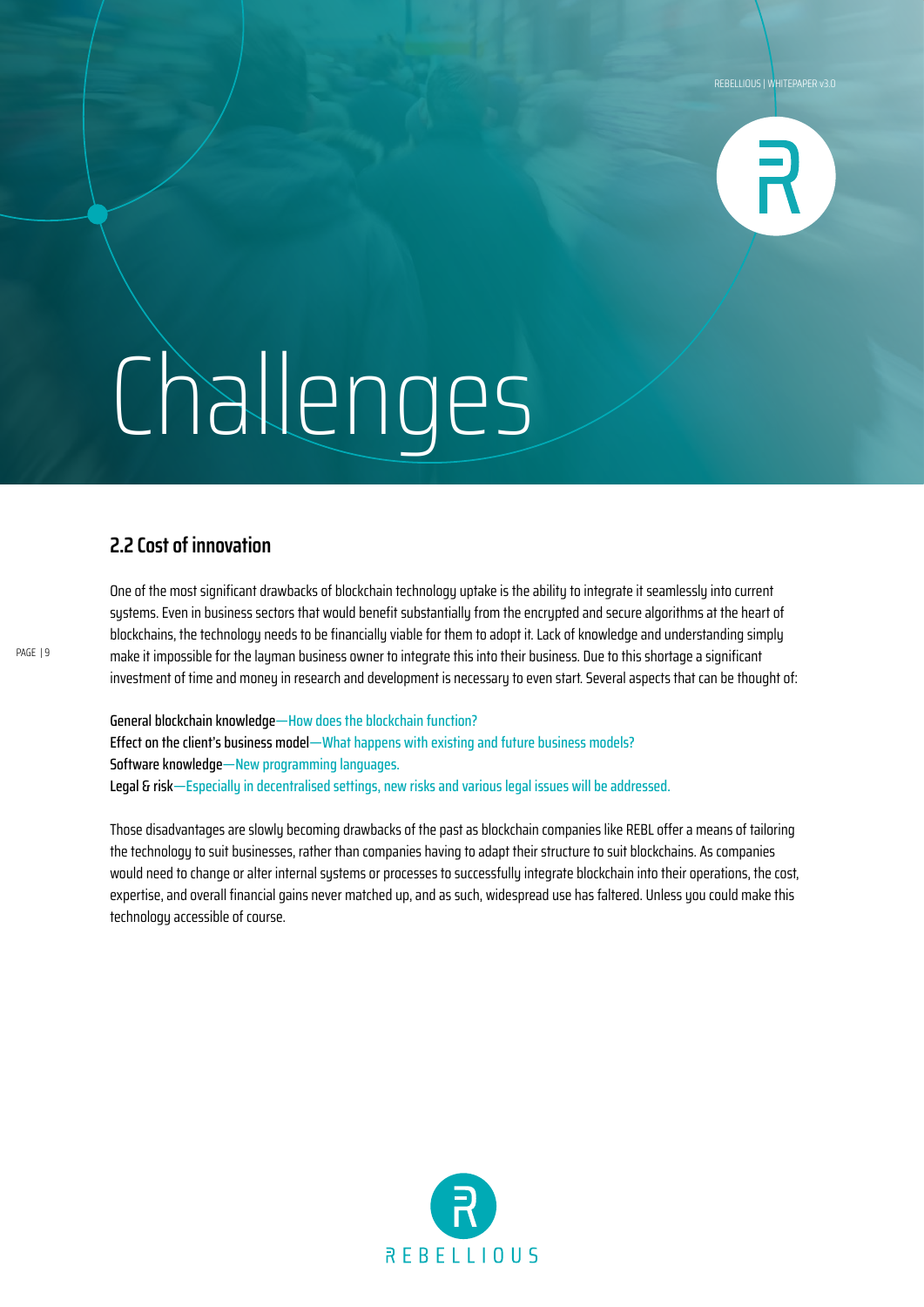

### **2.3 Current challenges in the cryptocurrency space**

### **2.3.1 External factors affecting public blockchains**

The idealistic public blockchain of Bitcoin—a blockchain that is uncontrolled, fully decentralised and immutable, serves its cause. It is a revolutionary concept as the first digitally scarce asset. However, a problem that is currently holding back mainstream adoption is the fact that some of the components that come with this public blockchain are not an optimal solution for a lot of industries. For example, a completely decentralised public blockchain is vulnerable to the degree of economic resources one can use to influence the consensus process mechanisms like proof-of-work or proof-of-stake. In some cases, a degree of private control is necessary.

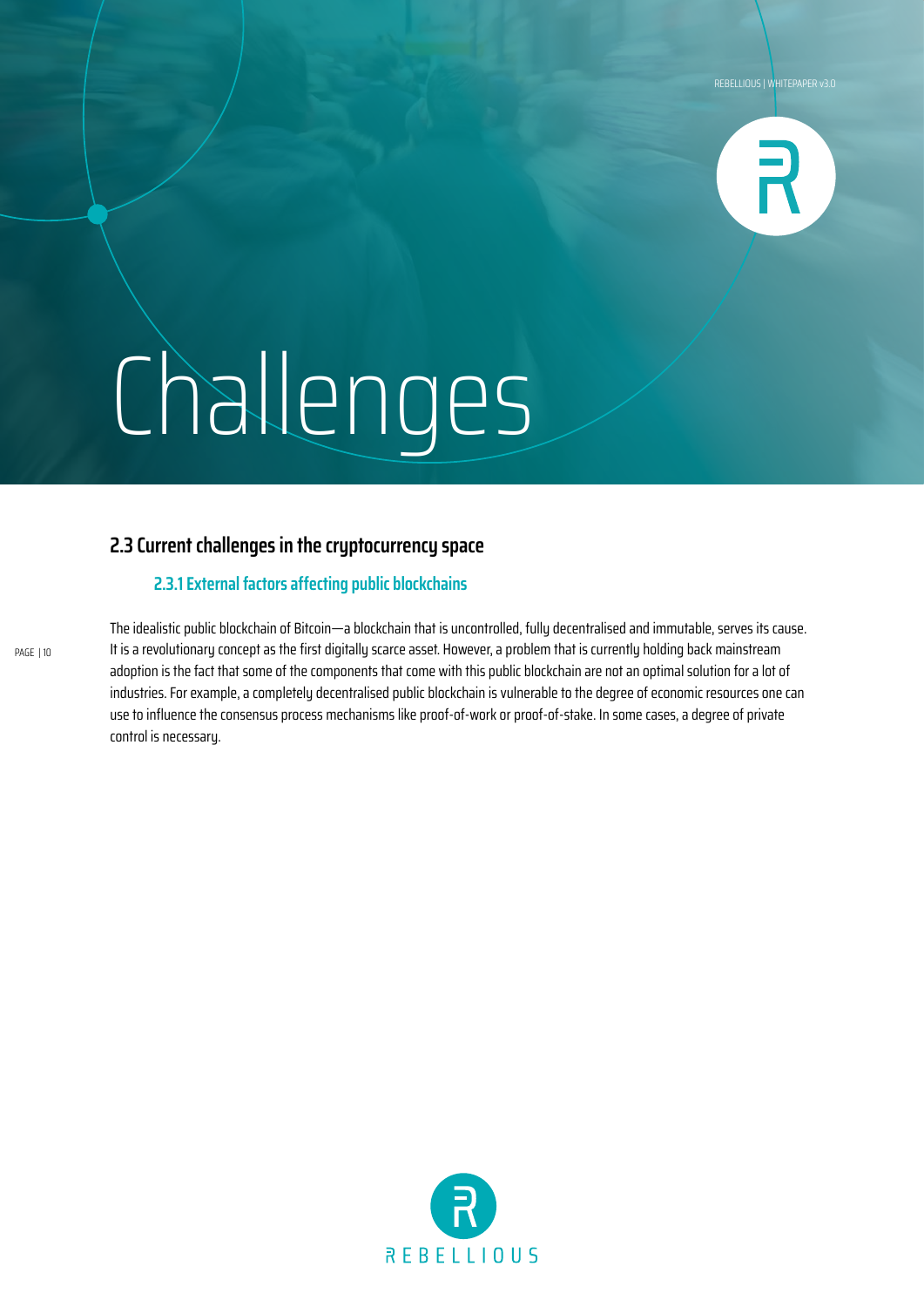

### **2.3.2 Network scalability**

Public blockchains have scaling issues due to the accelerated growth they have experienced in recent years. Even though these will most likely be solved, for the foreseeable future these problems will occur when the adoption rate grows exponentially which is likely in the coming years. Blockchains with low throughput and transaction per second rates limit the capacity and potential adoption.

In the recent past we have seen price swings and network clogging on the open Ethereum and Bitcoin networks. Transactions could take up to hours or even days costing up to 10 dollar plus per transaction. This is undesirable for economical use.

A solution for a more scalable network is the trade-off of decentralisation. One way this trade-off works is by changing the consensus protocol. For instance, a consensus protocol that allows for a small selection of nodes to act as delegates for the community to validate the network, thus making the network more efficient and the transaction throughput significantly better. For now, these protocols and the "democratic" voting system have proven to be highly sensitive to manipulation.

However, by creating a standalone environment utilising a hybrid or private blockchain specifically designed to the user's preference, this could become much more efficient.

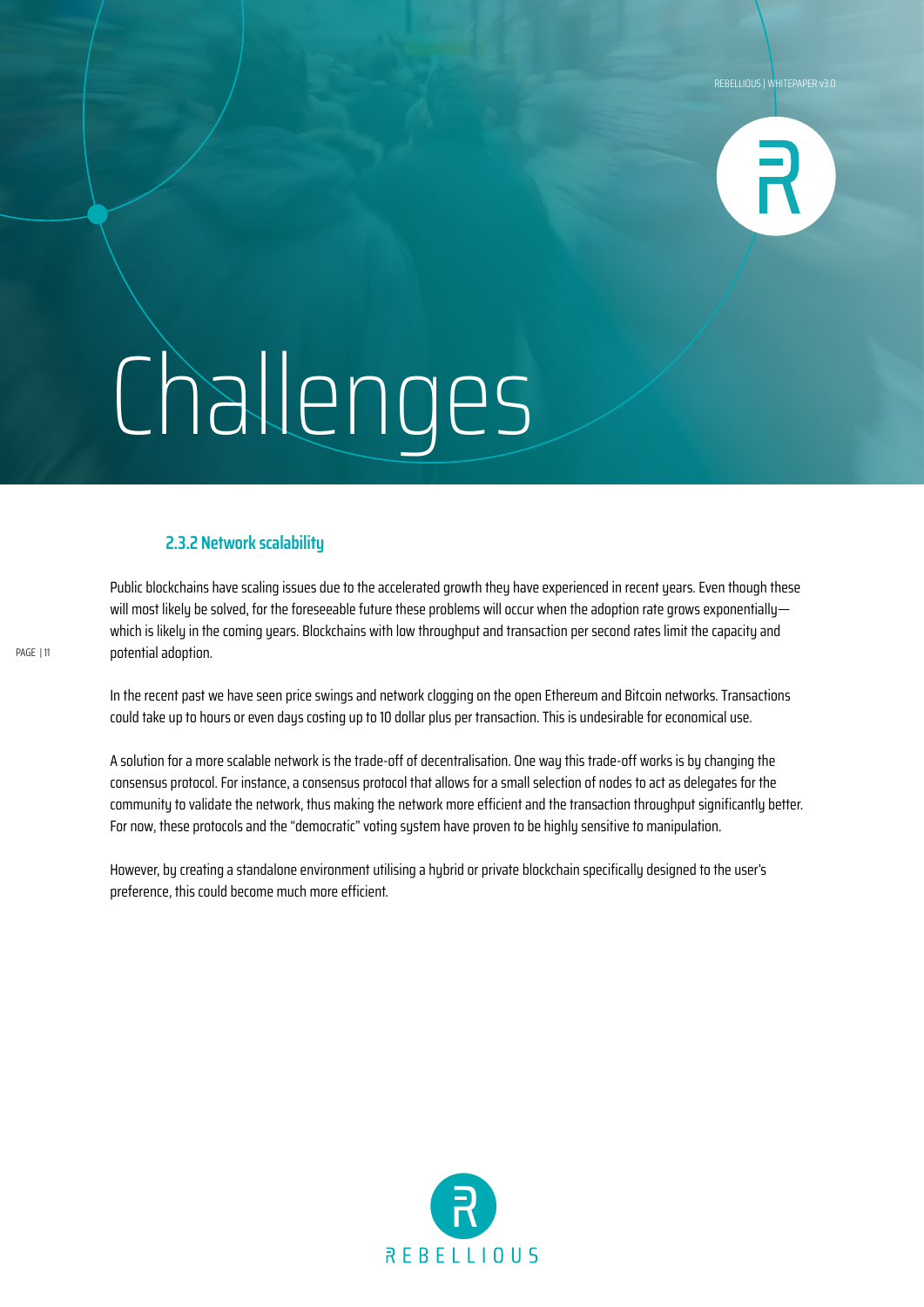

#### **2.3.3 Market speculation**

Using blockchain as means to speculatively boost a company's value seems to have the market in its grip. The result is a marginalisation of product and technological development. This is a huge hurdle to overcome for regular businesses. Integrating a network that is uncertain and volatile is very discouraging, and rationally this hurdle will not be undertaken by shrewd businesses.

At the moment, most cryptocurrencies are still primarily held by investors and speculators pursuing profits from price appreciation. These cryptocurrencies are not utilised for their true utility purpose. This is partly due to the fact that most platforms are still in development, and the utility is simply not there yet.

Another reason for the lack of actual crypto utility lies within the significant day-to-day price fluctuations. This makes a lot of use cases inefficient, sometimes even completely useless.

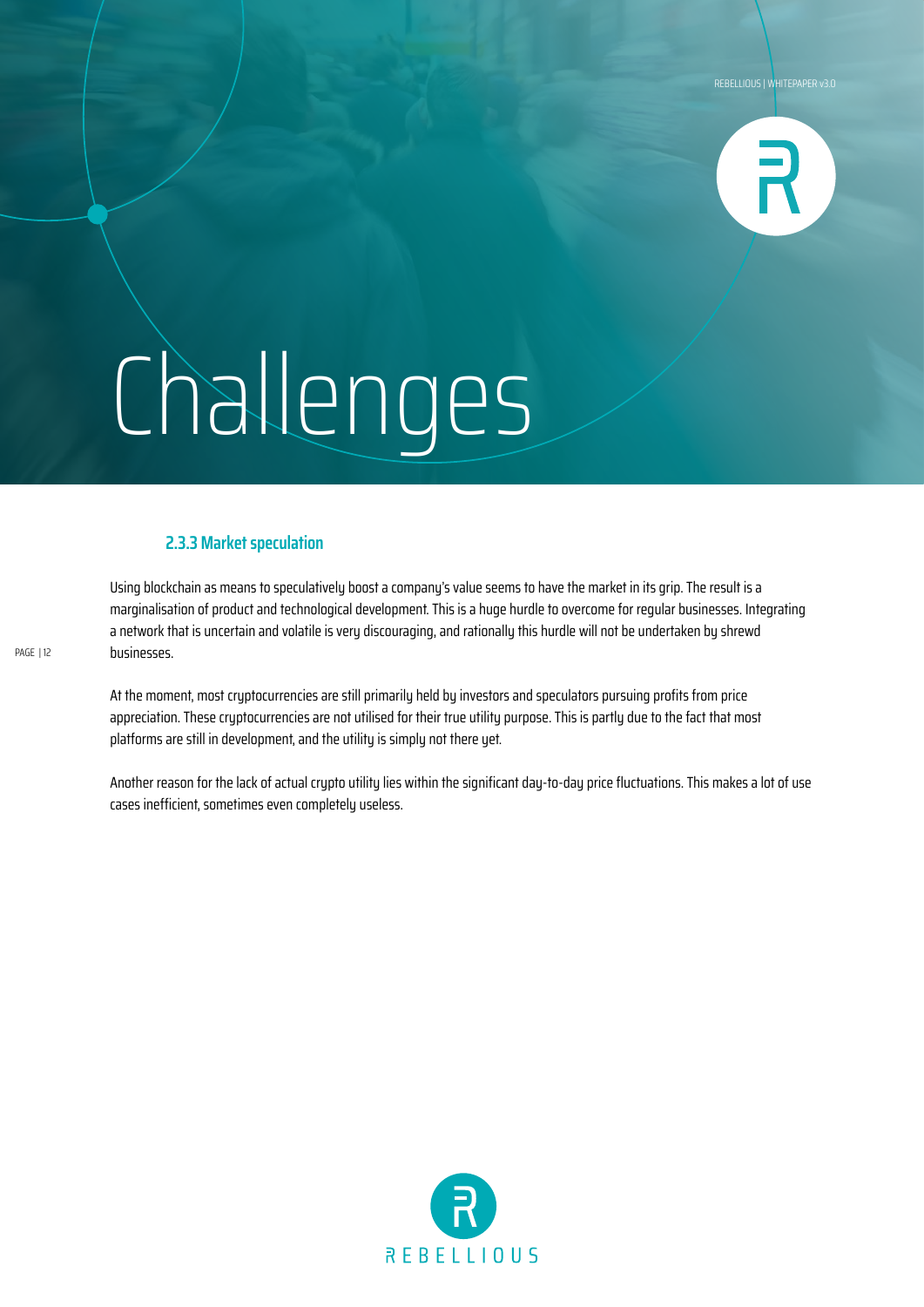

To make blockchain technology a success, adoption on all levels is a business must. Instead of creating a blockchain that asks users to mould their business around it, each client's blockchain will be customisable—whether that be central, decentralised, or hybrid. It will work in tandem with outputs to match your needs via wallets, modules, and payment terminals. The functionality will expand to accommodate your requirements.

Mainstream adoption is at the very core of the business model behind REBL and our revolutionary blockchain network.

Each blockchain developed by us is its own standalone ecosystem, containing its own ledger, transactions, and if desired, its own currency. One associated risk with blockchain technology is verifying the legitimacy of transactions and preventing the blockchain from being tampered with.

Our solution is simple; storing parts of the custom blockchain on the central REBL blockchain. With privacy and integrity being paramount, we will never retain large or revealing amounts of data; instead, just enough to be able to monitor the validity of our customer's blockchains, providing them with peace of mind.

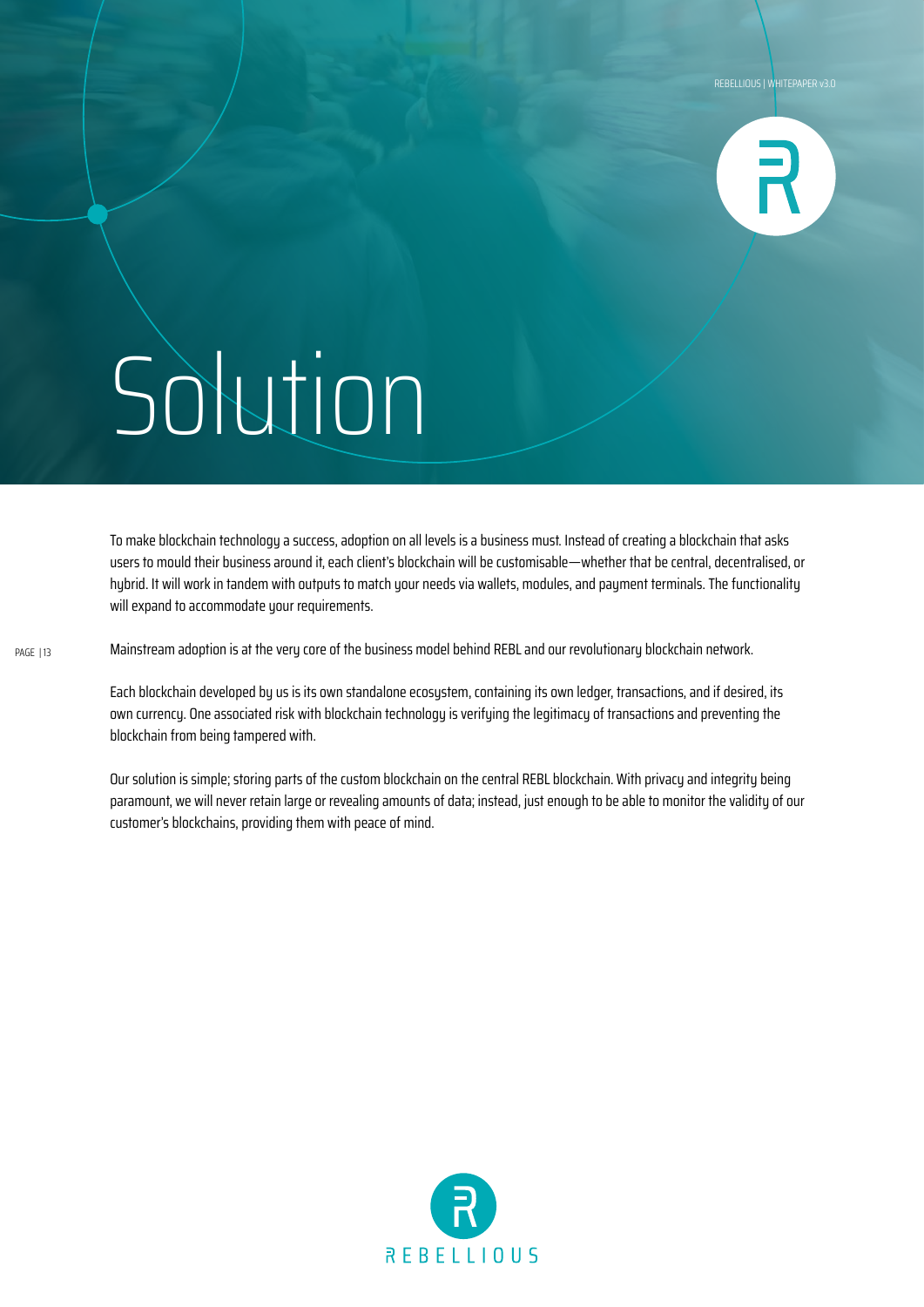

### **3.1 Core development**

The core technical development of a client's blockchain can be programmed and customised to the detail. This customisation process is preceded by an extensive decision-making process. A selection of questions that need to be answered:

Do you need a (shared) database? Does it require multiple actors to write? Do you know the writers and trust them? Do you want a trusted 3rd party? Does the blockchain need to be tokenized? (vs non-tokenized) Are smart contracts required? Do we need external data (Oracles) to trigger smart contract executions? Do you want transactions to be hidden or transparent? What is required to make the project scalable?

There are endless variables and parameters to consider. A summary of some of the parameters:

**Permission basis**—Run a private network with private transactions, or a public network in which any peer can join? More on this subject in section 3.3.

**Network capacity**—Scalability is crucial for long-term growth and success.

- Target block time; e.g. 1 minute.
- Maximum block size; e.g. 1 megabyte.

**Tokenomics**—An economic model must be in place to create a healthy network. E.g. variables to consider:

- Initial coin supply; e.g. pre-mine.
- Max coin supply; e.g. inflation.
- Block rewards; e.g. block halving or a static model.

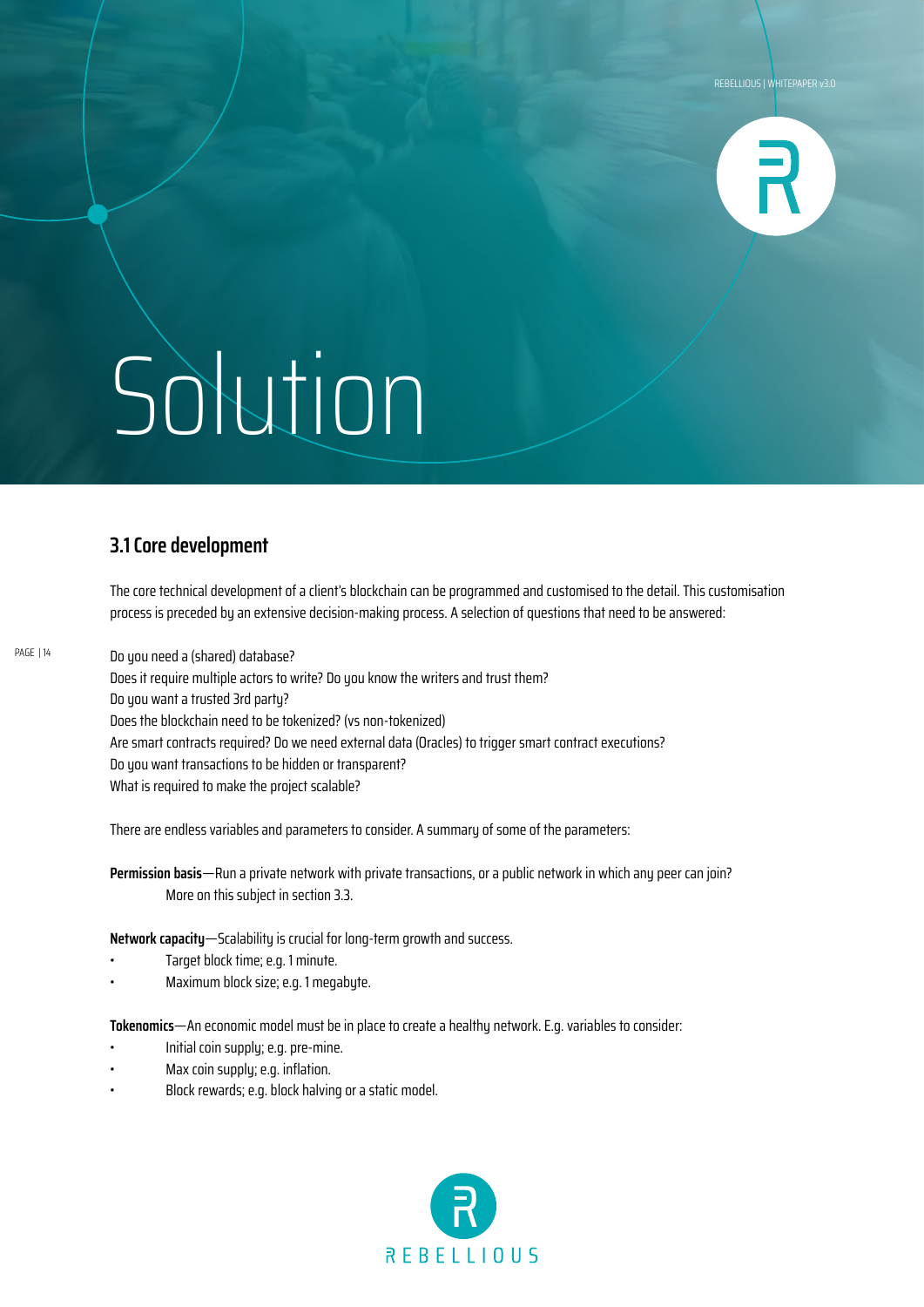

### **3.2 REBL's Blockchain-as-a-Service**

The development and implementation of blockchain technology into a business model is costly and time-consuming. For multinational companies, small businesses, or individuals to adopt blockchain networks, a new type of service exists that is gaining outstanding traction: BaaS, or Blockchain-as-a-Service. Tackling the technical and financial outlay required to set up a blockchain, blockchain providers manage and customise blockchain systems for companies, rather than businesses doing it themselves.

With the right blockchain solution, it is possible for every business, regardless of the industry, to formulate a logical and costeffective business case for blockchain integration. Security risks, significant financial cost, and the substantial resource cost of running a blockchain are outsourced—in much the same way companies currently outsource recruitment, consultancy, and cloud-based services on a daily basis.

So, in addition to the in 3.1 described technical developments, our focus is to provide the service that is required for business integration. With BaaS, REBL maintains the core principles of a blockchain network. This usually includes bandwidth management, allocation of resources, security protocols, and any hosting requirements. The client agrees for REBL to manage these aspects of the blockchain in exchange for a service fee. The infrastructure is facilitated by REBL, leaving you, the client, to focus on blockchain functionality and encouraging a consortium of users.

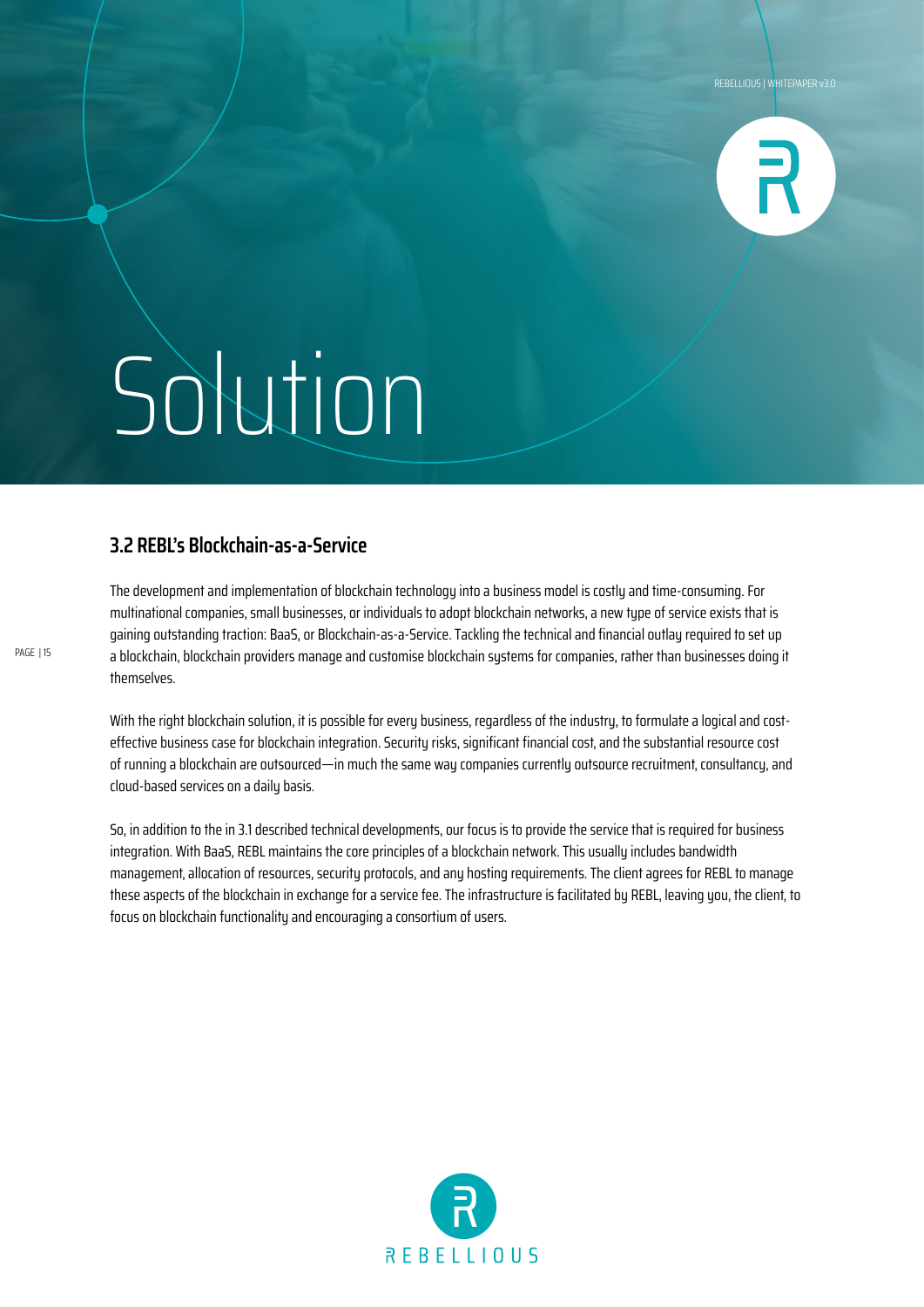

With the right aftercare, technical support, and blockchain functionality, it is possible for the technology to become an integral part of a business model, rather than a financial risk. While some blockchains offer the basic level of service listed above, REBL provides an unparalleled suite of tools and services to aid successful blockchain integration.

Our consultation process includes discussion and planning of how a client chain could be built into your company's infrastructure, how that solution would integrate with your current operations, and which features would be most suitable. REBL isn't just a blockchain service; it is an end-to-end solution to blockchain integration that has the wants and needs of your business at its very core.

**The success of your business is the success of ours!**

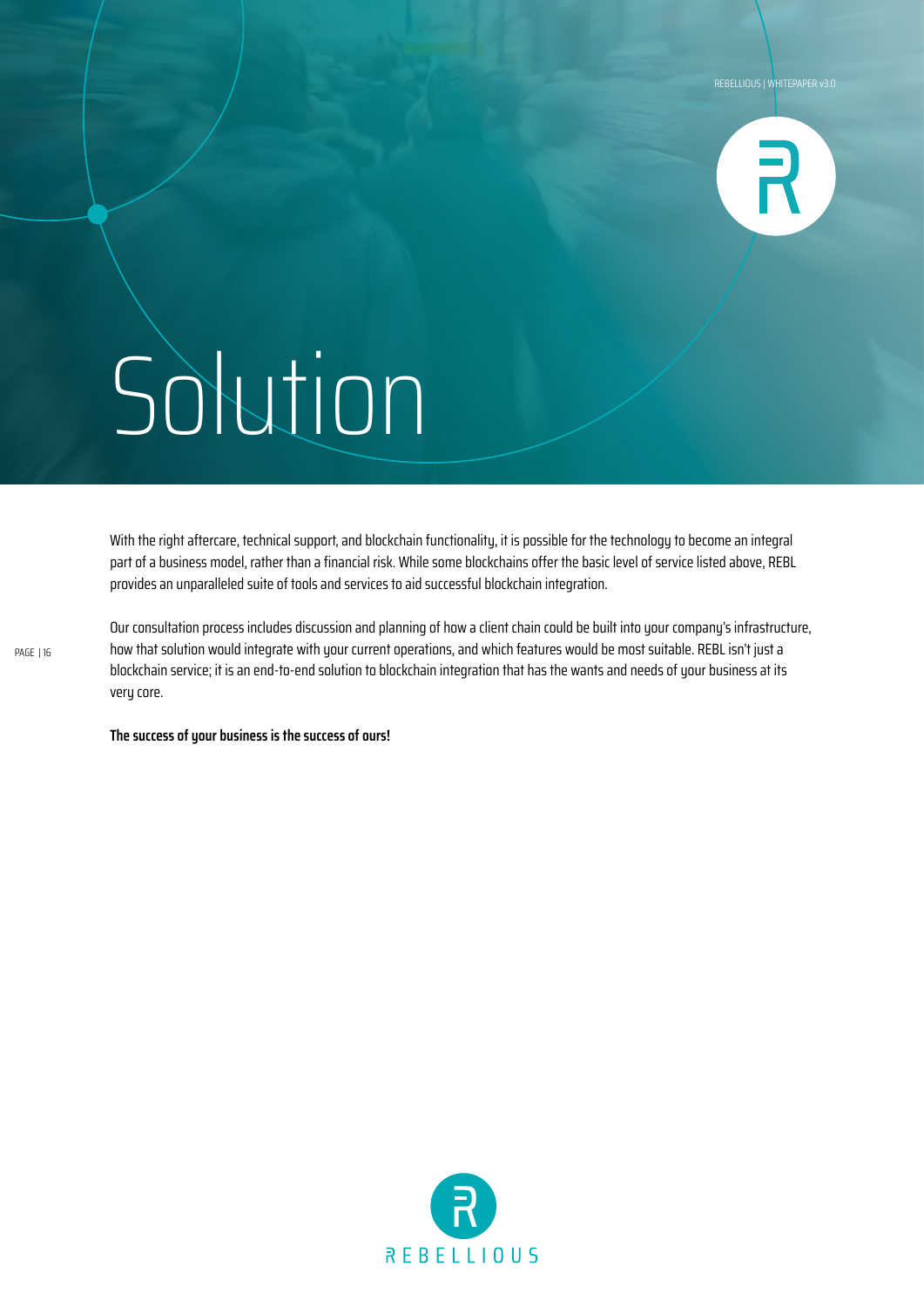

### **3.3 Structure settings & permission rights**

REBL creates standalone environments specifically designed to the client's preferences. With minor changes to the decentralised character of current public blockchains, this will improve performance and abate scalability issues. This will be beneficial for transaction throughput, as well as transaction fees, which will become negligible.

### **3.3.1 Centralised blockchain**

A centralised or fully private blockchain is one where write permissions are kept centralised to one organisation. Read permissions may be public or restricted to an arbitrary extent. Likely applications include database management and auditing internal to a single company, and so public readability may not be necessary in many cases, though in other cases public auditability is desired. [3]

The core aim for a centralised blockchain is threefold: (a) to ensure that the blockchain's activity is only visible to chosen participants, (b) to introduce controls over which transactions are permitted, and (c) to enable mining to take place securely without proof-of-work or proof-of-stake and their associated costs. Once a blockchain is private, problems relating to scale are easily resolved since the chain's participants can control the maximum block size. In addition, as a closed system, the blockchain will only contain transactions which are of interest to the participants. [9]

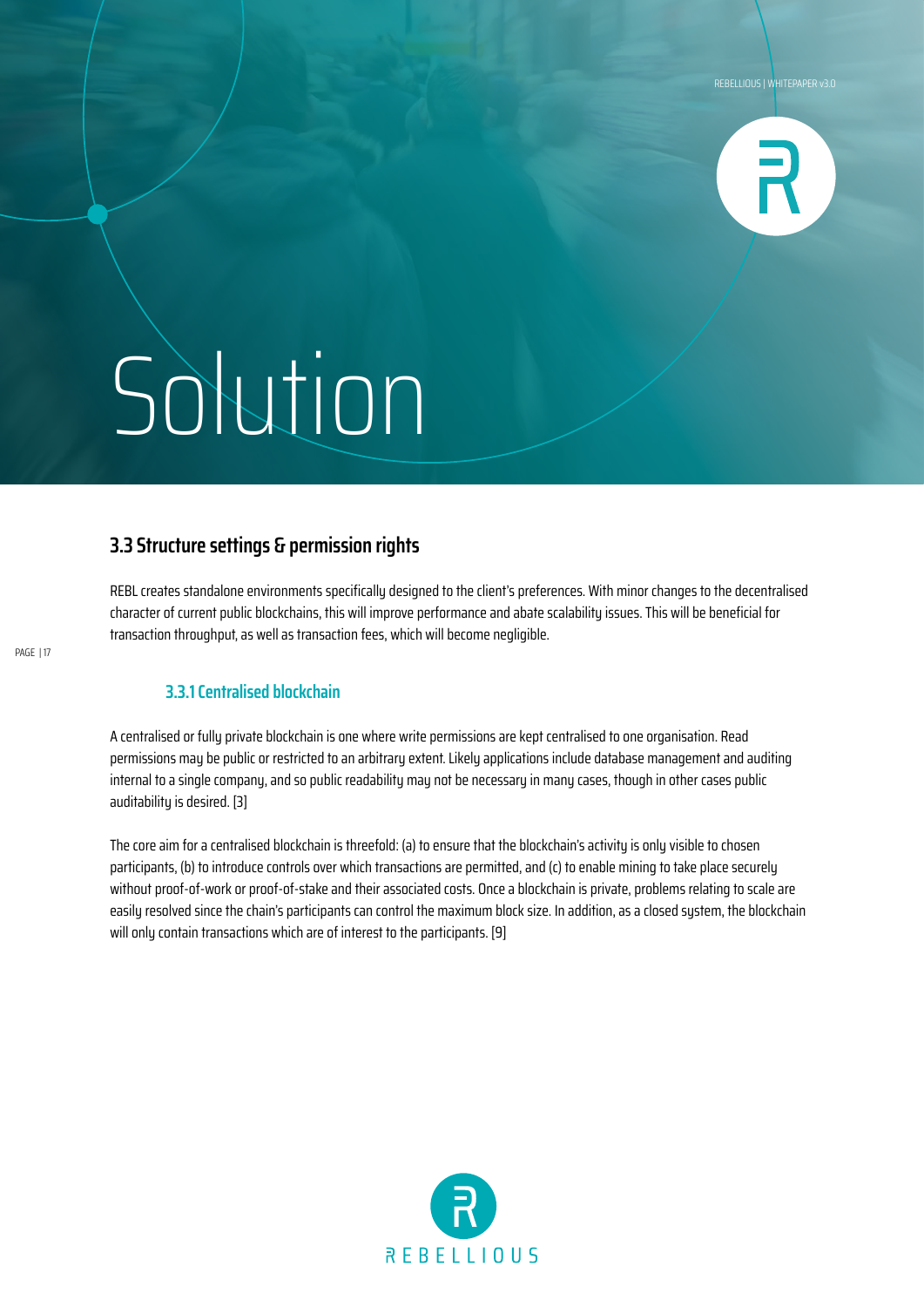![](_page_17_Picture_1.jpeg)

#### **3.3.2 Hybrid blockchain**

A hubrid or consortium blockchain is one where the consensus process is controlled by a pre-selected set of nodes; for example, one might imagine a consortium of 15 financial institutions, each of which operates a node, and of which 10 must sign every block in order for the block to be valid. The right to read the blockchain may be public or restricted to the participants. There are also hybrid routes. For example, the root hashes of the blocks being public together with an API that allows members of the public to make a limited number of queries. This way the members get back cryptographic proof of some parts of the blockchain state. These blockchains may be considered "partially decentralised". [3]

#### **3.3.3 Decentralised blockchain**

A decentralised or public blockchain is a blockchain that anyone in the world can read, anyone in the world can send transactions to and expect to see them included if they are valid, and anyone in the world can participate in the consensus process—the process of determining what blocks get added to the chain and what the current state is. As a substitute for centralised or quasicentralised trust, public blockchains are secured by cryptoeconomics—the combination of economic incentives and cryptographic verification using mechanisms such as proof-of-work or proof-of-stake, following a general principle that the degree to which someone can have an influence in the consensus process is proportional to the quantity of economic resources they can bring to bear. These blockchains are generally considered to be "fully decentralised". [3]

Therefore, we will be offering blockchains tailored to the exact needs of the industry or business. Whether this is a completely public blockchain with a fully decentralised character or a completely private and centralised blockchain, there are endless versions possible that combine characteristics of both to create a hubrid blockchain that perfectly suits the given case.

![](_page_17_Picture_8.jpeg)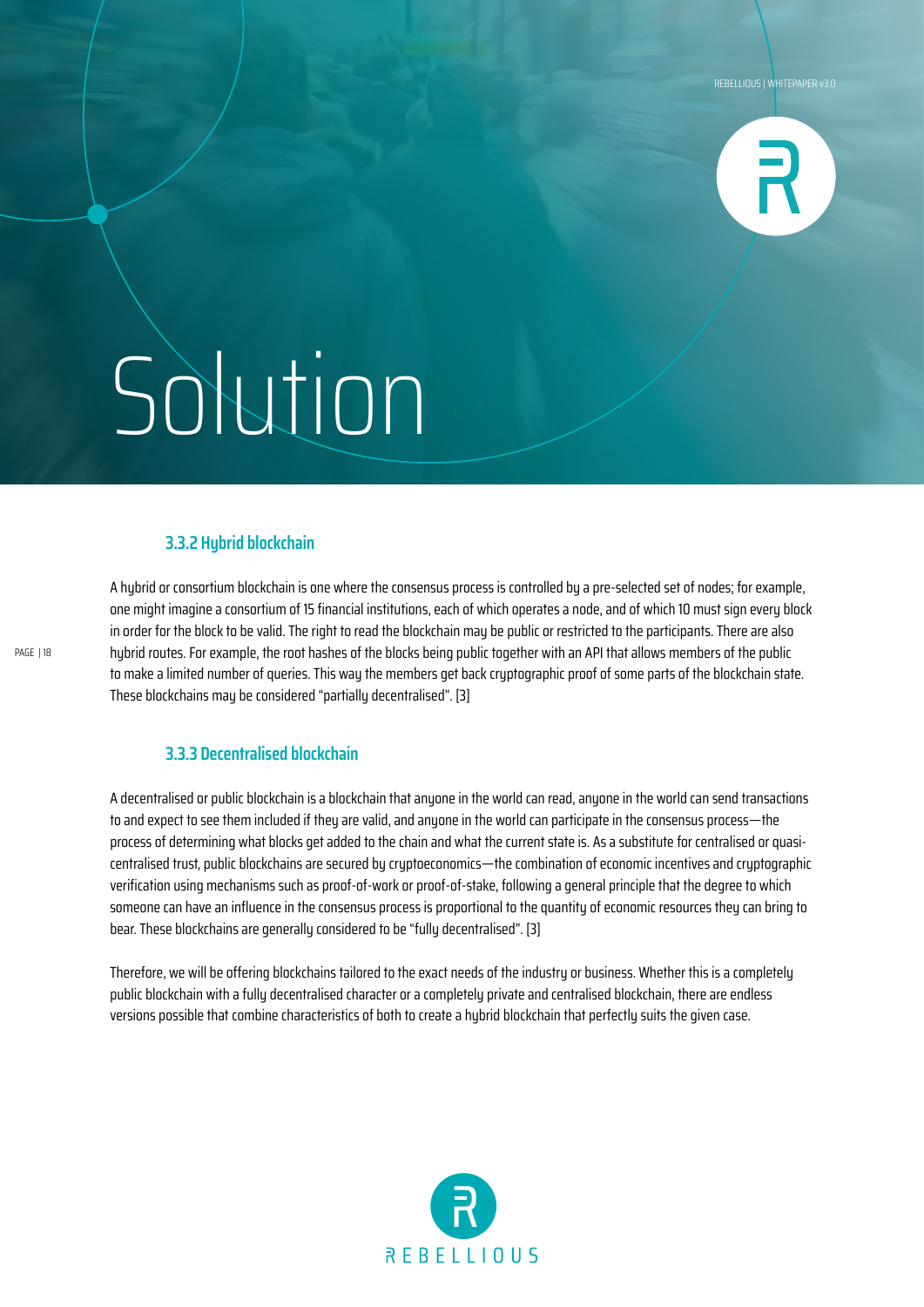![](_page_18_Picture_1.jpeg)

### **3.4 Value options**

The tokens generated for plug-and-play blockchains can either be valued by supply and demand or can be fixed-value utility tokens—that means no speculation, no trading. The fixed-value tokens will be designed merely for the end-goal of the client. The prices of most cryptocurrencies are determined by supply and demand. Some variables in the cryptocurrency space make it so that we experience significant day-to-day price fluctuations.

By using a fixed-value system, a business can rely on the tokens that have been distributed amongst their customers to be solely used for the intended use case. This will allow for a great number of use cases for blockchain and cryptocurrency.

![](_page_18_Picture_6.jpeg)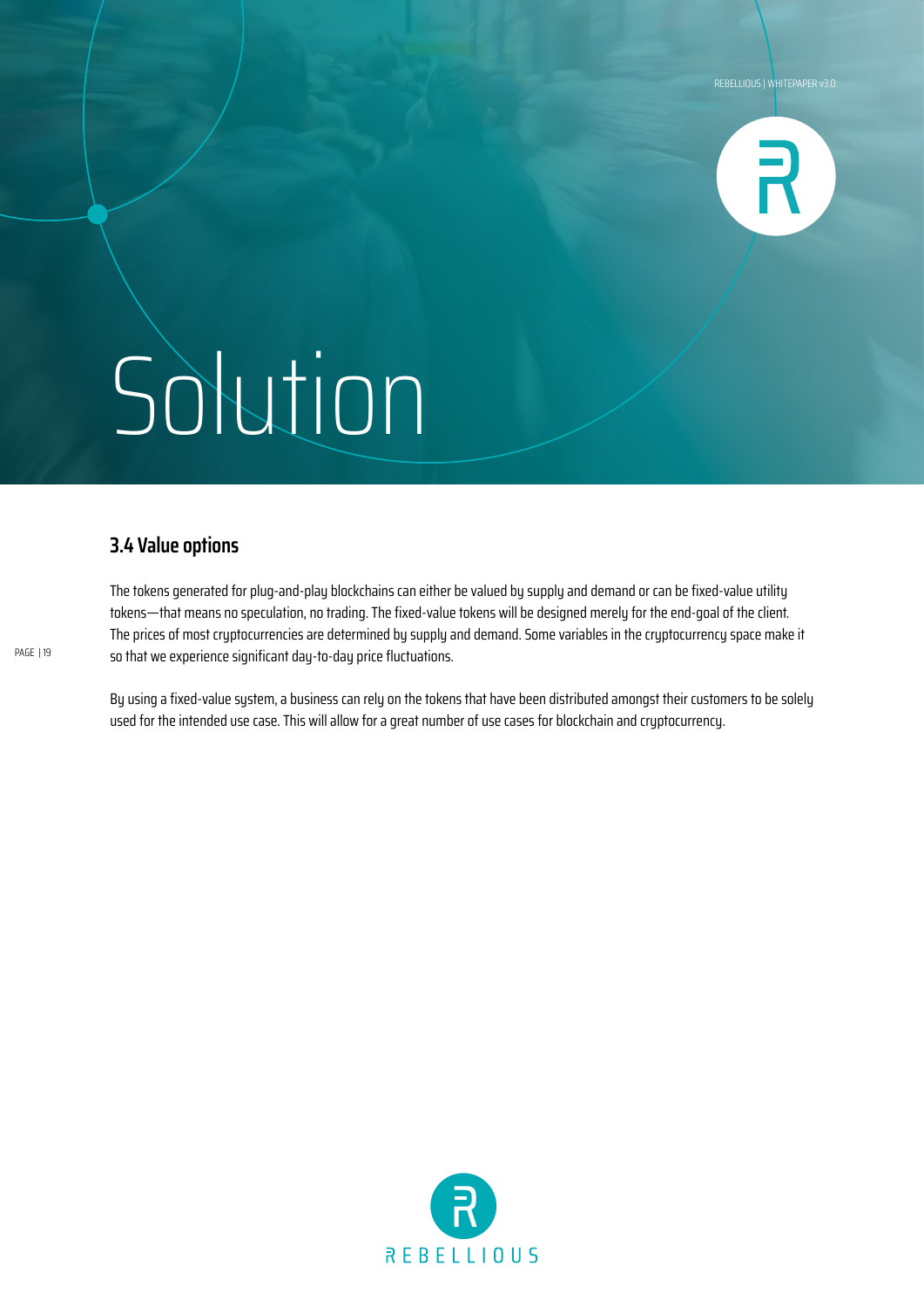![](_page_19_Picture_1.jpeg)

### **3.5 Blockchain tools**

Part of the service that REBL offers clients is the development of a complete blockchain platform—a business infrastructure with all the tools needed for smooth business integration and continuation. These tools will be fully customised per client and integrated with end-to-end service. This chapter is a summary of the tools that are included in the complete package REBL offers.

### **3.5.1 Business dashboard**

The business dashboard is a backend portal that provides clients with a platform to manage all business on the blockchain.

#### **Online payment plugins**

Will be developed for payment platforms (e.g. Prestashop, WooCommerce, Shopify, BigCommerce, Magento).

#### **Loyalty program**

A user-friendly, tokenized loyalty program. Easily deployable in both the desktop and mobile wallets.

#### **Analytic tools**

Can be integrated to monitor the business and the concurrence with the blockchain. Examples are sales, loyalty program and expenses, etc.

![](_page_19_Picture_14.jpeg)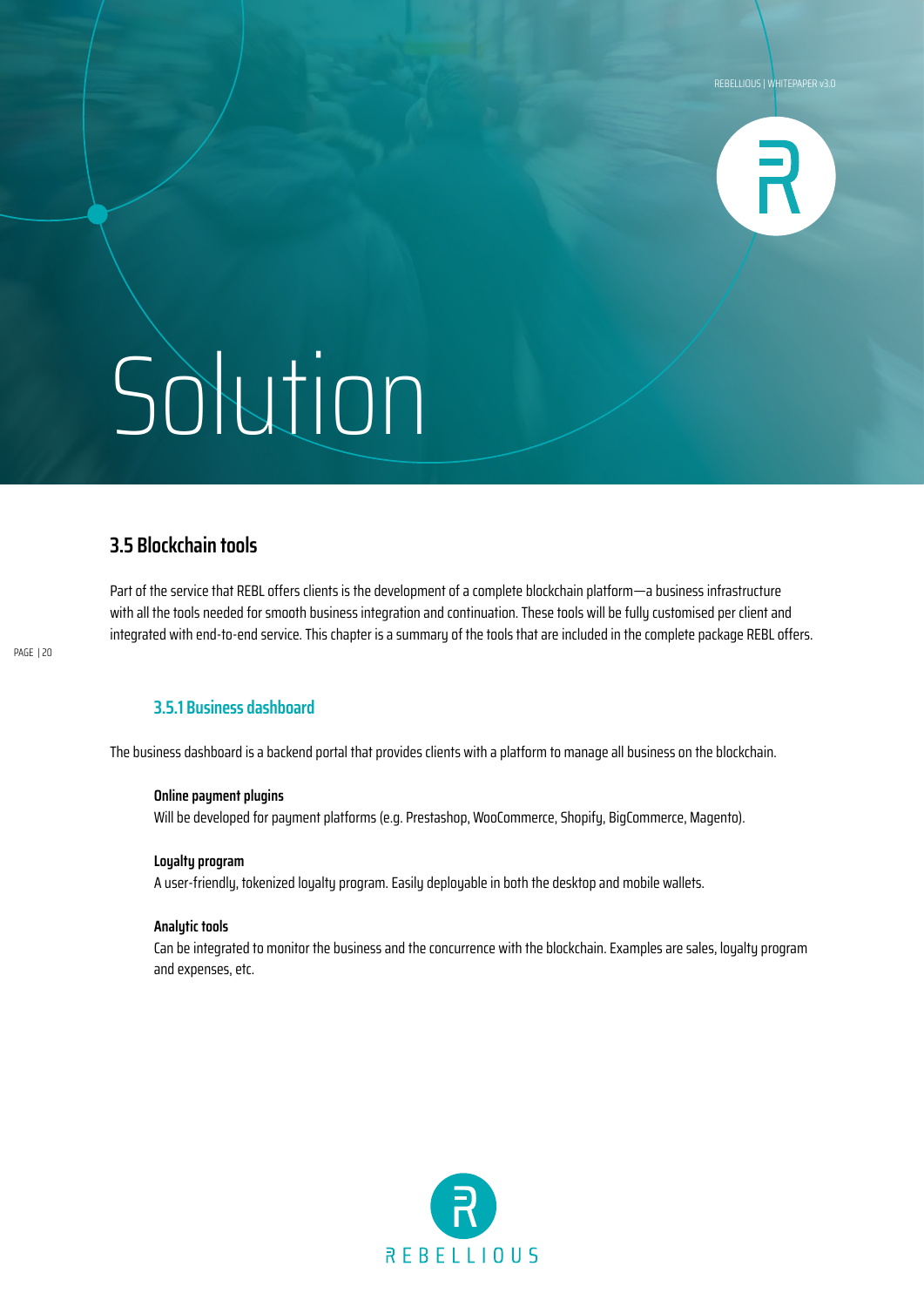![](_page_20_Picture_1.jpeg)

#### **3.5.2 Hardware integration**

**Point of sale solution** Will be available. Payment terminals can be created for direct mobile payments.

PAGE | 21

#### **3.5.3 Wallets**

Every client will have the option to add wallets—desktop and/or mobile. Wallets can be customised to the client's preferences. As such, they can vary from a simple but secure method of storage, up to advanced wallets with complex functionalities. The different features are not possible for all blockchains. Dependent on the protocol settings of the customised blockchain, the wallet functionality also varies. This section will provide a brief introduction of the possibilities the various types of wallet have.

#### **3.5.3.1 Desktop wallet**

Basic desktop wallets will provide the following features:

**Secure storage**—You can access your desktop wallet with a private key and/or JSON-file. The wallet has built-in SSL encryption, which adds an extra level of security.

**Transactions**—You can send cruptocurrency as an ordinary (public) transaction.

Additional features:

**Staking rewards**—The desktop wallet can function as a node in the network, helping in keeping the blockchain secure. In return a reward is giving to the node for participating in the process

**Masternode rewards**—The desktop wallet can function as a masternode in the network, providing more network stability and extra functionalities. In return a reward is giving to the masternode for participating in the process.

**Instant transaction**—Instant transactions will be facilitated through masternodes.

![](_page_20_Picture_16.jpeg)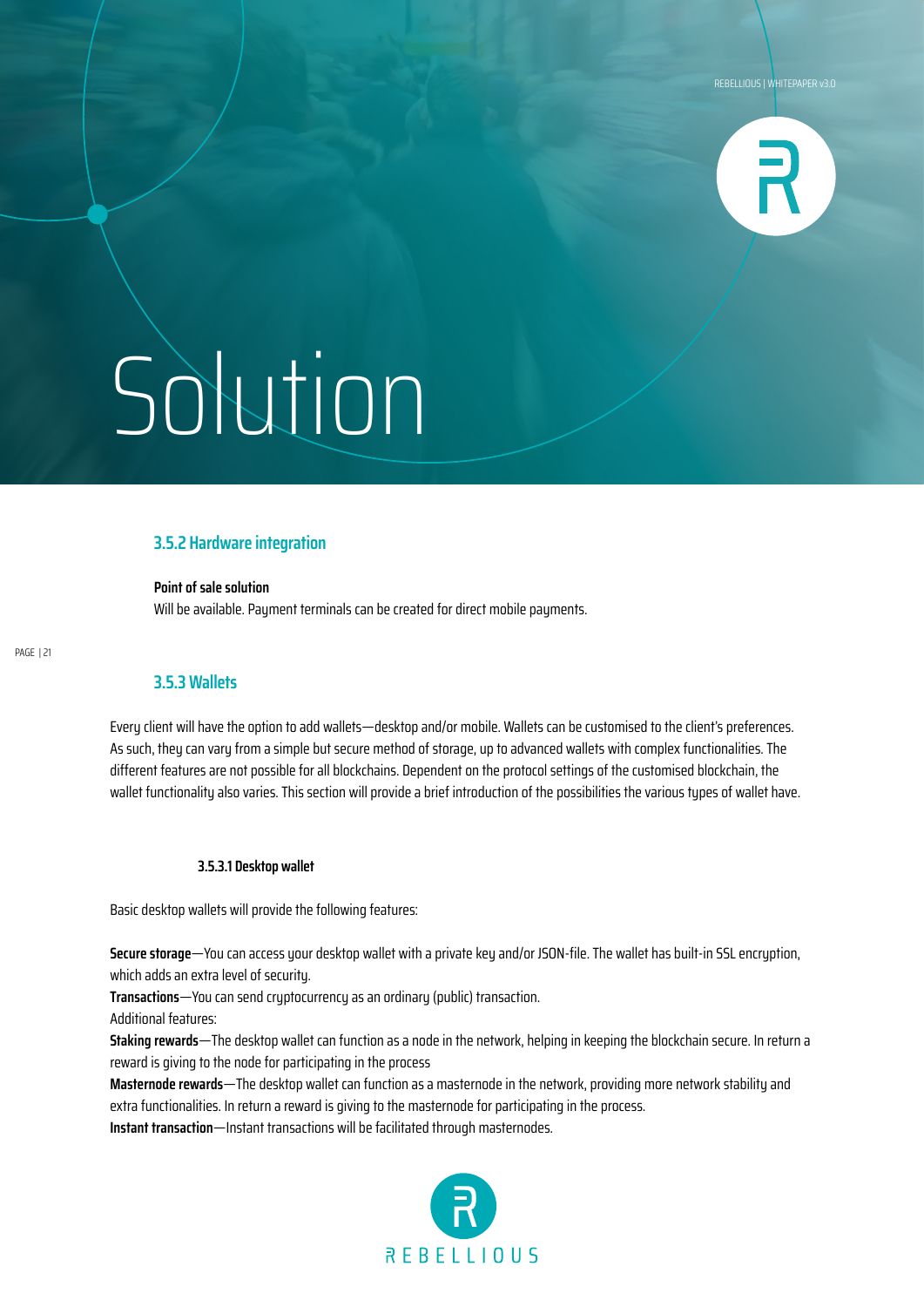![](_page_21_Picture_1.jpeg)

#### **3.5.3.2 Mobile wallet**

**Mobile wallet**—Provides easy access to your cryptocurrency, enabling fast, in-store mobile payments and peer-to-peer (P2P) transactions.

#### **3.5.4 Blockchain explorer**

A blockchain explorer is a convenient tool that facilitates the transparency of the ledger. It will be possible to have a customised explorer that provides all those with permission an opportunity to look into the blockchain ledger. Permission rights can of course be implemented with different gradations.

### **3.6 Fully branded**

The ability to communicate with consumers and/or end-users will become an important factor for blockchain technology to go mainstream. Branding is a very effective tool to translate all the technical know-how into the comprehensible.

Although almost every company will have experience with marketing, communication via new technologies is a challenge. Blockchain tech is often very abstractly communicated, and since you are mostly communicating with non-experts, communication should be very clear and understandable.

![](_page_21_Picture_11.jpeg)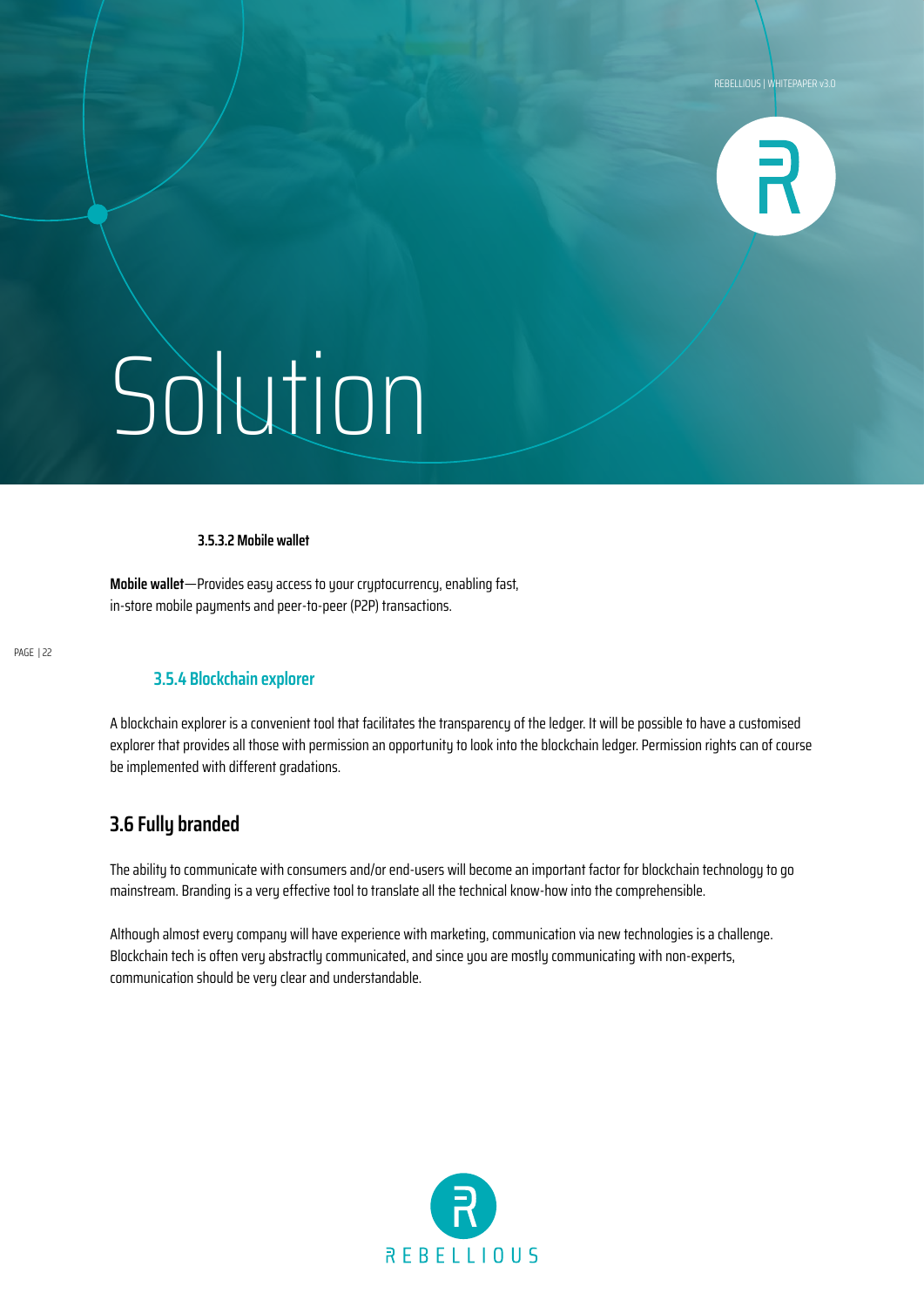![](_page_22_Picture_1.jpeg)

We believe for a cryptocurrency project to be successful, the community behind the project is the most important. You can have the strongest project with the best use case, but if you don't communicate and build a community in the cryptocurrency space, it will be very difficult to compete.

If you can educate and intrigue your targeted audience, cryptocurrency can be a great tool to grow your community. However, in this process it is very important to build legitimacy and trust.

The tools and applications built for our clients will be completely ready for customisation and "branding". We want companies to be able to create as much value and exposure with this as they would like.

![](_page_22_Picture_6.jpeg)

![](_page_22_Picture_7.jpeg)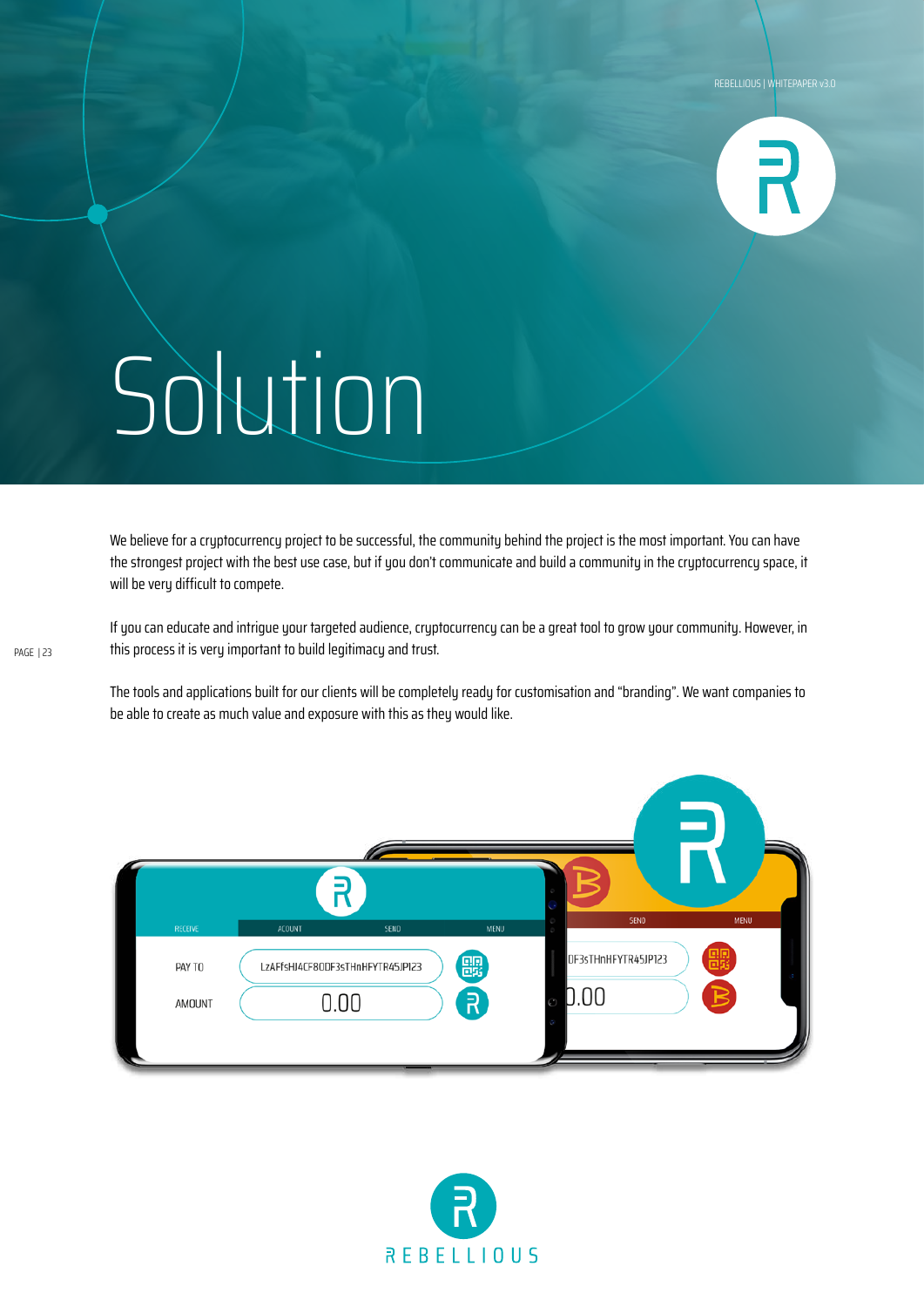# Technology REBL blockchain

**REBL is developing its own native blockchain. The development started in Q1 2018 and, at the time of writing, is currently in an extensive testing phase. The projected release of the REBL mainnet is planned for Q4 2018.**

As described in chapter 3, REBL wants to offer clients a wide variety of blockchain applications that are completely customisable. This ranges from protocol settings to the end-consumer's experience. Blockchain technology will develop rapidly in the coming years. A day without innovation seems a step back. After the mainnet is released, the REBL blockchain will remain in a continuous development phase. REBL will always be developing and innovating to facilitate the most advanced tech available.

### **4.1 Type of blockchains**

The core of the concept is the REBL Blockchain, but the ecosystem will expand in the future with multiple client blockchains. The client blockchains are standalone environments but will have a clear and direct interaction with the REBL blockchain.

![](_page_23_Picture_6.jpeg)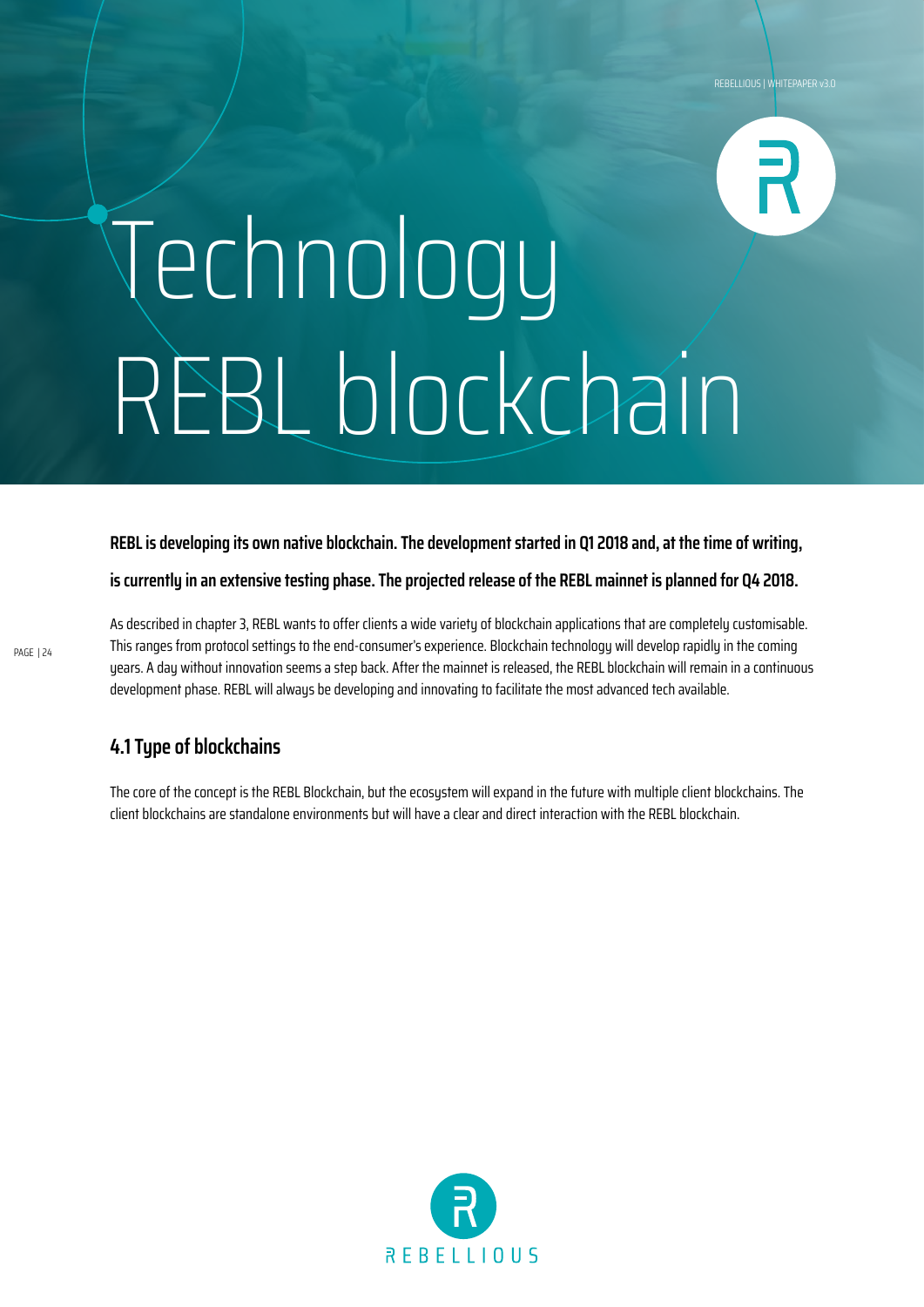# Technology REBL blockchain

### **4.1.1 REBL blockchain**

An open-source blockchain validated and secured by the nodes in the network that run on the REBL proof-of-stake consensus protocol. You can read all about the REBL blockchain architecture in section 4.2, and more on the network consensus in chapter 5.

PAGE | 25

### **4.1.2 Decentralised client blockchain**

A blockchain designed for the client with public blockchain characteristics. A fully decentralised network as a standalone environment. Some core characteristics:

The decentralised blockchains will run on the standard proof-of-stake consensus protocol for network verification. The cryptocurrency coin created for the decentralised blockchain is publicly tradable and is valued by supply and demand. The decentralised blockchain is freely accessible for peers to join.

#### **4.1.2.1 Challenges with decentralised client blockchains**

Decentralised networks will require a network of nodes for verification. The more active nodes present in the network, the more decentralised and secure the network is. However, it can be challenging for businesses to have a well-functioning network of nodes.

#### **4.1.2.2 REBL's solution for decentralised client blockchains**

All REBL masternode holders will have the chance to run a masternode of a client chain. This will provide a stable base of masternodes on which clients can build and expand on.nodes.

![](_page_24_Picture_12.jpeg)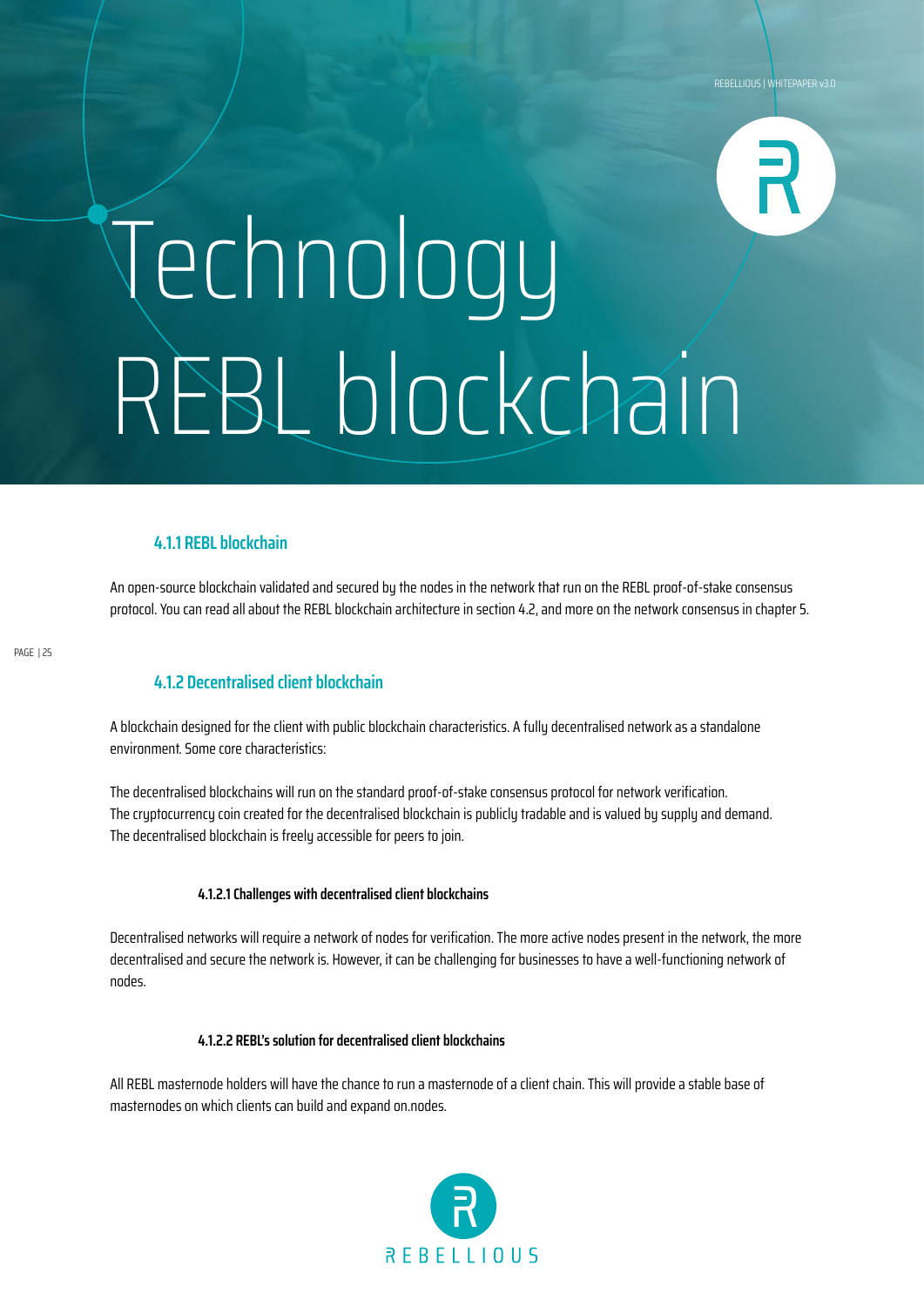## Technology REBL blockchain

### **4.1.3 Centralised client blockchain**

A blockchain designed for the client with private blockchain characteristics. A centralised network as a standalone environment. Some core characteristics:

- Write permissions are kept centralised to the client. PAGE | 26
	- Read permissions may be public or restricted to an arbitrary extent.
	- An important criterion for the centralised blockchain is fixed value token economics. As a result, the coins created will not be publicly tradable.

![](_page_25_Picture_7.jpeg)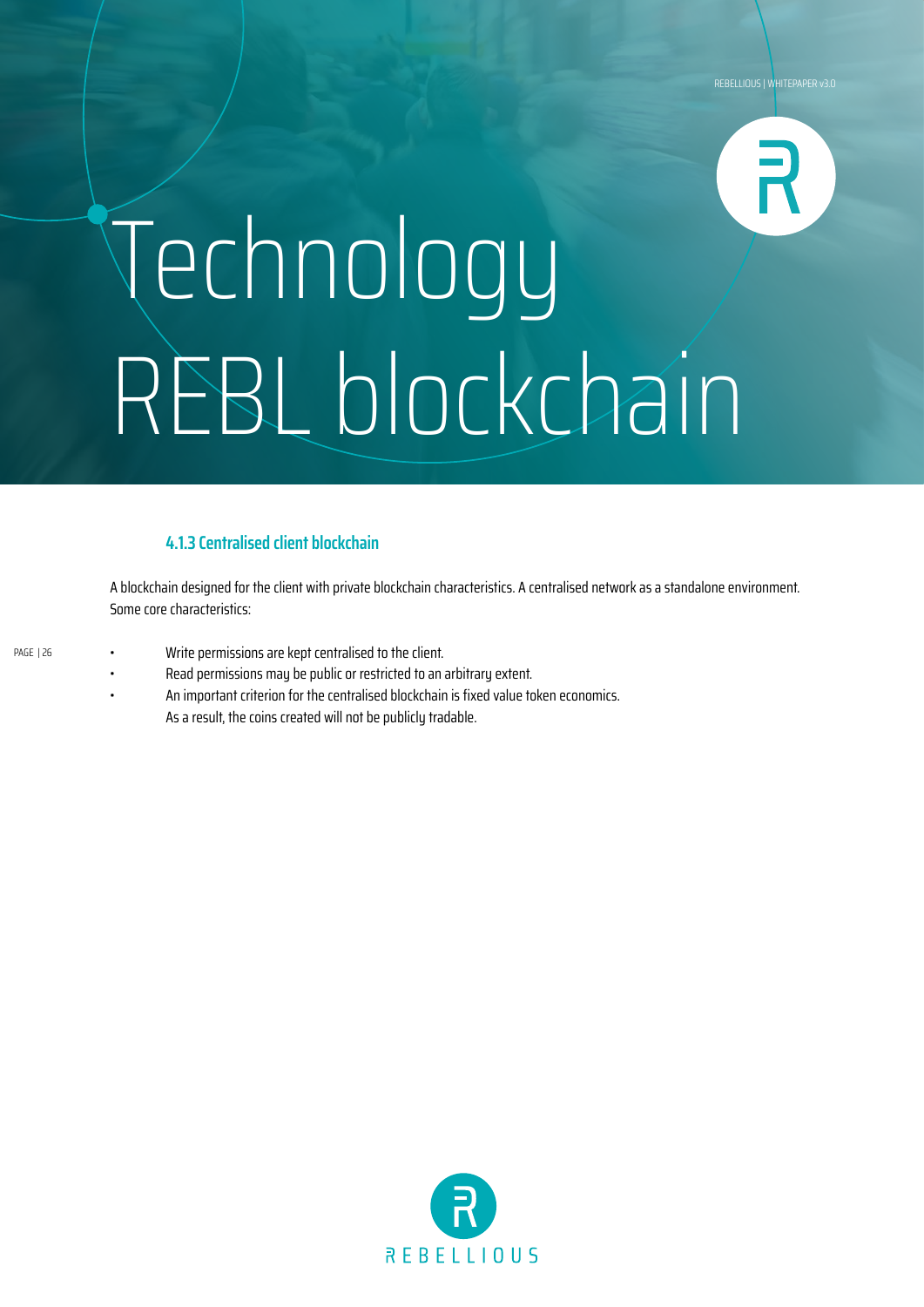# Technology REBL blockchain

#### **4.1.3.1 Challenges with centralised blockchains**

Centralised blockchains that are permissioned lack a form of transparency. This is obviously the way to go if you have information that you do not wish to share with every random peer. However, work counterproductively for trust with other parties involved in the network, or for example regulatory compliance. With writing permissions kept central, there is need for proof that the blockchain is not being tampered with.

The need for an additional third-party to audit activity on the chain is therefore required. However, with traditional third-party interaction, a private blockchain can be expensive and slow to audit.

#### **4.1.3.2 REBL's solution for centralised client blockchains**

The REBL chain functions as a dedicated metachain for the client chains. It periodically validates block header hashes of the client chains that form metablocks and act as anchors on the REBL chain.

In other words, REBL will function as a trustless audit for centralised blockchains. To comply with the integrity that is required with permissioned, private blockchains, all information provided on the REBL chain will be on the basis of zero-knowledge proof. This way, REBL can provide a public audit without the need to share any potentially sensitive information.

At the moment of writing we are working on a model to substantiate the above described solution. The current version of the white paper will be updated with technical information as soon as more data is available. The audit functionality will be added first to the testnet. The testnet will alwaus remain active alongside the mainnet. Once the functionalitu is thoroughly tested and approved it can be migrated to the mainnet.

![](_page_26_Picture_9.jpeg)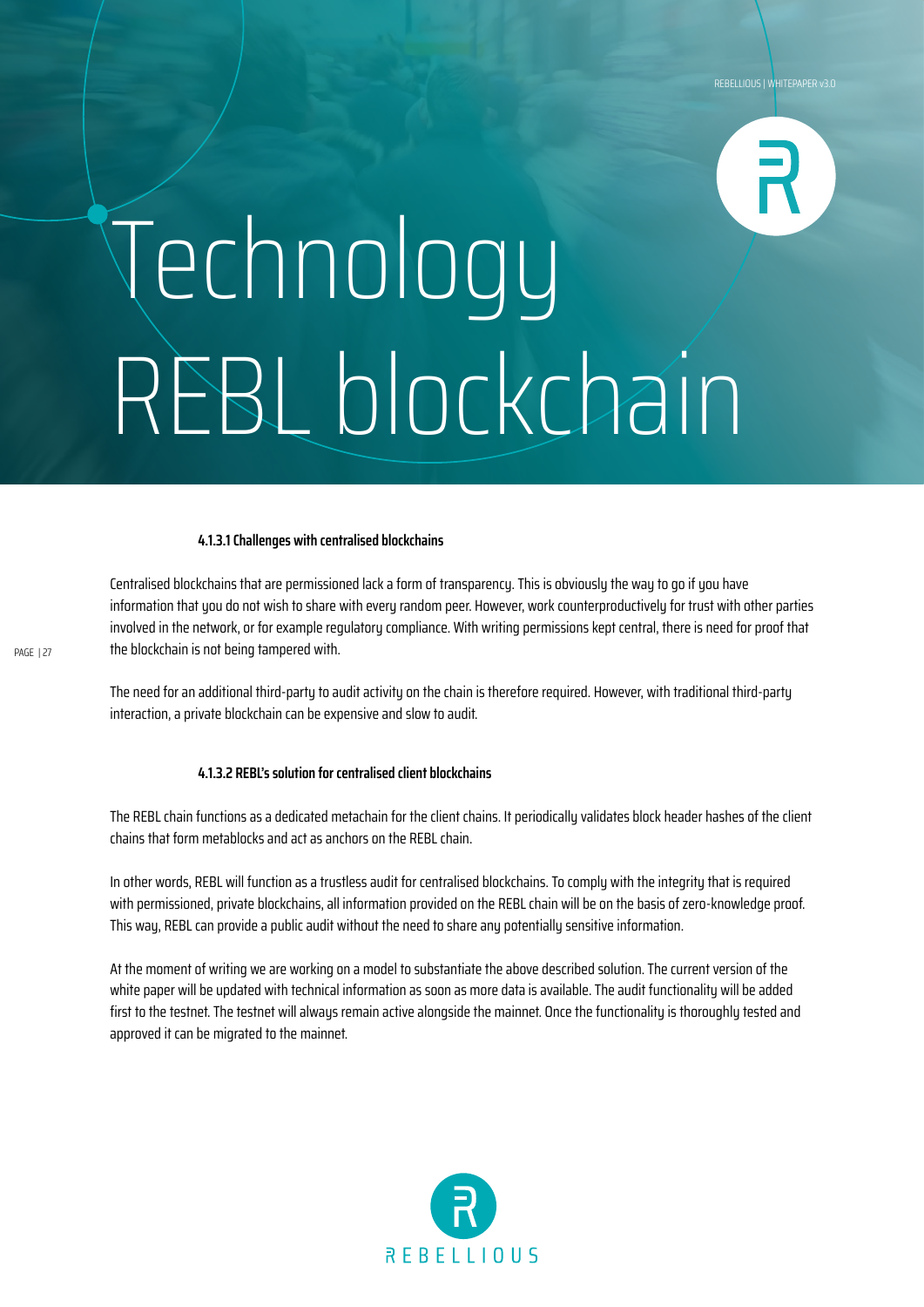## Technology REBL blockchain

### **4.1.4 Hybrid client blockchain**

The hubrid or consortium blockchain will be specifically developed for each unique client. The blockchain can be designed to specific preferences of the client and can involve both centralized and decentralized characteristics.

### **4.2 Blockchain technical specifications**

The REBL blockchain is built using the open-source code of the Bitcoin core protocol. The masternode functionalities are based on the DASH open-source code for masternodes. Therefore, there are technical similarities to Bitcoin and DASH. However, with the implementation of the proof-of-stake consensus, there are some crucial deviations to be found as well. This all serves as a good base for REBL to build upon.

Launch date: TBA Blockchain type: Public, Decentralised, UTXO based Ticker symbol: REBL Algorithm: PHI 1612

#### **Block data** Block time: 30 seconds Block size maximum: 6 MB Block reward distribution: 60% masternodes/40% proof-of-stake Difficulty retargeting: Continuous (after each block)

**Coin supply data** Initial supply: 326.000.000\* Circulating supply: 170.000.000\* Max supply: 569.300.000\* Inflation rate: 10% --) 0%

More information on the economic model is available in section 7.4.

\*These numbers may differ since they depend on the token swap participation rate. In addition, the circulating supply may vary due to extra coins that are transferred from the reserve fund into the circulating supply.

![](_page_27_Picture_11.jpeg)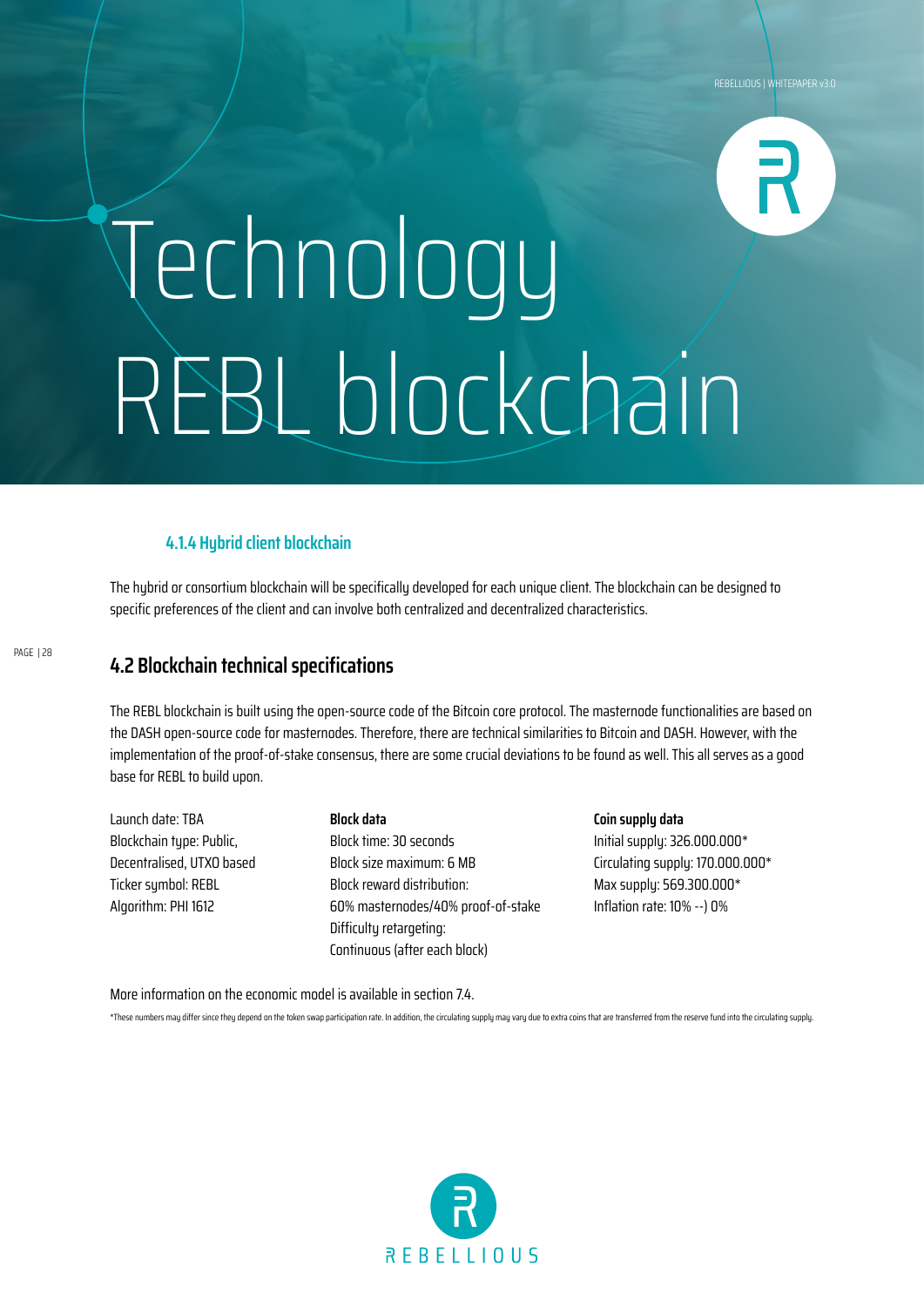# Technology REBL blockchain

### **4.2.1 Definitions**

**PHI 1612**—A multi-hashing or hubrid hashing algorithm. It is built using a combination of 6 different hashing algorithms. The algorithms that make up PHI1612 are: Skein, JH, Cubehash, Fungue, Gost, and Echo.

**Hash**—A hash is a cryptographic algorithm which takes an arbitrary amount of input data, performs a lot of processing of it, and outputs a fixed-size "digest" of that data. It is impossible to figure out the input data with just the digest.

**Nonce**—The counter used by proof-of-work miners to generate a correct hash.

**Unspent transaction output**—Unspent transaction outputs (UTXO) are all the spendable outputs for a given address available to be used in new transactions. Instead of storing balances, digital currencies maintain a complete history of users' transactions, which can be used to work out each user's balance at any point in time, as well as the state of the blockchain as a whole. The account balance is of unspent transaction outputs (UTXOs), with each output locked, requiring the user to provide proof of ownership to spend a UTXO.

![](_page_28_Picture_7.jpeg)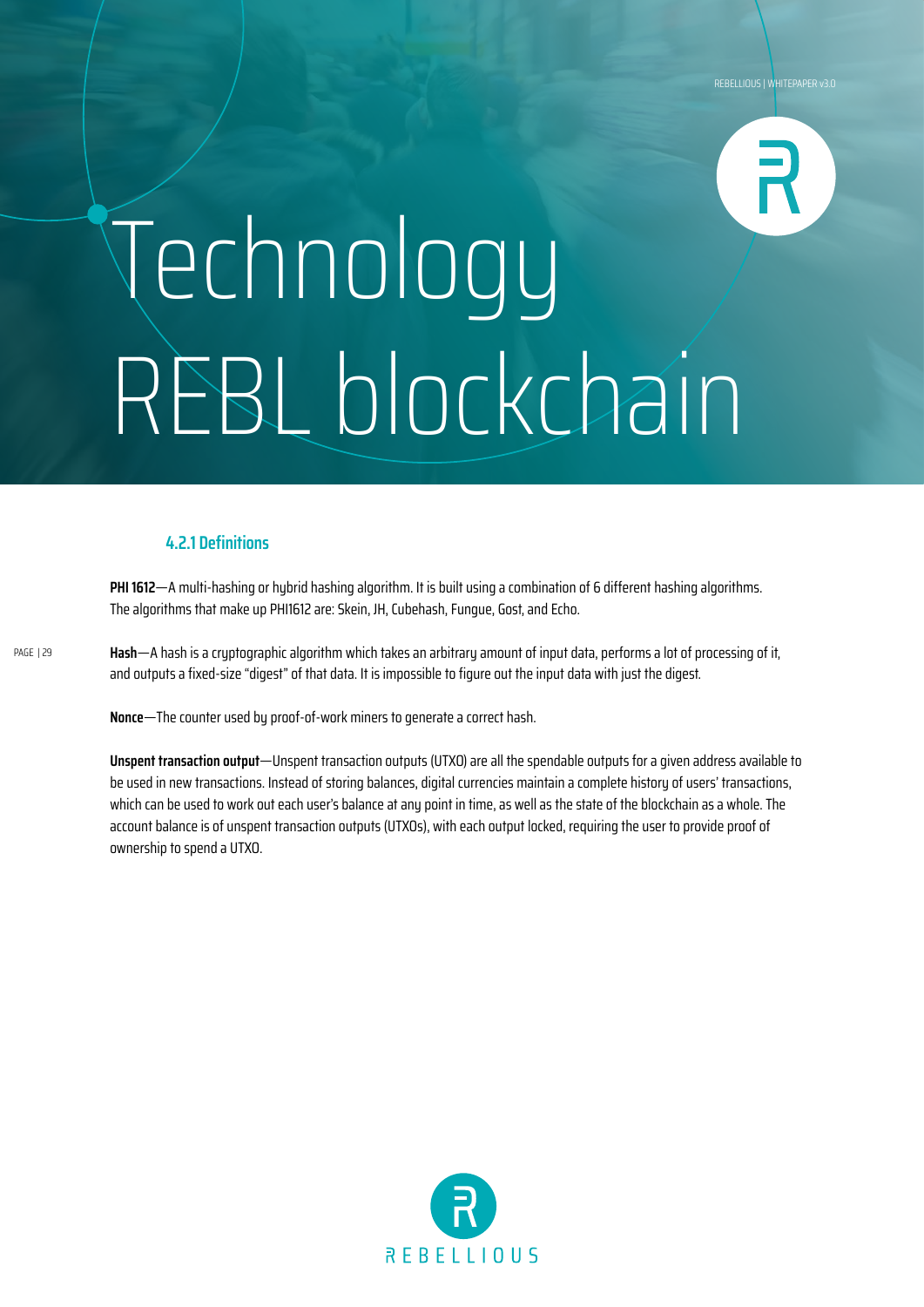# Technology REBL blockchain

### **4.3 Block structure**

This section describes a simplified version of a block in the REBL proof-of-stake blockchain and discusses the noteworthy differences with a Bitcoin Proof-of-Work block.

PAGE | 30

A newly generated block contains a "block header", as well as some standard parameters and data.

- The block height value
- The block size
- Number of transactions in the current block
- Transaction output value
- **Difficultu**

The difficulty shows the change in the target from its original value. The difficulty is a number that regulates how long it takes for Proof-of-Stake 'miners' to add a new block of transactions to the blockchain.

If a block is 'mined' in less than 30 seconds (on average), the target moves lower.

If a block is 'mined' in more than 30 seconds (on average), the target moves higher.

So, the difficulty is an easy way for the blockchain to modify the height of target. It ensures that blocks of transactions are added to the blockchain at regular intervals.

The target is the threshold below which a block header hash must be in order for the block to be valid, and Bits is the encoded form of the target threshold as it appears in the block header. The bits field is thus a compact way of storing the target in the block header.

![](_page_29_Picture_16.jpeg)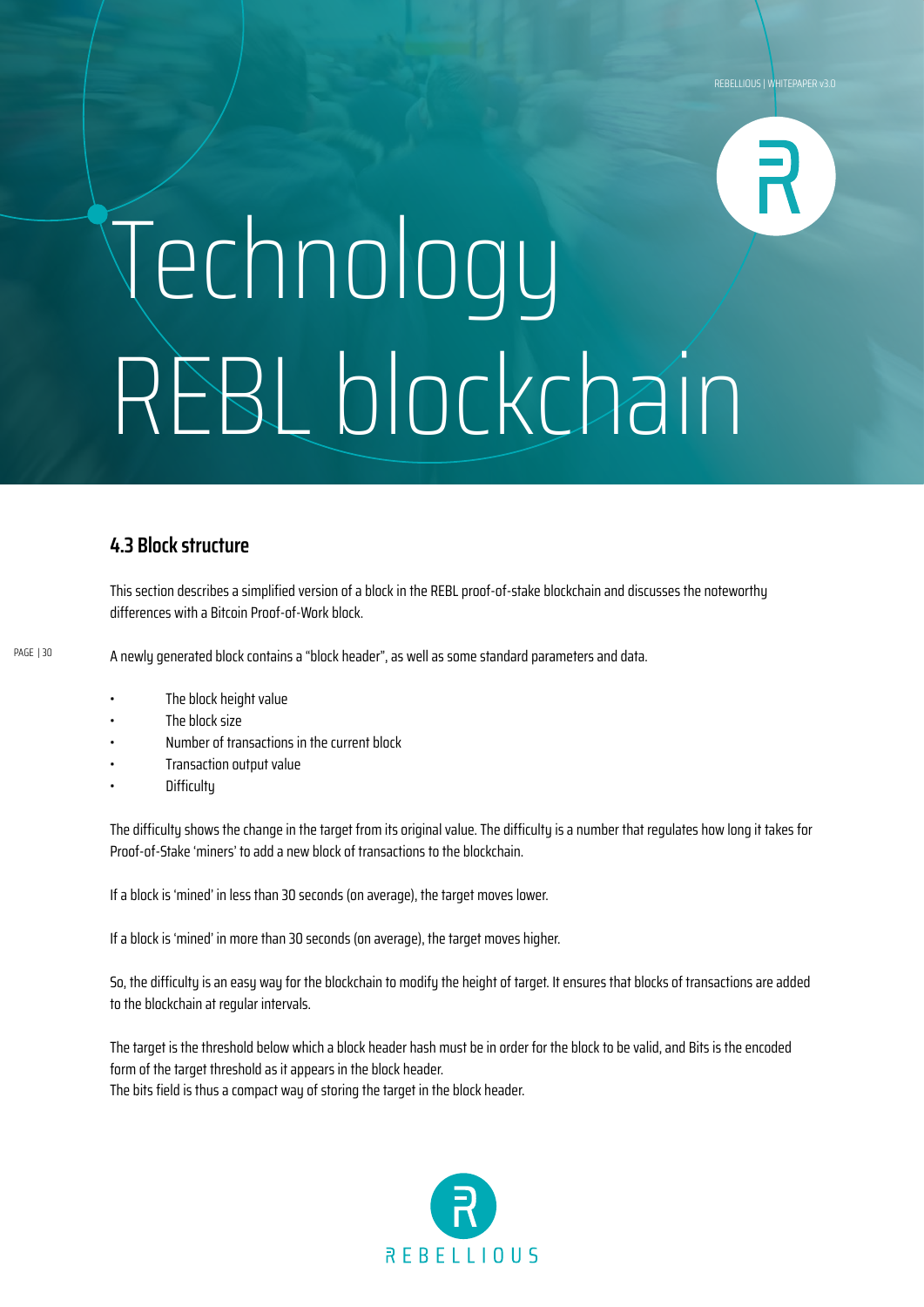## Technology REBL blockchain

### **4.3.1 Block Header**

- Version The version number is used to keep track of upgrades and changes in the protocol.
- Bits The difficulty target for the block.
- Previous block Hash The previous block header hash.
- Merkle root A hash of the root of the Merkle tree of the block's transactions.
- Kernel Hash A hash of the current's block timestamp, the staking transaction's input and the staking modifier.

#### **4.3.1.1 Previous block hash**

Previous block hash—This is a digital fingerprint (hash) of the block header of the previous (last added) block of the blockchain. It is calculated by taking all the fields of the header together and applying a cryptographic function (PHI1612) twice by rearranging the bytes of the individual fields.

#### **4.3.1.2 Merkle root hash**

When a transaction is performed on the REBL blockchain, it is not added to the blockchain immediate. At first, it is added to a transaction pool. The nodes that participate in the Proof-of-Stake gather all transaction from the transaction pool and hash them together to form a single line of numbers. This is done using a hash tree or 'Merkle tree'.

The hash of the root of the Merkle tree of the current block's transactions basically provides a single-line summary of all the transactions in the block.

Once the latest transaction of a coin is buried under enough blocks, the transactions before it can be discarded to save disk space. To facilitate this without breaking the block's hash, transactions are hashed in a Merkle tree, with only the root included in the block's hash. Old blocks can then be compacted by stubbing off branches of the tree. The interior hashes do not need to be stored. [1]

![](_page_30_Picture_14.jpeg)

PAGE | 31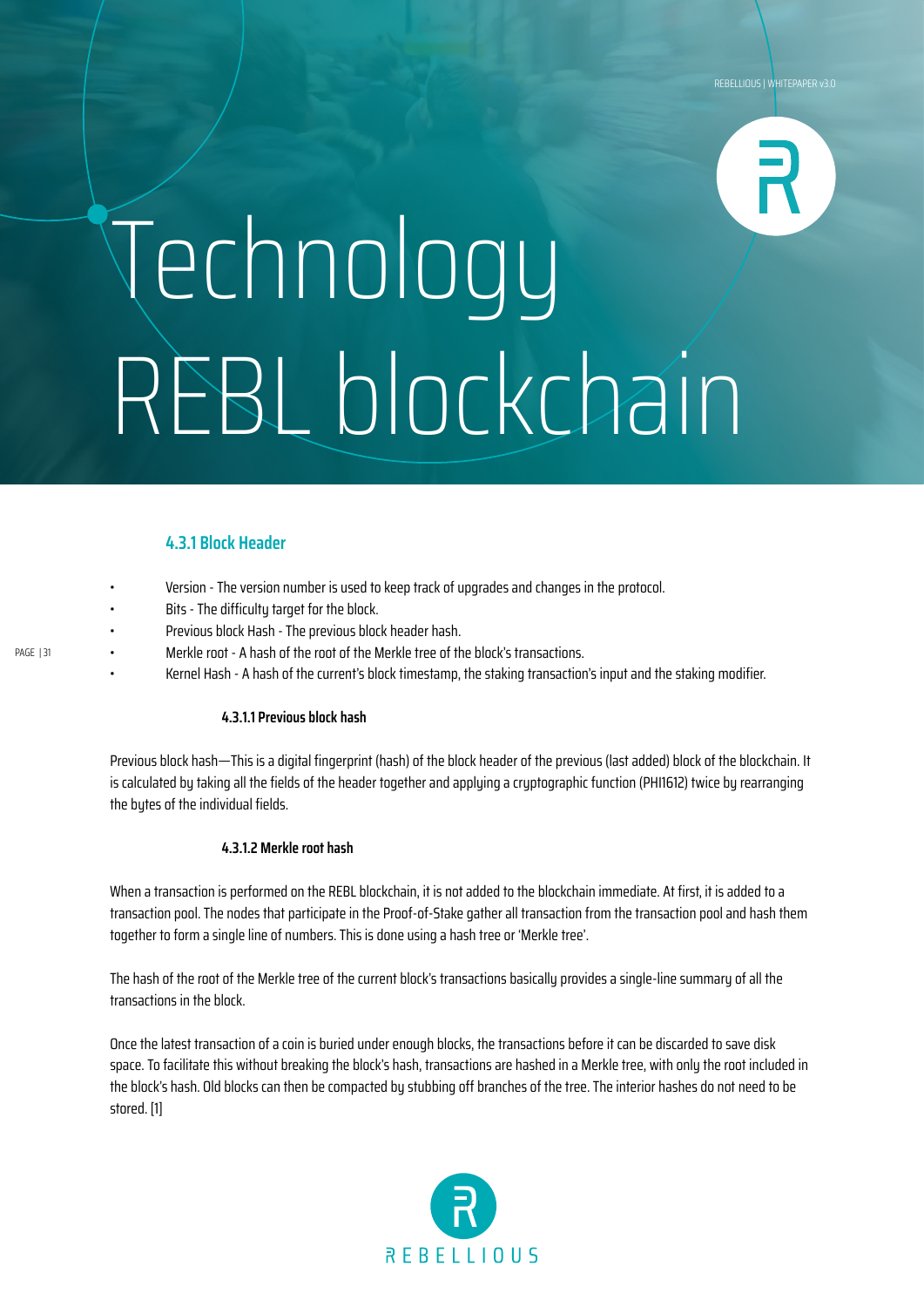# Technology REBL blockchain

#### **4.3.1.3 Kernel hash**

- **Timestamp**—The time of the current block's generation.
- PAGE | 32
- **The staking transaction data**—The input to the staking transaction.
	- **Stake modifier**—The purpose of stake modifier is to prevent a coin owner from computing future proof-of-stake generated by this coin's transaction output at the time of transaction confirmation. The stake modifier consists of bits, each of which is contributed from a selected block of a given block group from the past. The stake modifier is recomputed at a fixed time interval instead of every block. This is to make it difficult for an attacker to gain control of additional bits in the stake modifier, even after generating a chain of blocks.

Finally, all the data for the kernel is hashed together. [10]

![](_page_31_Picture_8.jpeg)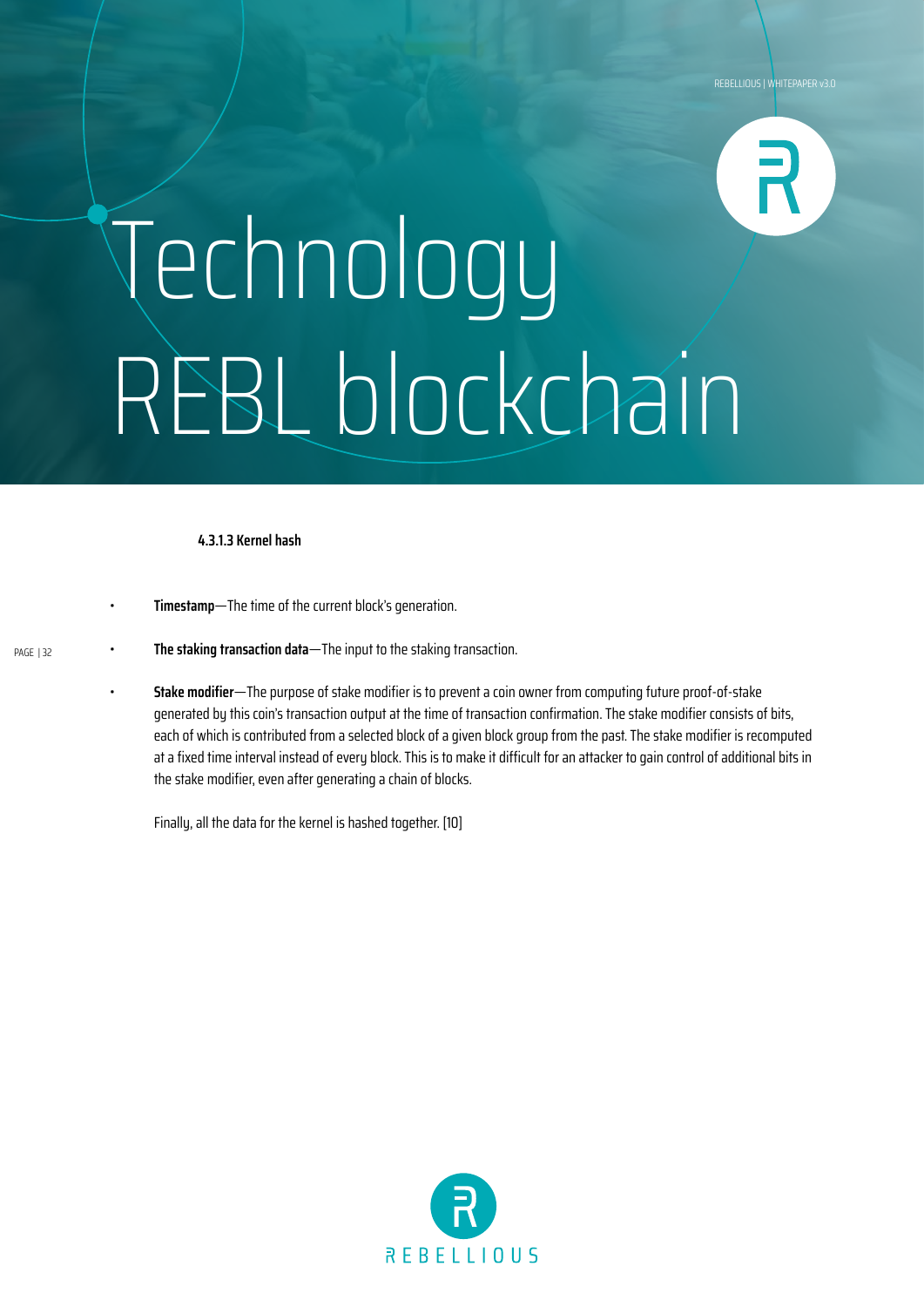# Technology REBL blockchain

### **4.3.2 PoW vs PoS—nonce removal**

Proof-of-stake can definitely be compared to proof-of-work at a technical level. It also is based on a mechanism comparable to a sort of lottery, but the difficulty of this lottery is different. With proof-of-work, miners iterate through a large amount of hashes by changing the nonce.

**With proof-of-stake, the difficulty of the lottery is weighted depending on how many coins you are staking.**

Therefore, the big difference is that it is not possible to "get more tickets" to the lottery by simply changing some data in the block. Instead of the block hash being the lottery ticket to judge against a target, PoS invents the notion of the kernel hash. The kernel hash is composed of several pieces of data that are not readily modifiable in the current block. [10]

![](_page_32_Picture_6.jpeg)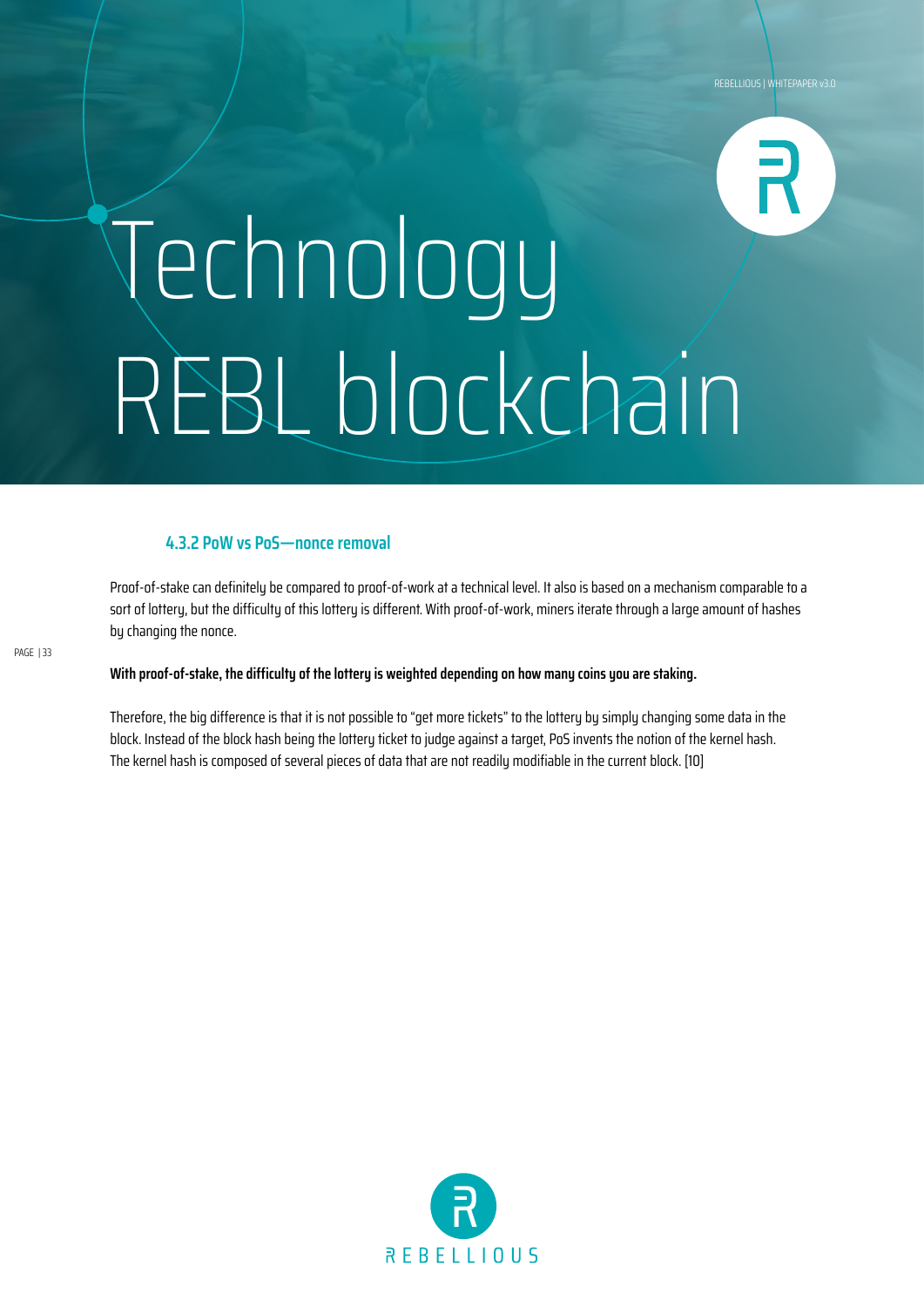# Technology REBL blockchain

### **4.4 Proof-of-stake process**

This section describes a simplified process of proof-of-stake "mining". The creation of a block, the computing process and completion of the process.

#### PAGE | 34

#### **4.4.1 Block creation**

**Add a Coinbase transaction** — this is always the first transaction in a block that will allow for claiming the block reward.

**Staking transaction** — is a special transaction that is not possible on the normal Bitcoin blockchain. It includes the concept of negative fees. Because all stakers know the reward, they add this reward to this transaction, meaning that there are more output coins than input coins. This kind of transaction is only valid in a staking context. [10]

At this point, the node collects all new transaction into a block.

#### **4.4.2 Computing in proof-of-stake**

**Base difficulty & Staking difficulty** — to win the right to generate a block, all active nodes "compete" by attempting to generate a hash value that is lower than a given base target value. It involves the following steps:

- Compute the PoS "kernel" hash.
- Compute the "staking difficulty", which is the base difficulty, reduced by a ratio of how many coins you are staking.
- Compare the kernel's hash against the staking difficulty.
- If the hash meets the difficulty then continue, otherwise go back to step 1 trying other UTXOs in your wallet that are suitable for staking
- Now you have a valid PoS block. The final step is to sign the block header, proving that you own the staking transaction from the first step in creating the block. [10]

![](_page_33_Picture_16.jpeg)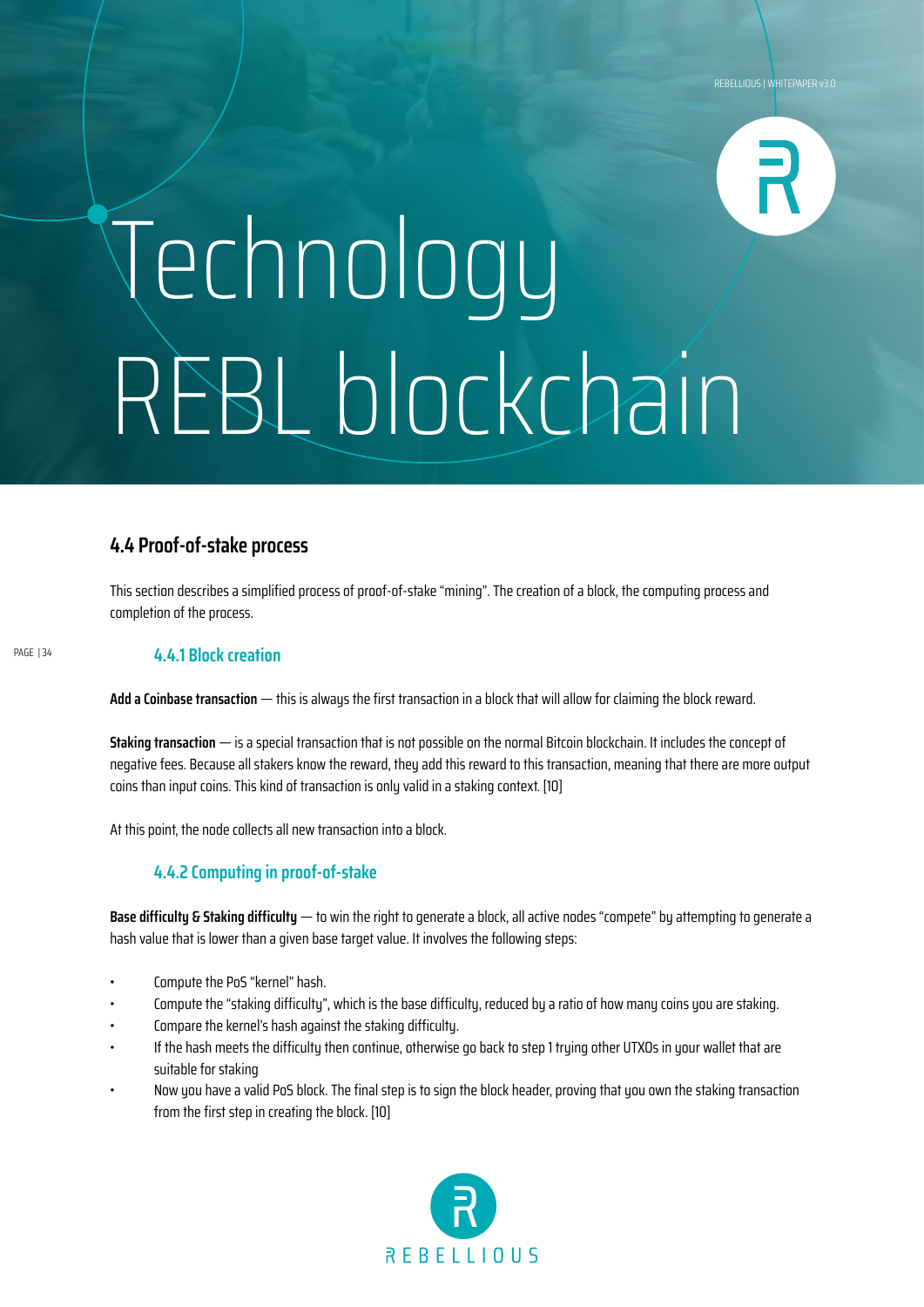![](_page_34_Picture_1.jpeg)

## Network consensus

**Consensus in a decentralised digital currency like Bitcoin [1] is achieved by requiring generated blocks to contain a proof that the node which generated the block solved a computational hard task. Unfortunately, the concept of the proof-of-work-based system tends to lean toward eventual self-destruction [4].**

Proof-of-stake aims to replace the method of achieving consensus in a distributed system; instead of solving the PoW, the node which generates a block must provide proof that it has access to a certain amount of coins before being accepted by the network. Generating a block involves sending coins to oneself, which proves the ownership. The required amount of coins (also called target) is specified by the network through a difficulty adjustment process similar to PoW that ensures an approximate, constant block time. [2]

### **5.1 Design goal**

We believe for a cryptocurrency project to be successful, the community behind the project is the most important. The consensus algorithm is a crucial element of the blockchain and the network. To match these two significant variables, we have designed the REBL consensus algorithm in a way that, in our opinion, is the fairest to the community—not to mention fast and secure.

Some crucial properties we have considered:

- Rewards should be proportional for all REBLs involved in the network. This means "bigger" players do not get disproportionately larger rewards for their stake.
- More computing power should not be useful for creating the blocks.
- It should be impossible for a single member of the network to control the entire blockchain.

![](_page_34_Picture_12.jpeg)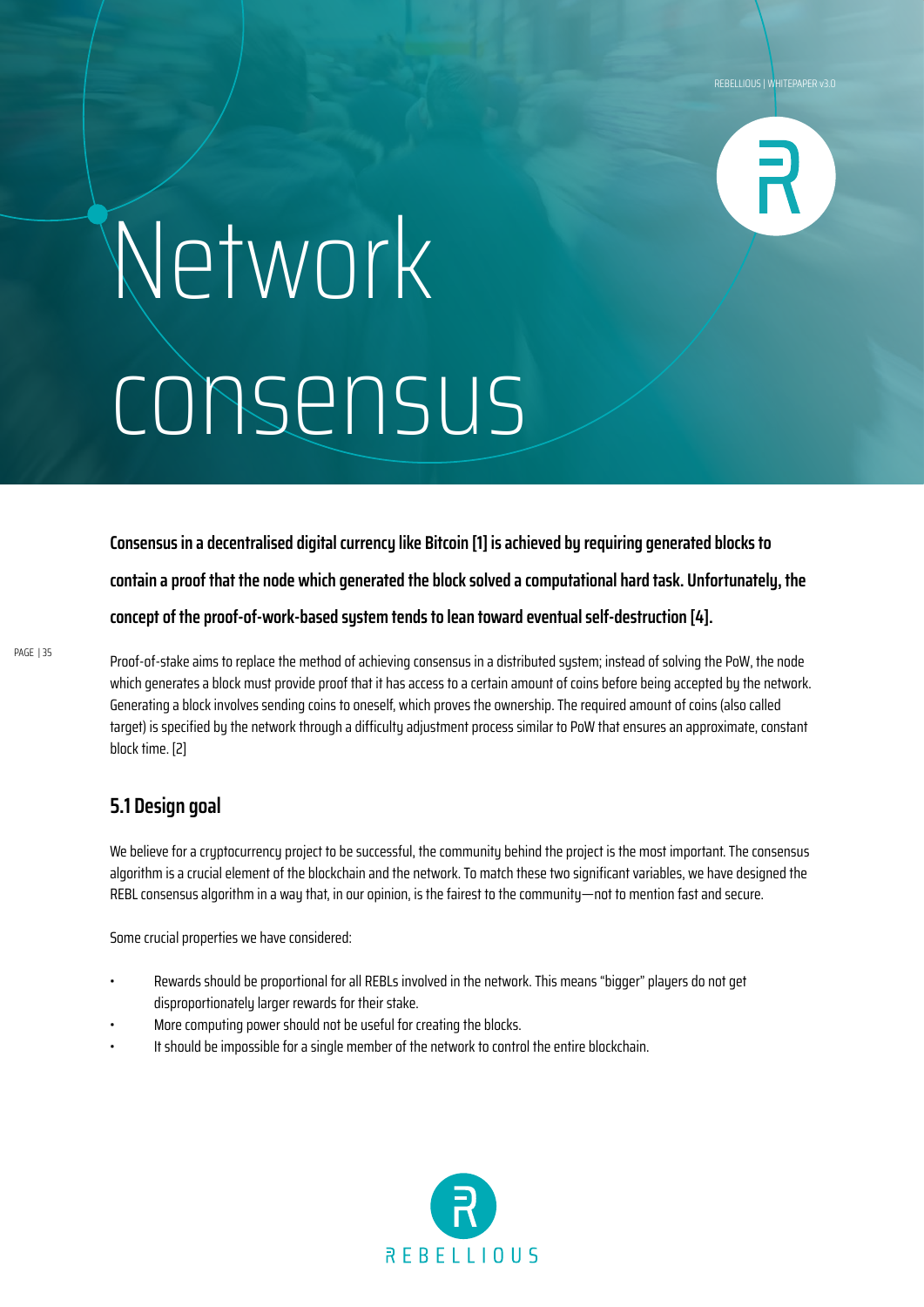![](_page_35_Picture_1.jpeg)

### Network consensus

### **5.2 Defects of proof-of-work consensus**

The PoW consensus algorithm is a zero-sum game which uses the competitive hash calculation to determine the bookkeeper, rendering a great amount of wasted electric power when any blocks are fed out, and thus, the mining cost is high, and the speed is restricted. With the increase of nodes involved in mining, the probability of each node obtaining the bookkeeping rights will be reduced, leading to a continuous rise in the cost of stable feed-out of blocks under the PoW protocol. Bitcoin, which continues to increase the difficulty of mining, has to face the situation sooner or later where the mining machine cannot make ends meet, while Ethereum has long been considering the use of the new PoS consensus algorithm Casper to gradually replace the current PoW consensus. [7]

### **5.3 Proof-of-stake—the coin age defect and improvements in PoS 3.0**

REBL has implemented the PoS 3.0 consensus protocol as we believe it to be one of the most secure and efficient systems out there. The protocol is robust and keeps nodes connected to the network. It disincentives inactive nodes. We highly recommend reading the research conducted by Blackcoin on the proof-of-stake consensus for more in-depth information. The research [2] can be found in the bibliography, chapter 14. This section provides a simplified summary to explain the basic principles of the proof-of-stake consensus mechanism.

With proof-of-stake, you first prove you have access to coins, and from that point you can compete to win blocks randomly. The more people that are competing, the more secure the block. Coin age is the idea that the longer you hold coins, the higher the probability you can win a block.

Coin age is calculated using the weight of unspent coins and the time they have been dormant. The calculation is simply "proofhash < coins · age · target"

![](_page_35_Picture_9.jpeg)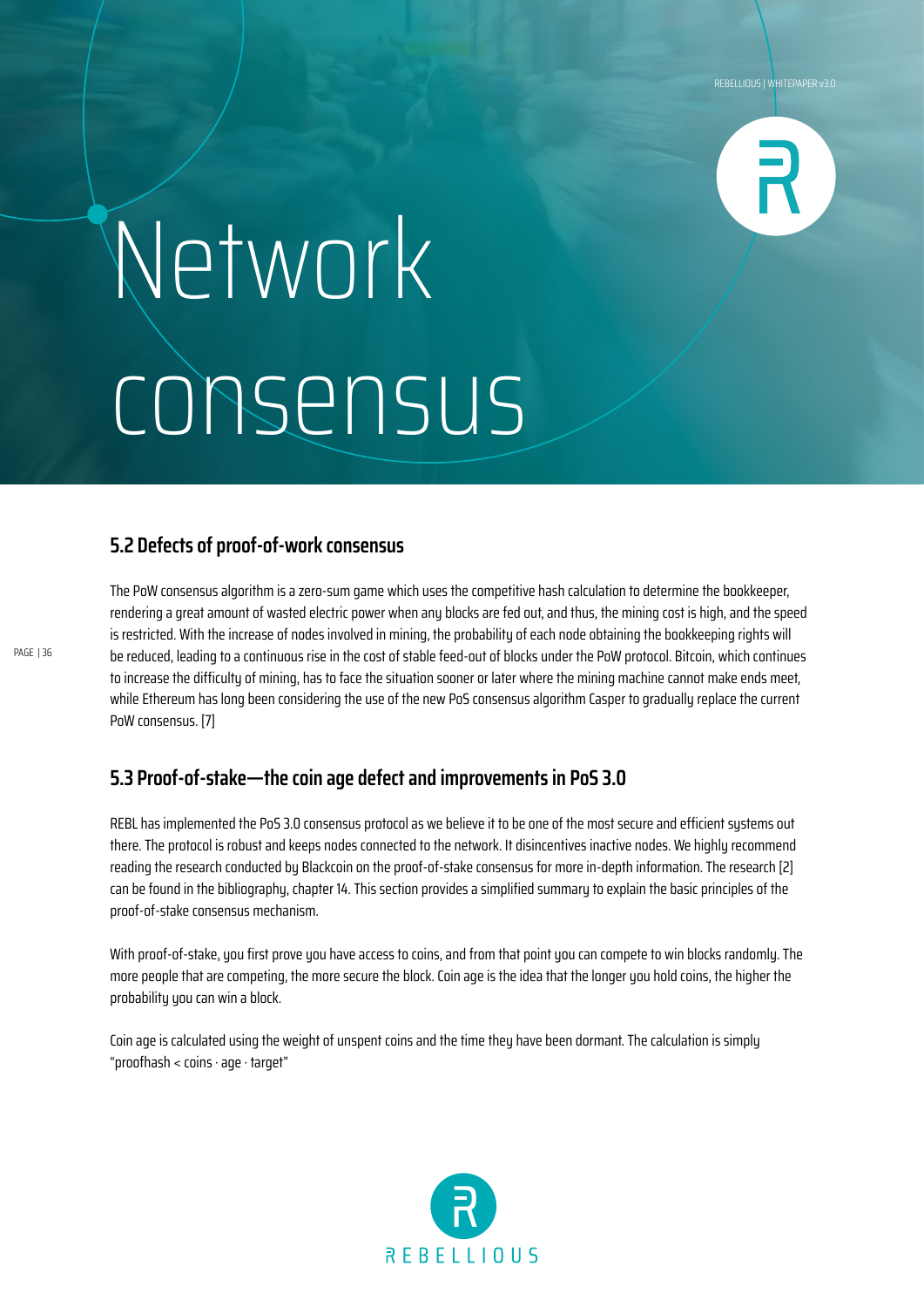![](_page_36_Picture_1.jpeg)

## Network consensus

The proof hash, or kernel hash, is the hash of an obfuscation sum that depends on a stake modifier, the unspent output, and the current time.

Its original intention was to incentivise dormant holders of coins. However, this does not encourage a node to stay connected to the network in practice since they can wait for the reward to increase.

Therefore, a solution was proposed by Blackcoin for PoS 2.0: Remove coin age from the equation—"proofhash < coins · target".

However, this system does not work because nodes can stay disconnected and with many split inputs, reconnect to the network and game the reward system. Also, it does not give nodes any incentive to stay connected. In a decentralised system, the more nodes connected, the better the security since it shifts trust from a single entity to the network itself.

Therefore, the block reward was made a constant per block in the PoS 3.0 update. The block reward is proportional to the supply of coins, maintaining a target rate of interest.

The elimination of block reward based on time is a noticeable improvement. If the number of nodes staking drops, yearly interest  $i$ ncreases proportionally to the disconnected nodes. For example, if only  $\mathbb Z$  of the network is staking, you can expect up to 5 times the reward. Since many coins do not have enough nodes, this is a significant advantage even to smaller shareholders. Although statistical data on all relevant coins would be time-consuming to obtain, it is self-evident that there is usually a lot less than 20% of shareholders staking. We think this increase in incentive will undoubtedly keep the nodes more competitive. [2]

To summarise, the proof-of-stake algorithm is a generalisation of the proof-of-work algorithm. In PoS, the nodes are known as the "validators", and rather than mining the blockchain, they validate the transactions to earn a transaction fee.

The more coins you stake, the better chance you have at successfully creating a block because of the weighted difficulty.

![](_page_36_Picture_11.jpeg)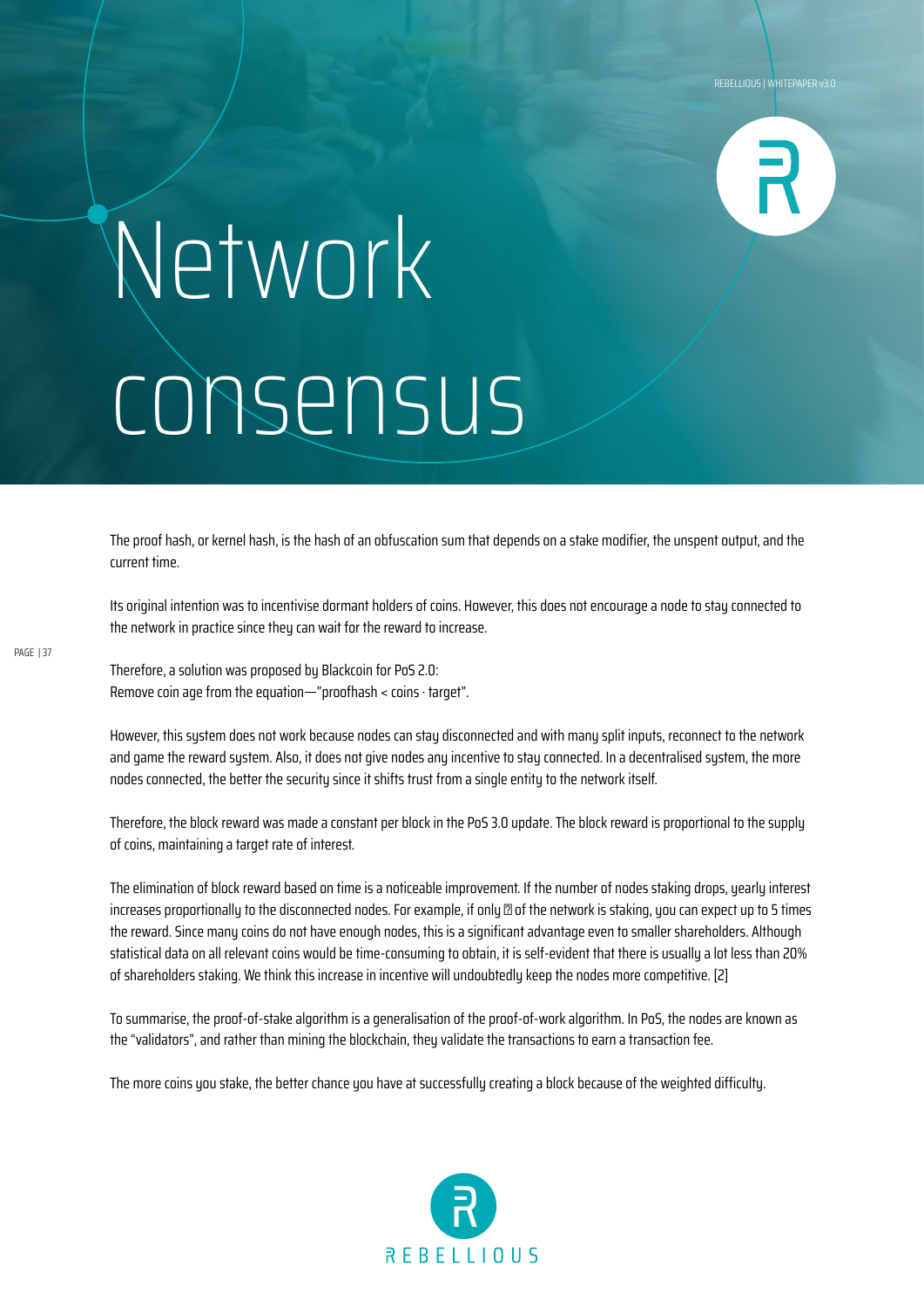![](_page_37_Picture_1.jpeg)

### Network incentives

**Any blockchain must pay validators to economically participate in its consensus protocol, whether PoW or PoS, all participants or "nodes" will be continually incentivised to participate. The REBL network consists of two types of nodes. The staking node, further described as the full node, and the masternode. This chapter describes the different nodes in the REBL network and how these are incentivised or rewarded for participation.**

PAGE | 38

For REBL to grow and succeed, we need to synergise our success and the holder's success into one flowing entity.

### **6.1 Full Nodes**

A staking node or "full node" is a program that operates on the network by validating transactions and blocks and relaying them. The full nodes on the REBL blockchain run on the aforementioned PoS consensus protocol. Basically, PoS transforms all stakeholders into miners. All they need to do to collect block rewards is to leave their wallets running and connected to the PoS network.

### **6.2 REBL Masternodes**

Alongside the full nodes, the REBL network will have masternodes run on it. A masternode is a type of full node that offers various services to the network and is compensated by the network for this service. Masternodes are dedicated servers that stabilise and secure the network.

![](_page_37_Picture_10.jpeg)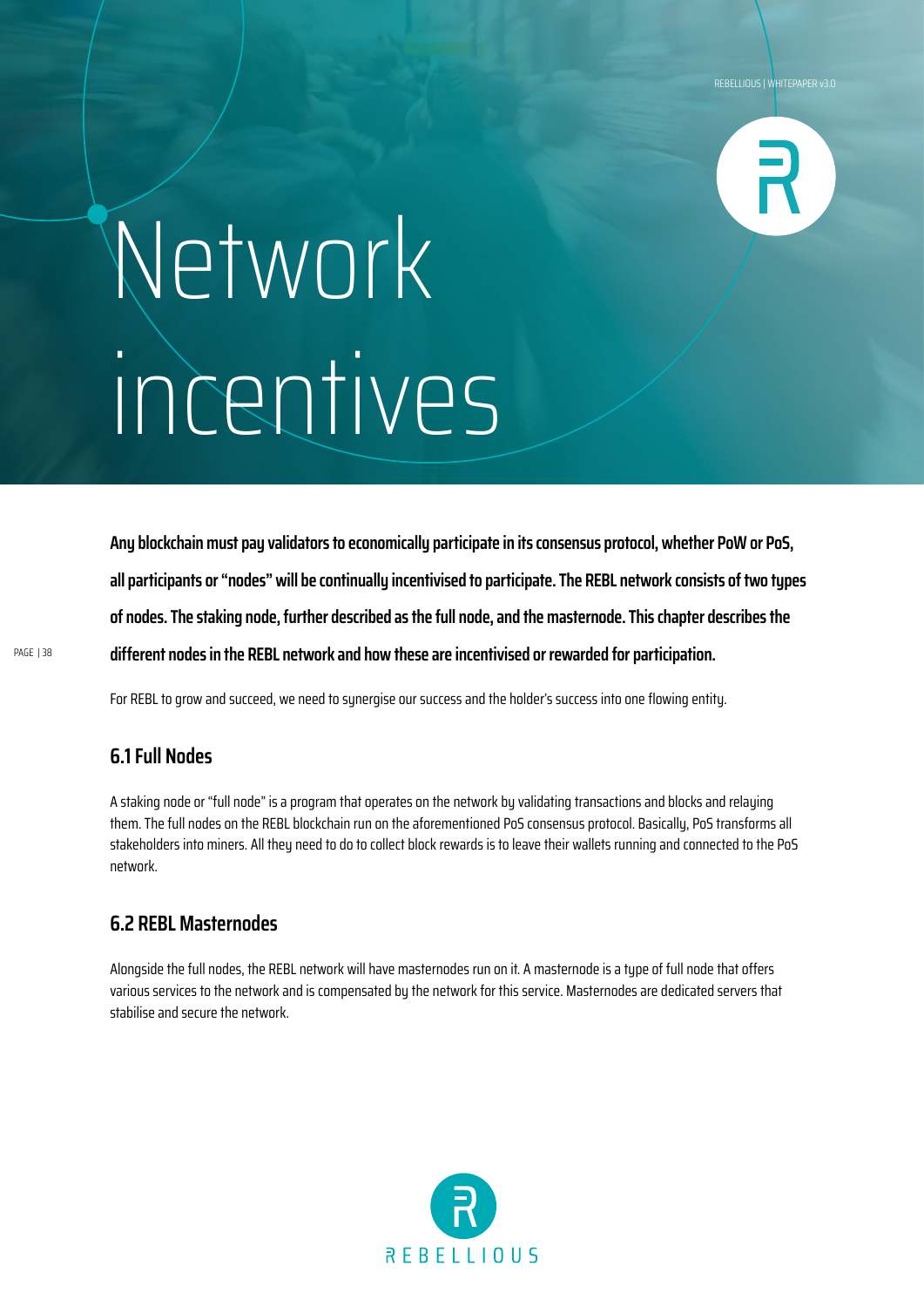![](_page_38_Picture_1.jpeg)

## Network incentives

### **6.2.1 Masternode functionalities**

Masternodes are an extension of the regular full nodes on the network. The masternodes offer extra functionality to the REBL network, and thus optionally provide all clients that add masternodes into their network these additional functionalities.

PAGE | 39

InstantSend is a feature of the REBL protocol that utilizes transaction locking and masternode consensus to facilitate instantaneous transactions on the REBL blockchain.

#### **6.2.2 Masternode requirements**

A masternode is a server with a full copy of the blockchain, which guarantees a certain minimum level of performance and functionality. The Masternodes can be run by anyone; however, there is an entry barrier in the form of collateral. The collateral never leaves the user's possession, it can be moved at any time, however doing so will disconnect the Masternode from the network. The 100.000 REBL collateral is used as a type of "trust" for the network. The collateral serves to prevent Sybil attacks on the network, whereby an attacker could create numerous masternodes and interfere with network operations. Nodes with so called "skin in the game" are therefore less likely to act maliciously. If the owner moves or spends the collateralised coins, the masternode disconnects and stops working. To run a Masternode, the following is required:

- Masternode collateral: 100.000 REBL
- A VPS or server to host the wallet 24/7
- A Dedicated IP address
- Storage space to save all blockchain data

![](_page_38_Picture_13.jpeg)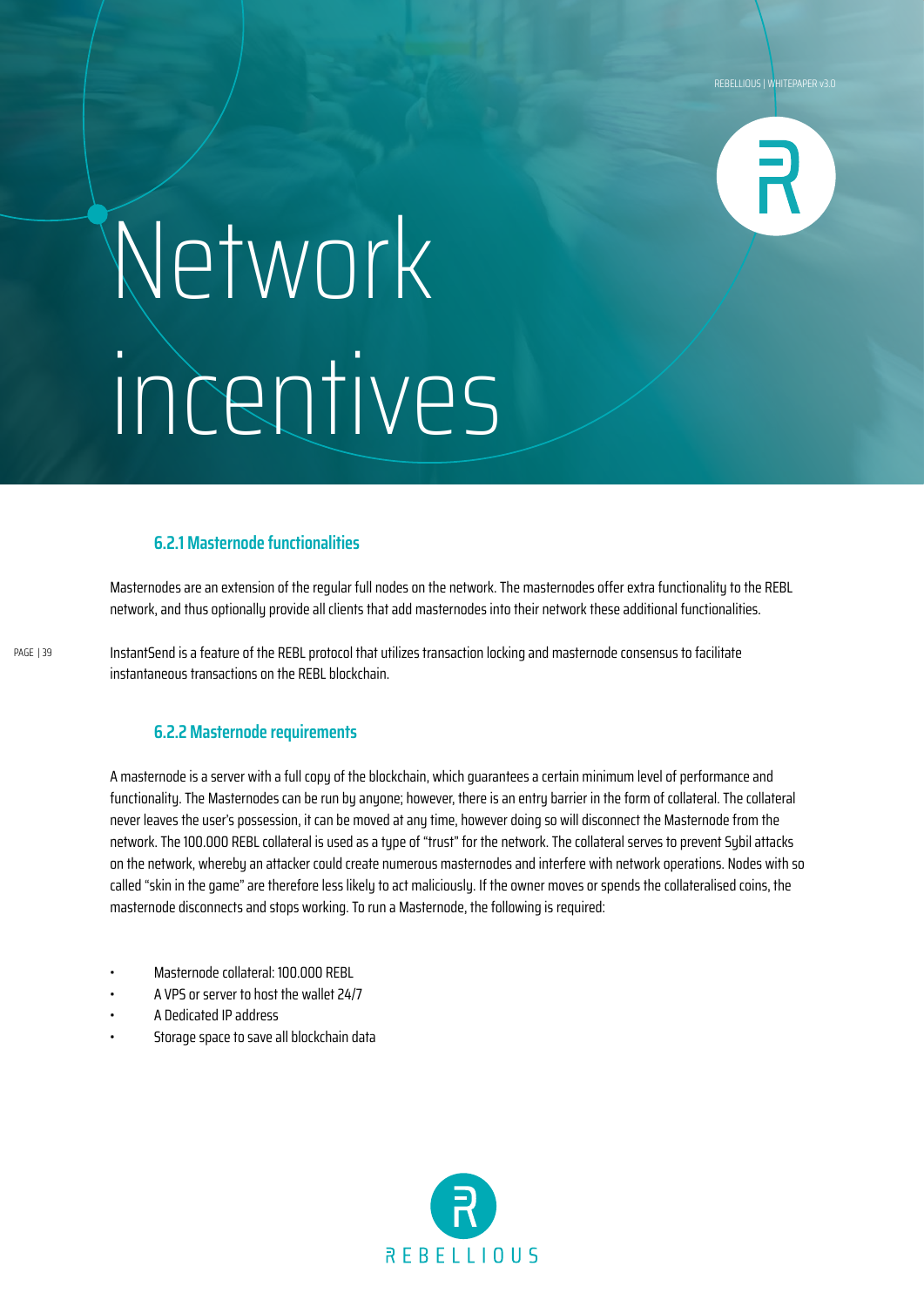![](_page_39_Picture_1.jpeg)

### Network incentives

### **6.3 Client Masternodes**

The most prominent feature of our ecosystem: REBL masternode holders can optionally add a masternode from each new client that implements masternodes. The client will provide the collateral, the REBL masternode holder runs the masternodes. The more clients REBL adds to the portfolio, the more masternodes a REBL masternode holder will add to their portfolio.

### **6.4 Block reward split**

The block reward, as well as any transaction fees, are allocated in a 60%/40% structure. This means for each block, 60% of the block reward allocates to a masternode, and 40% allocates to a full node.

### **6.5 PoS incentive structure**

The reward expectation for full nodes is dependent on multiple variables. REBL aims for each full node to receive an approximate 10% interest rate on a yearly basis. This calculation is dependent on the number of masternodes active in the network, as well as the number of full nodes active in the network. The model will be implemented with the structure mentioned above; however, it will be closely monitored and, if necessary, revised. This is done to create a healthy ecosystem in the long-run.

![](_page_39_Picture_10.jpeg)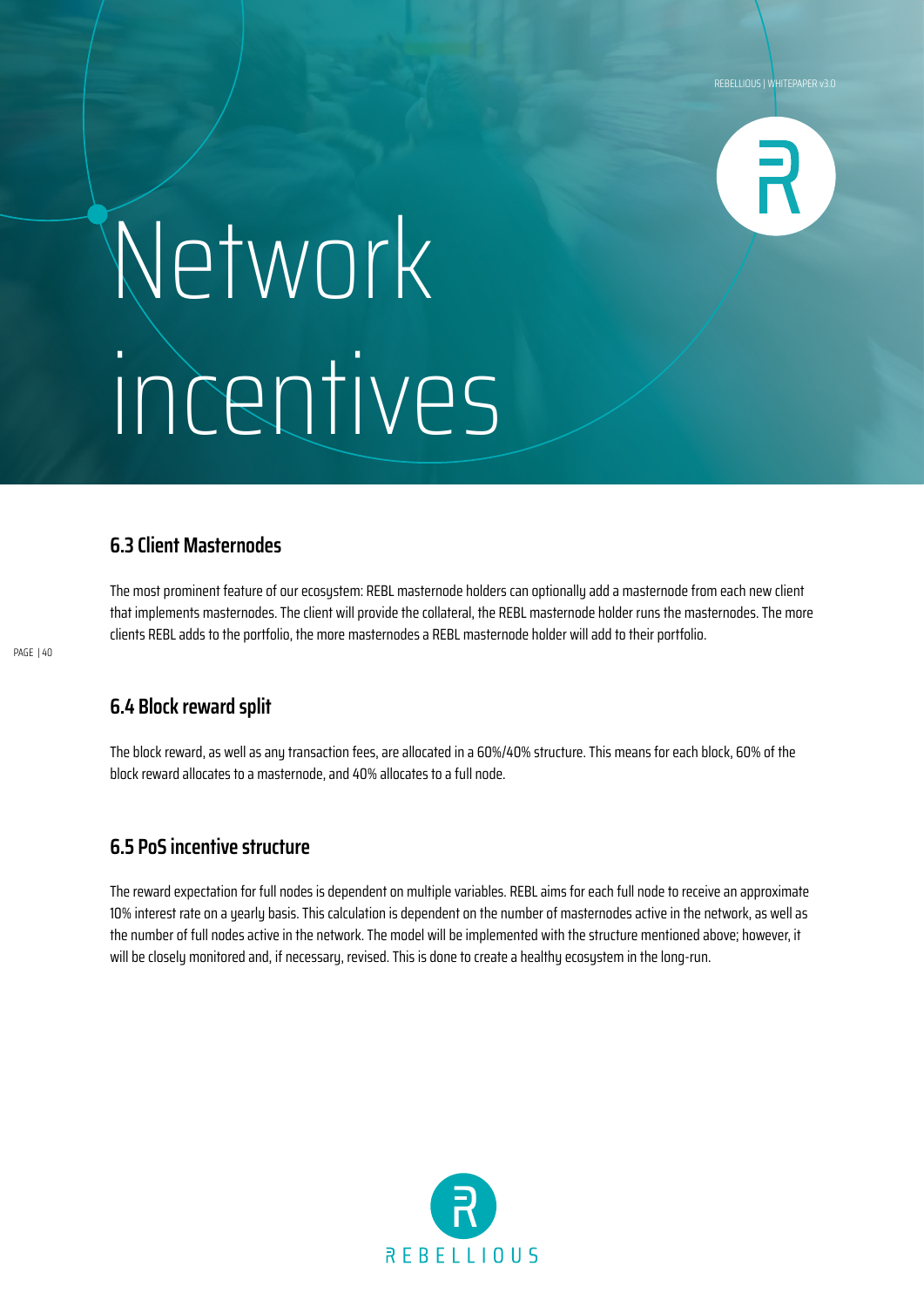![](_page_40_Picture_1.jpeg)

### Network incentives

### **6.6 Masternode incentive structure**

With each block that is created, 60% of the block reward is assigned to a masternode. The chances of you as a masternode receiving this reward depends on the number of masternodes active in the network. If, for example, 1000 masternodes are active at a given time, your chance of receiving the reward is 1 out of 1000, or 0.1%.

Theoretically, your ROI can be calculated given the number of masternodes active in the network. The table above shows this calculation. Depending on the number of clients you run nodes for and the number of masternodes you own, this reward can increase significantly.

![](_page_40_Picture_6.jpeg)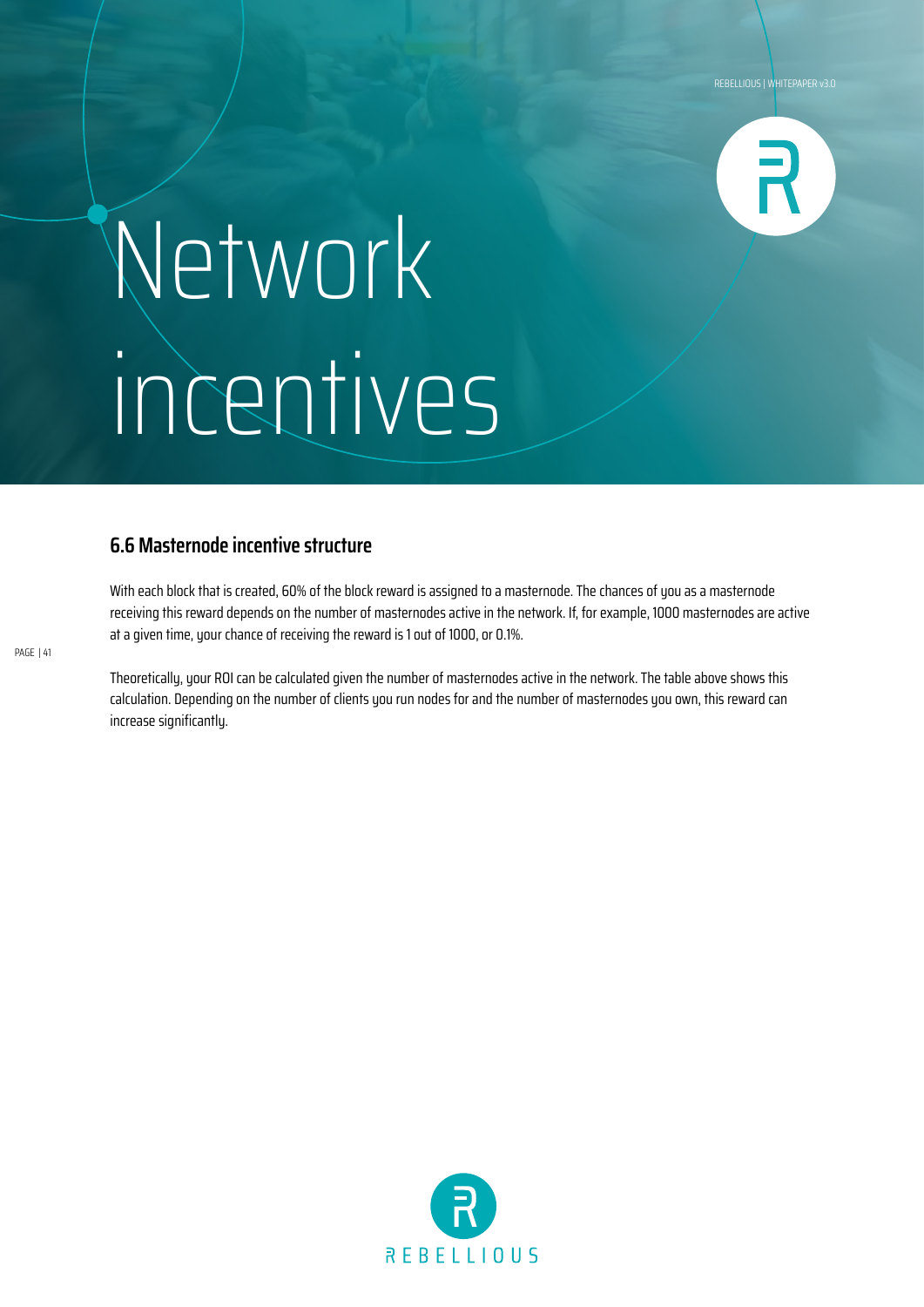![](_page_41_Figure_0.jpeg)

![](_page_41_Picture_1.jpeg)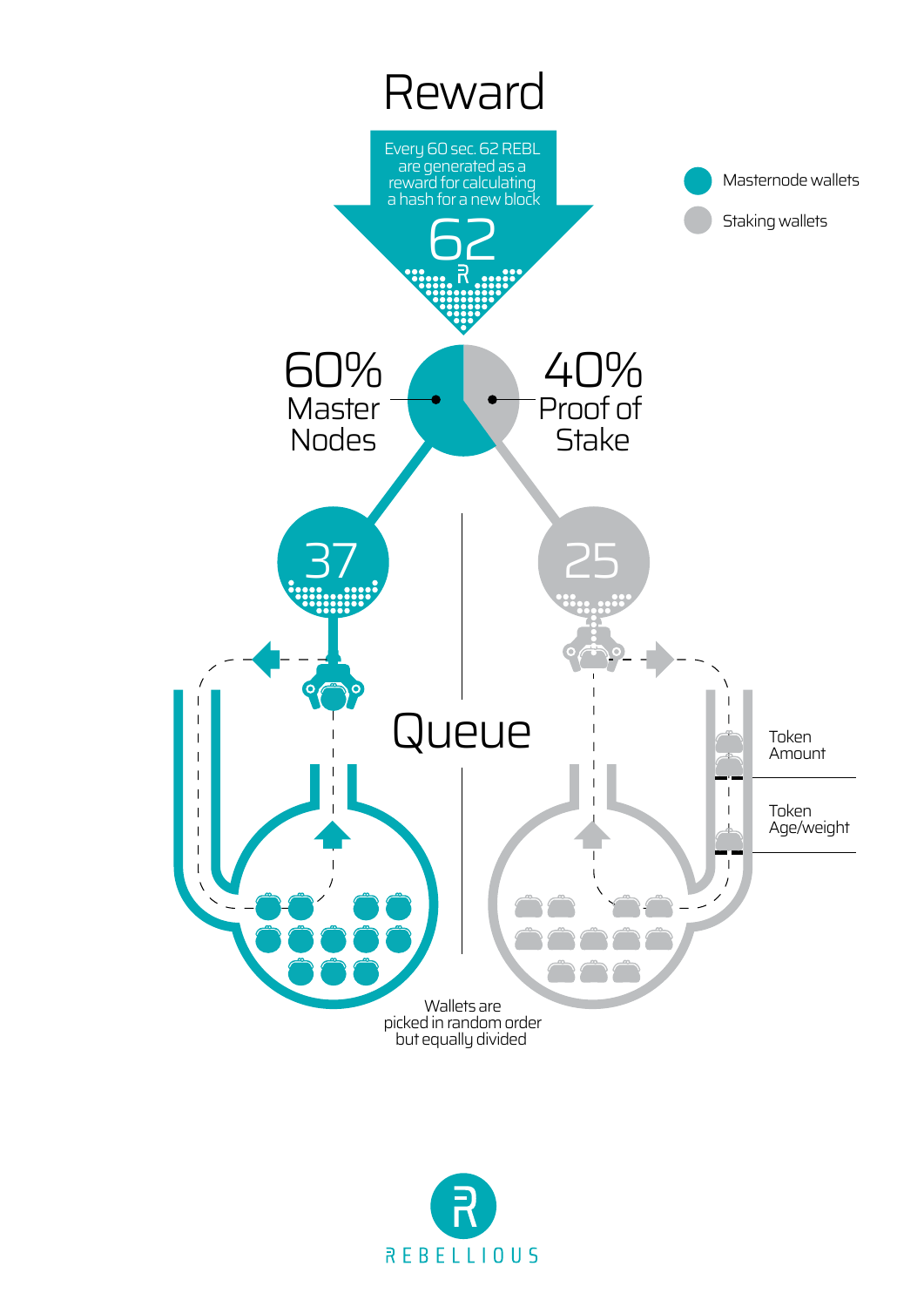![](_page_42_Picture_1.jpeg)

## The REBL ecosystem

**Chapter 6 described the incentive mechanism to provide a continuous healthy network with active nodes. This** 

**mechanism inevitably incurs some cost for the network. There are two ways to pay for this cost: inflation and circulation.**

To ensure the development phase has a stable foundation it will be fuelled by inflation. This essentially means that the economic incentive—the block rewards—for validators will consist of newly generated coins, hence inflation. This inflation model will decrease the inflation rate over time. The REBL coin supply will reach a maximum supply, and the generation of new coins stops. Thus, the inflation rate will decline and eventually go to zero.

To keep all nodes in the network incentivised there must be compensation for the diminishing block rewards. Partially by the increasing number of transactions on the network, thus increasing the fees per block as well. But mainly, the block rewards will be filled by the clients who fill the block rewards with fees for REBL's services as described in chapter 8.

![](_page_42_Picture_7.jpeg)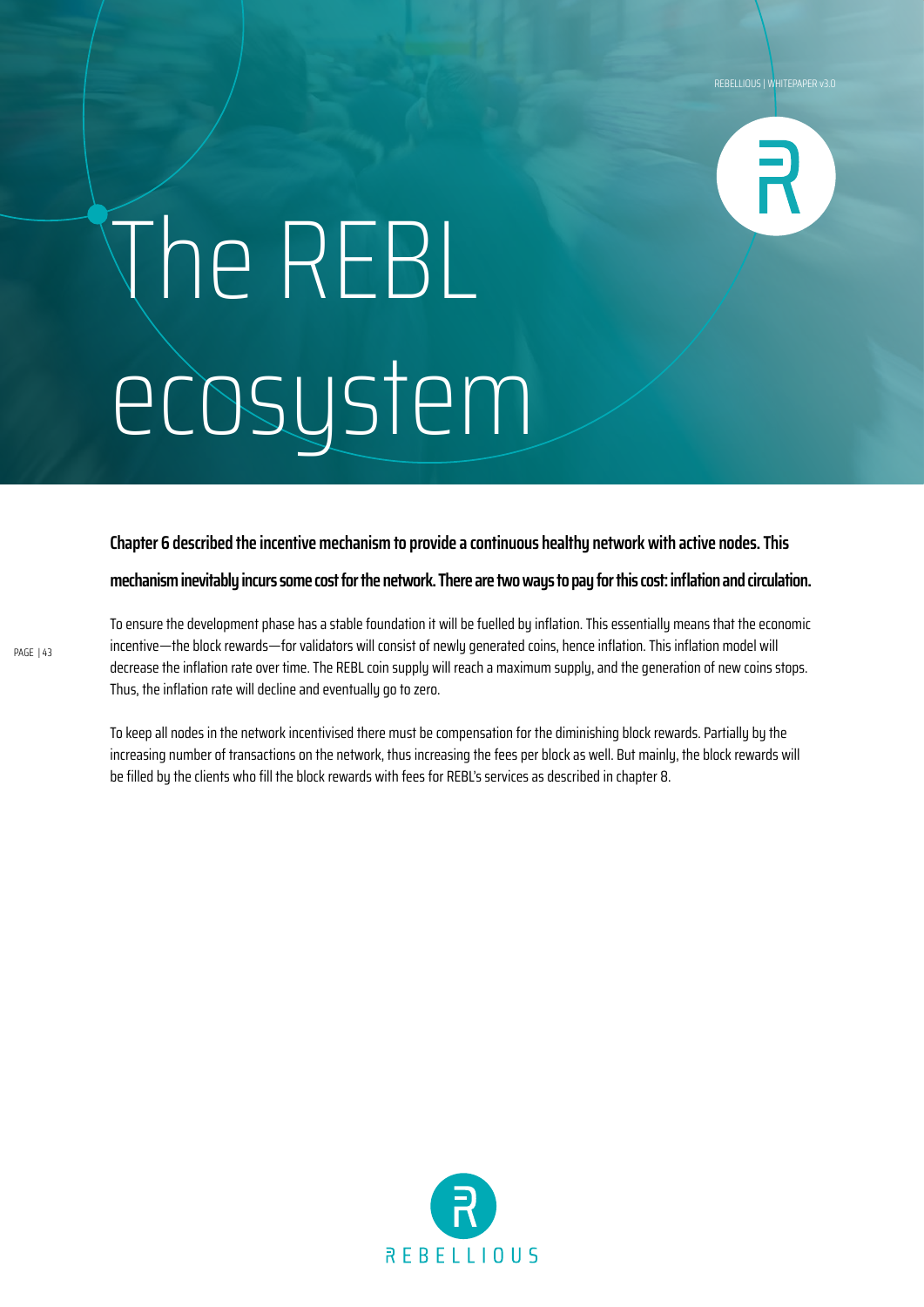![](_page_43_Picture_1.jpeg)

# The REBL ecosystem

### **7.1 Cryptocurrency coin—REBL**

The REBL token was initially launched as an ERC20 token on the Ethereum network. We are currently preparing the launch of our own native REBL blockchain, which is planned for Q4 2018.

The current ERC20 tokens will be swapped at a 1:1 ratio for REBL coins. The amount of coins that will be in circulation is as yet unknown\*. This is dependent on the conversion rate of the token swap. \*This section will be updated once the required data is available.

### **7.2 Coin utility**

PAGE | 44

The principal cryptocurrency of the REBL blockchain is the REBL coin. This is a utility coin that serves multiple functions in the network. It serves as the fuel for the blockchain as a digital currency; it is used for transaction fees and gas payments (i.e. smart-contract message processing fees). But it will also continually be used by our clients to serve the smart-fee system for all business applications.

More information on the business model and the smart-fee system can be found in chapter 8.

### **7.3 Coin distribution**

The coin distribution shows the circulating tokens that were airdropped to the community at the initial stage of the project. Furthermore, a divided reserve fund is displayed.

The current coin distribution is based on the ERC20 token. The coin distribution will be revised once the token swap is completed.

![](_page_43_Picture_12.jpeg)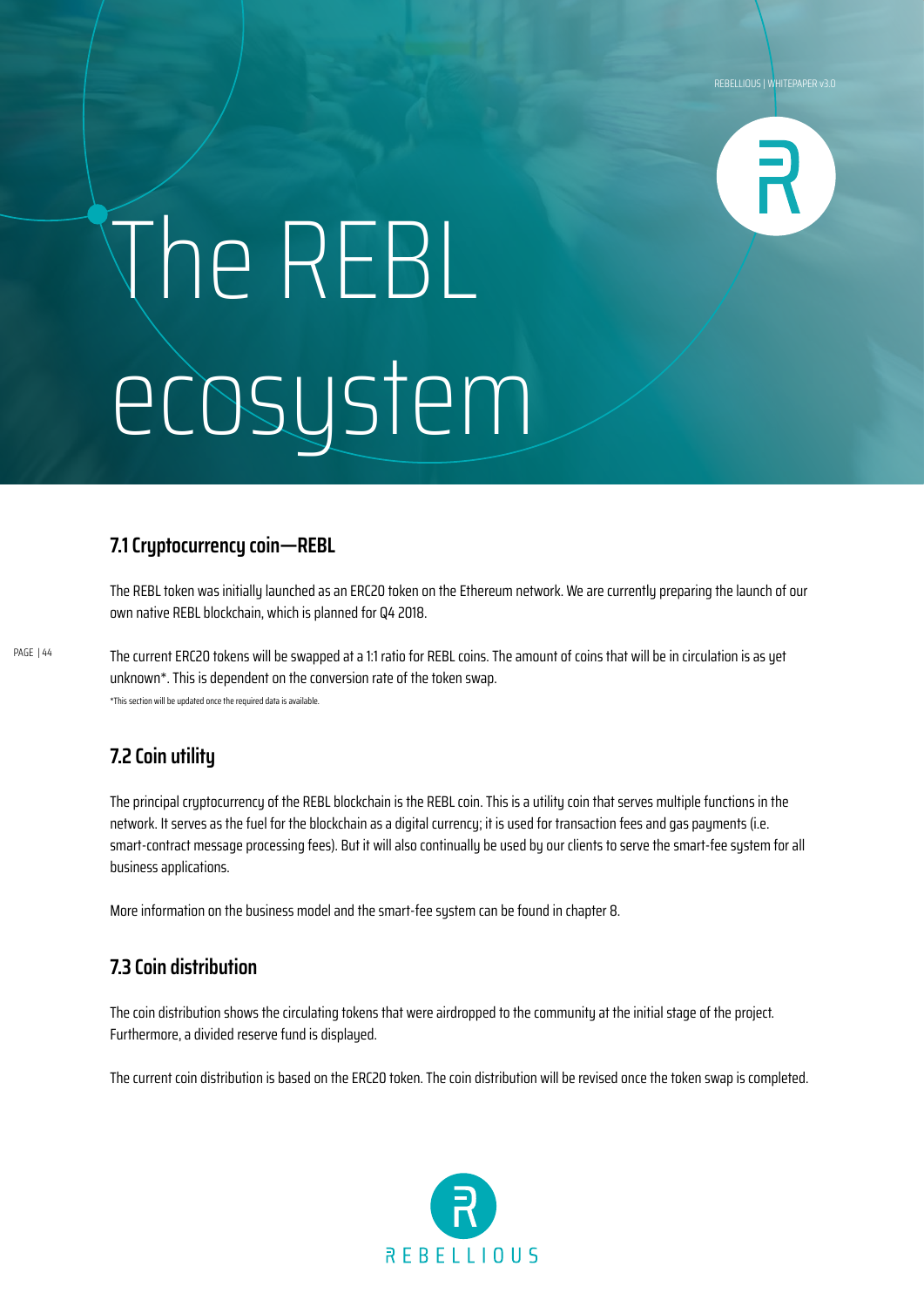![](_page_44_Picture_1.jpeg)

## The REBL ecosystem

After the tokens are swapped to the REBL blockchain, the coin distribution will provide a better insight of true circulation as a distinction can be made between coins in circulation and coins locked in masternodes.

PAGE | 45

### **165.000.000 tokens**

**50.000.000 tokens** 

have been airdropped to the community

- **50.000.000 tokens**  will be given as rewards to the community
- 3

4

2

will be used to pay external costs

**26.200.000 tokens**  are reserved for unexpected costs

**19.800.000 tokens**  5

will be reserved for the Rebellious team

![](_page_44_Picture_13.jpeg)

![](_page_44_Picture_14.jpeg)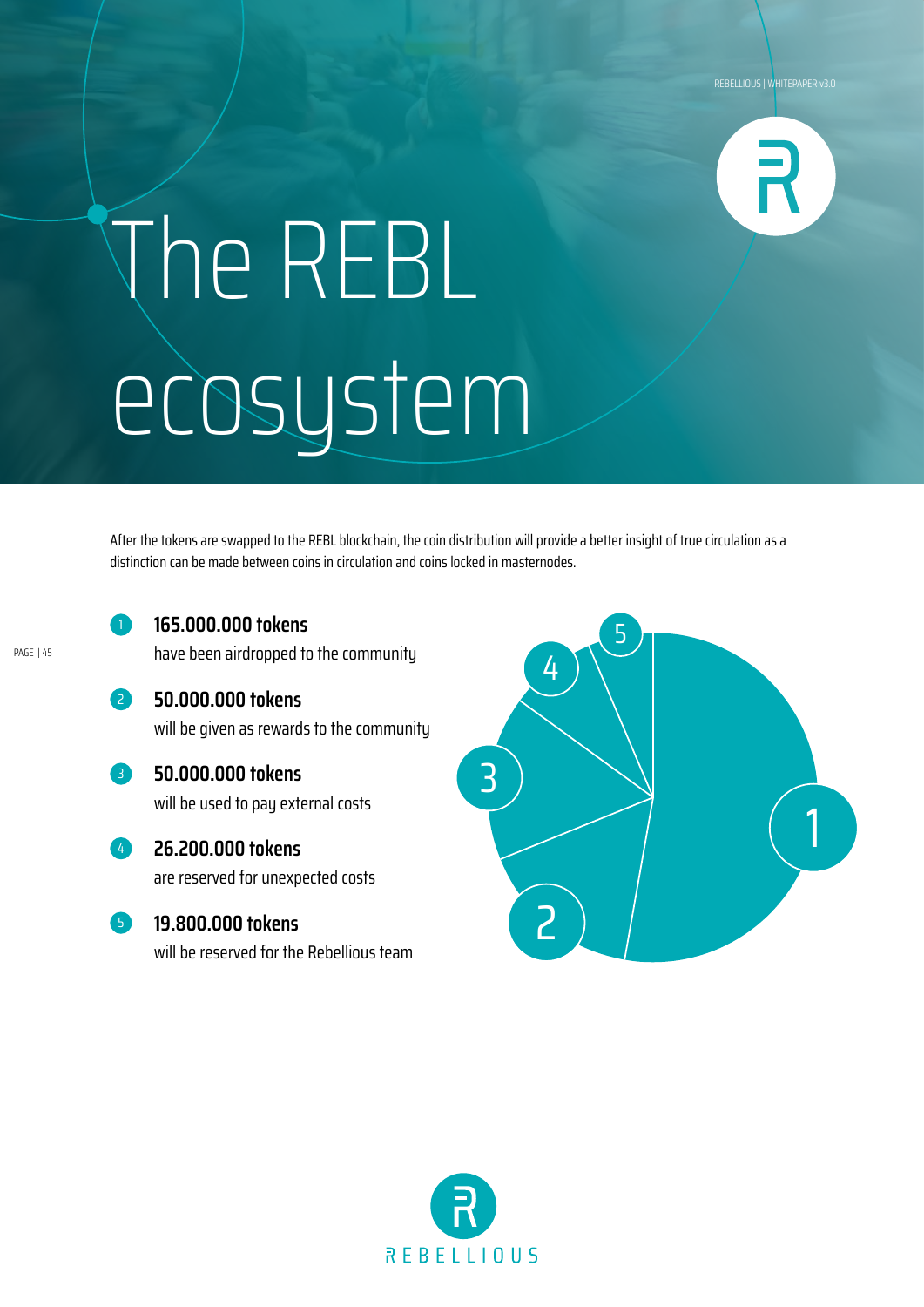![](_page_45_Picture_1.jpeg)

## The REBL ecosystem

### **7.4 Economic model—coin generation (inflation) vs fee model (circulation)**

At first, the distribution of this economic model will be rolled out in what we believe to be the most optimal way to create a stable network and have the reward system in balance. It is nearly impossible to develop a multi-year model like this with multiple unknown variables. Therefore, this model will be regularly revised on feedback loops.

![](_page_45_Figure_5.jpeg)

### **7.5 Reserve funds**

The reserve fund of REBL tokens will be swapped entirely to the REBL blockchain. These coins are and will be in full control of the REBL team. The team wants to state that it has no intention of ever selling off the reserve fund.

The reserve fund will be solely used for activities that serve the REBL project, e.g. community work, exchange listings, advisory services, etc. REBL will alwaus be transparent about these activities and will openly communicate with the community. The addresses of the funds will be communicated after the swap and can thus be easily monitored by the community.

![](_page_45_Picture_9.jpeg)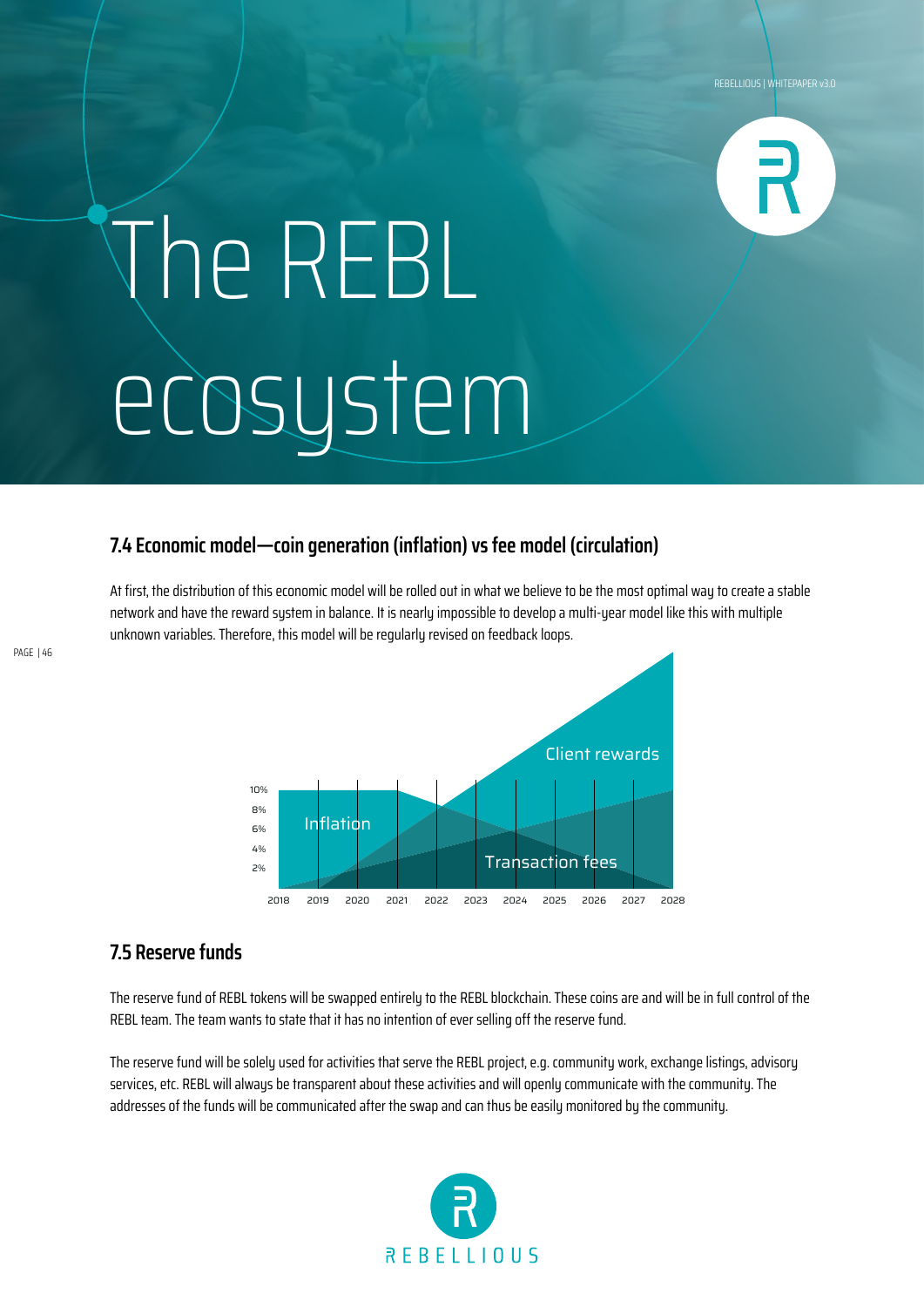![](_page_46_Picture_1.jpeg)

## Business model

**REBL's business model is close to a BaaS solution, Blockchain-as-a-Service. BaaS is an offering that allows customers to leverage cloud-based solutions to build, host, and use their own blockchain apps, smart contracts, and functions on the blockchain while REBL manages all the necessary tasks and activities to keep the infrastructure agile and operational.**

Individuals and businesses are increasingly willing to adapt to blockchain technology. However, the technical complexities and operational overhead involved in creating, configuring, and operating the blockchain and maintaining its infrastructure often act as deterrents to its mass adoption. [8]

Most BaaS solutions primarily offer developer platforms designed for developers to start their own development of blockchain applications. The implementation process still requires knowledge and understanding, and a lot of time and money to execute.

#### **REBL distinguishes itself in the market by offering a complete end-to-end serviced solution.**

The REBL business model is designed to actively stimulate coin circulation, and thus create ongoing demand and utility for the REBL coin. The earnings model will be separate from the token value. REBL is a business with an earnings model that will not be affected by market price fluctuations.

The business model runs on a smart-fee system entirely fuelled by the REBL coin executed by smart contracts. The smart-fee system is divided into a few different categories considered revenue streams for REBL.

![](_page_46_Picture_9.jpeg)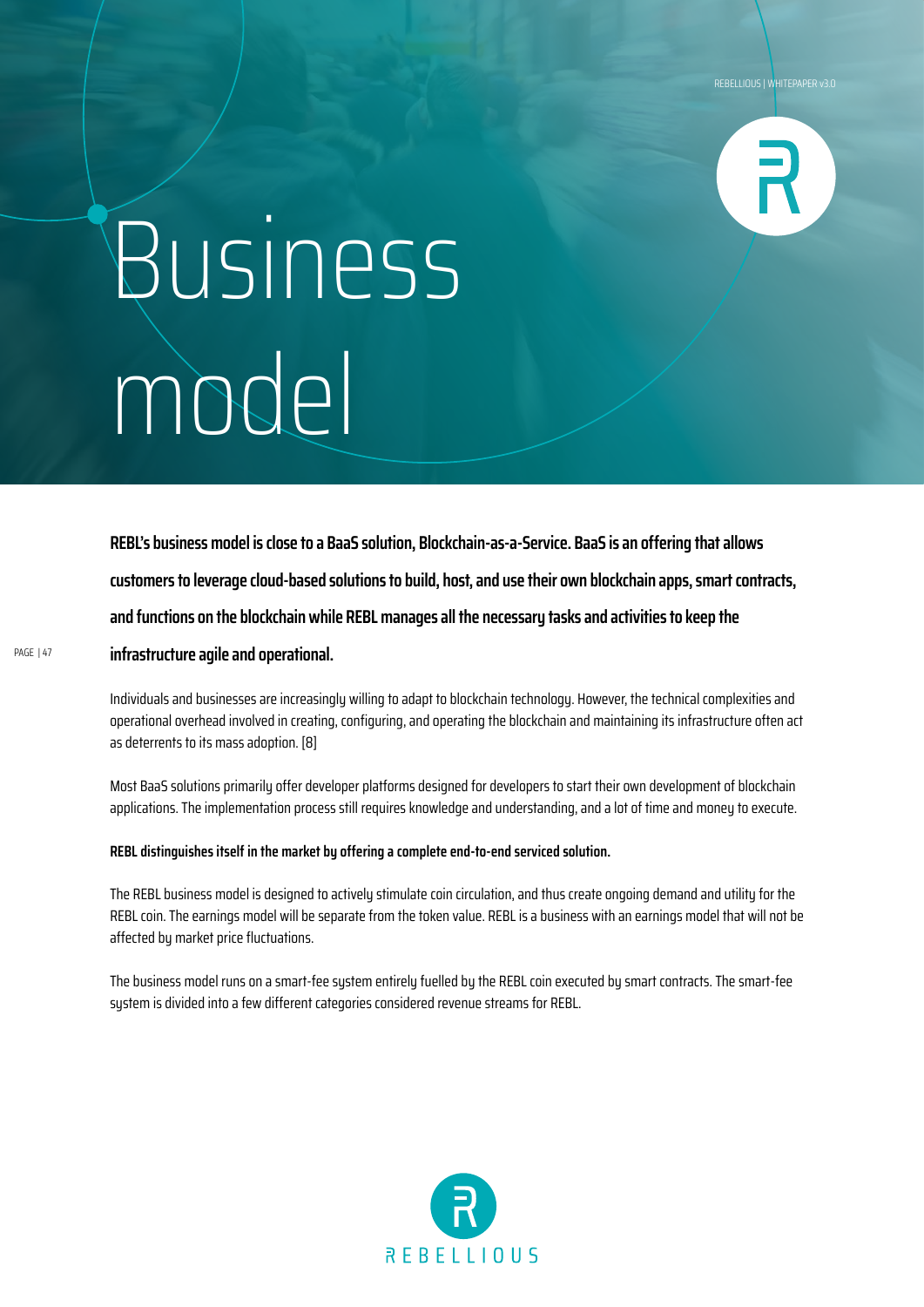![](_page_47_Picture_1.jpeg)

## Business model

### **8.1 Product fee**

We consider the plug and play customisable blockchain as the core "product" in the model. Our clients will initially pay a standard fee for the blockchain (+ tools) development and customisation. Furthermore, via our end-to-end service, REBL can be actively involved in the implementation process. This starts with use case development up until mainnet release and will continually remain a service.

### **8.2 Client blockchain audit fee**

For a client chain that runs in a private environment, the nodes in the REBL network can validate blocks in a structured sustem, and thus function as an audit for the client chains. These blocks will be added to the REBL blockchain algorithm. The client is required to pay audit fees for this service.

In practice, the client will buy REBL coins from the open market and use these to fill up the block rewards for the blocks that are inserted into the REBL blockchain.

As one of our customers, you will have an independent and decentralised notary in all REBL holdings. The purpose of REBL coins is clear and concise in our model; the more customers attracted, the more widespread the use of the REBL cryptocurrency will become. So, as our customer, you will pay a notary fee, something we refer to as the "audit fee". Demand and volume are all accounted for in our market-leading business model.

### **8.3 Service fee**

The service fee is a periodical fee for infrastructural maintenance and performance-related services. In other words, REBL provides aftercare once the blockchain is fully functional. Some key activities to consider are for example consultancy, support, maintenance, performance, and security.

![](_page_47_Picture_11.jpeg)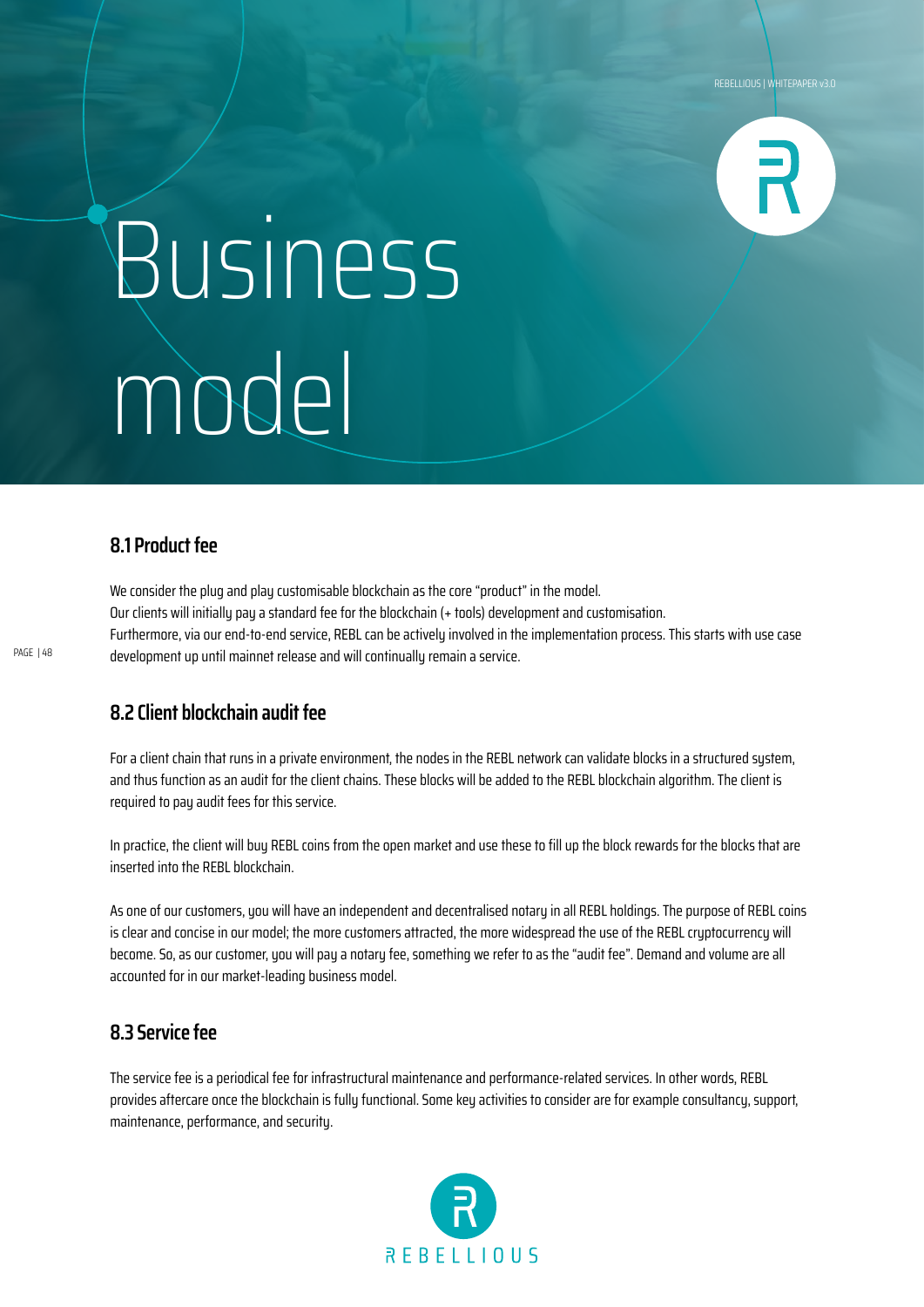![](_page_48_Picture_1.jpeg)

## REBL Labs

**REBL Labs is a side project that is focused on developing products that support the community. The current primary focus for REBL Labs is enhancing the usability of blockchain-related products. REBL wants to stimulate mainstream cryptocurrency adoption, and ease of use is one of the most significant drawbacks at present.**

The first project that is currently in development is the Multi-Wallet, a user-friendly multi-cryptocurrency wallet.

One of the features of the Multi-Wallet will be the automatic convert function. This will interact with smart contracts to perform simple token swaps within the wallet. An easy and safe option to convert your tokens.

We encourage our community to contact us with ideas and suggestions. Contact us via dev@rebellious.io.

![](_page_48_Picture_7.jpeg)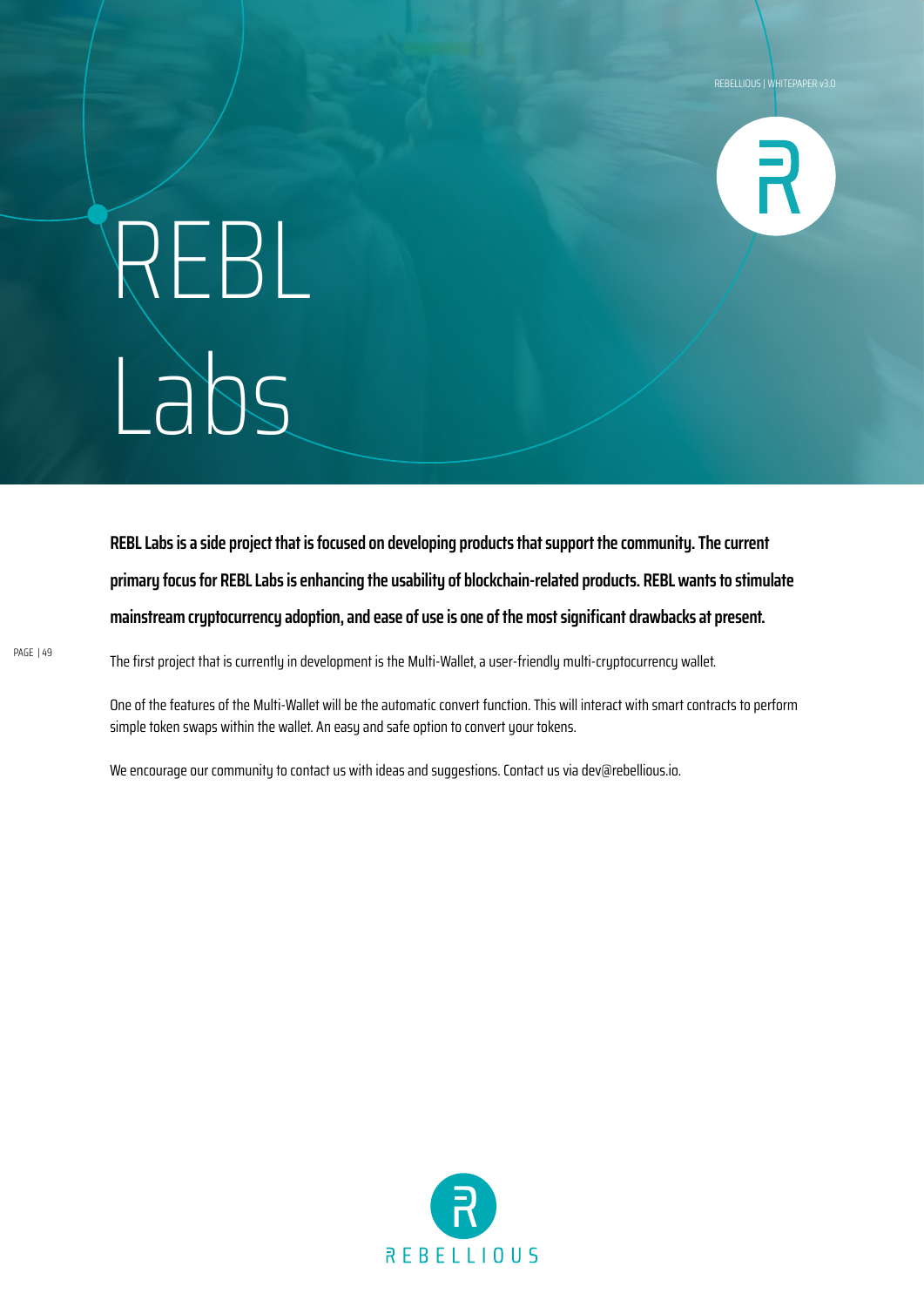![](_page_49_Picture_1.jpeg)

## Marketing approach

### **10.1 Brand vision: defining REBL as a Blockchain-as-a-Service company.**

With the recent explosion of software-based companies in general, one should not forget that blockchain can and will be offered as a service by REBL. Hence, we're a BaaS company. This is an integral part of our identity.

### **10.2 Use case development/product to market fit**

In the following months, we'll be working toward educating the market about the possibilities of the blockchain. The most important aspect of this is to convince end clients that REBL is a viable business solution that can be applied over a broad field of operations, relating to a company's tech infrastructure having a transactional nature. Clients can set up various token platform incentivisation mechanisms with the benefits of usage in mind.

A short list of examples of use cases, this list is of course not exhaustive:

Custom Event Tokens as a Payment Solution—fraud resistance and customer experience

Festivals or events which incorporate tokens as a payment method often encounter two main problems for the user: waiting time to receive the tokens and the exclusivity of the token — only letting it be swappable at that specific event. With events setting up their own tokens, they'll be able to get more insight into their transactional data compared to issuing traditional tokens, which are also not always subject to refund.

The Loualtu Market—cost savings and faster incentivisation structure

Creating a loyalty-focused application offers versatility, as it allows you to reward customers before purchasing a product, as well as giving you insight into your promotional campaign. Most importantly, it prevents overspend on your loyalty campaign.

![](_page_49_Picture_12.jpeg)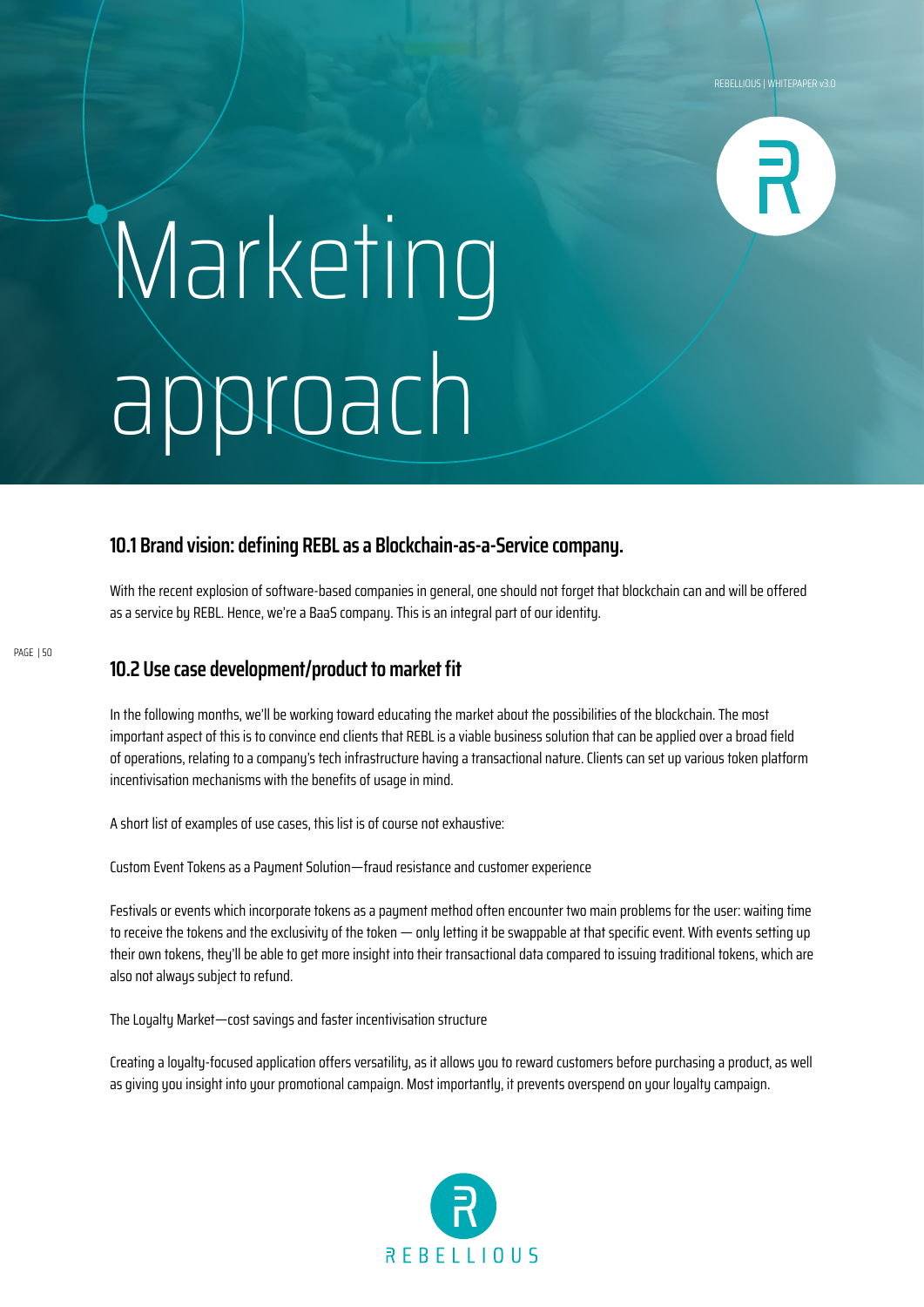![](_page_50_Picture_1.jpeg)

## Marketing approach

### **10.3 Marketing Strategy**

PAGE | 51

REBL will expand in the following efforts to maintain REBL's exposure, and these efforts will be supported continuously. General marketing efforts: advertising, sponsorships, promotions and events. Community building/brand engagement: content production, community building, maintenance and expansion. Market making: Creating demand, availability on exchanges, liquidity

**10.3.1 Sponsorships**

The goals of sponsorships are as follows:

To increase brand awareness To strengthen brand image To show good citizenship To add value to a product To increase sales To reach a specific target audience

We believe that having our name present on major events will help with contributing toward becoming a global brand. We've started small with community-initiated initiatives, and we'd like to continue developing our brand image.

Our primary goal for sponsorship marketing also consists of creating strategic synergies, which in turn will help our target audience become associated with both the sponsored brand and our own brand. Since we're engaging with many young tech enthusiasts, we'll most likely be present at events visited by these people.

![](_page_50_Picture_10.jpeg)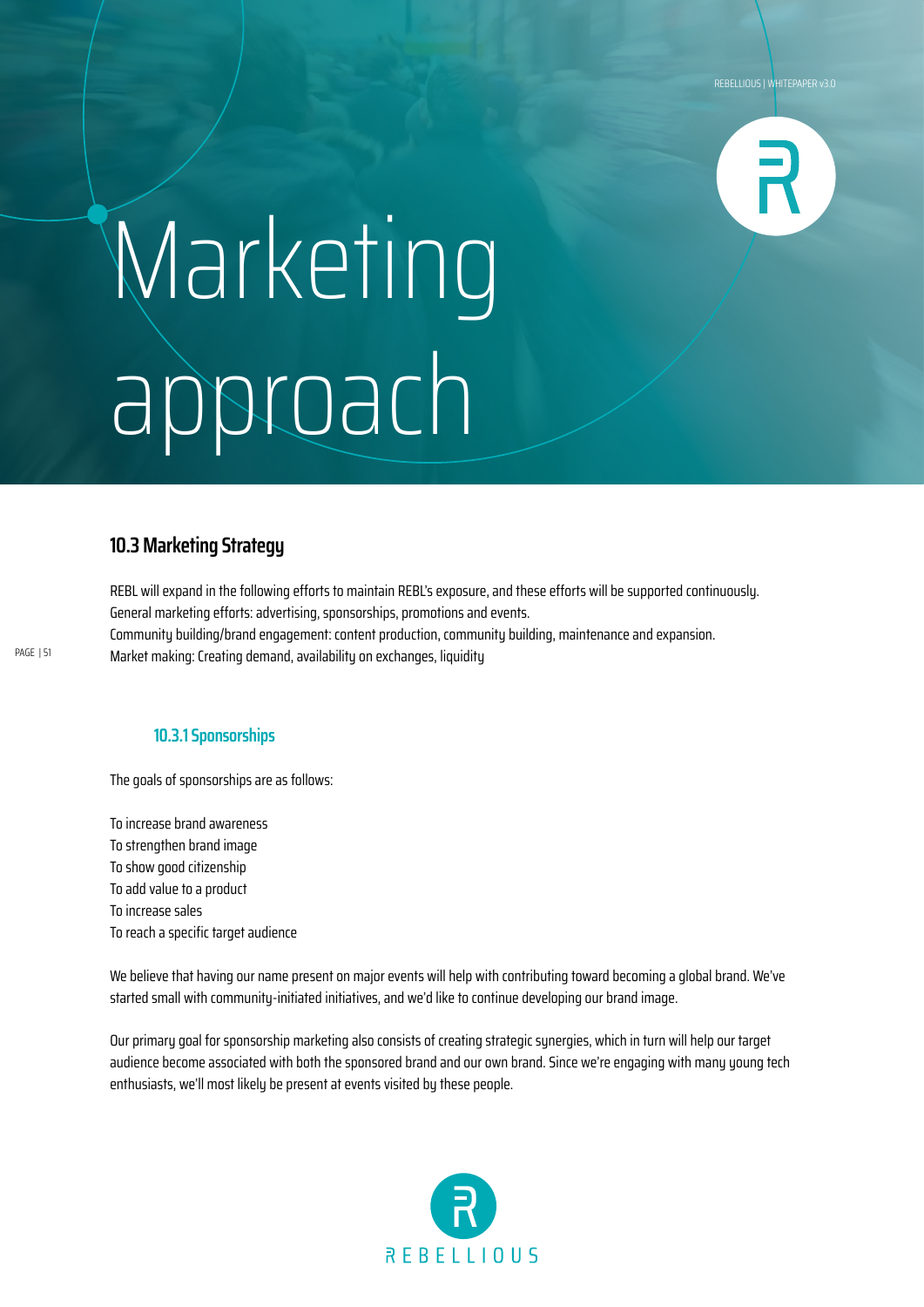![](_page_51_Picture_1.jpeg)

## Marketing approach

### **10.3.2 Promotions and events**

Blockchain and cruptocurrency events at which enthusiasts and professionals come together will be an important catalyst for getting the REBL brand known across the globe.

PAGE | 52

#### **10.3.3 Collaborations**

The importance of collaborating with like-minded projects is as crucial as getting our customer base growing steadily, meaning it is very likely you'll see us featured among other leading cryptocurrency projects.

![](_page_51_Picture_8.jpeg)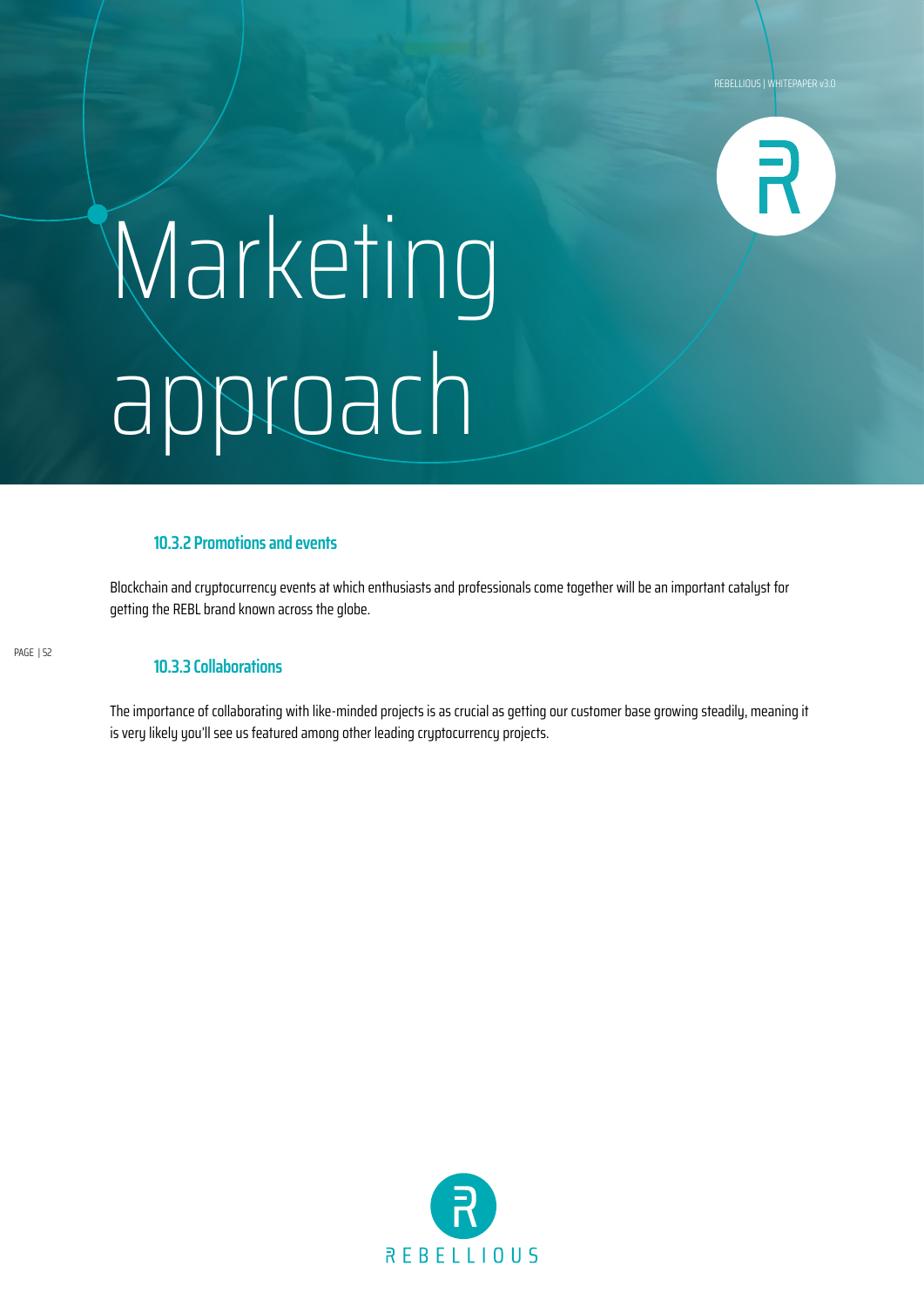# Development roadmap

### **Q1 2018**

PAGE | 53

### **Q2 2018**

- 
- 

### **Q3 <sup>2018</sup>**

- Listing on IDEX
- Listing on Ethershift

• Listing Bit-Z • Wallet 0.02 • Whitepaper 2.0 • Token Burn • Rebranding

• Closed beta testnet release

• Listing on Upcoin

• Alpha testing REBL Blockchain • Wallet 0.04 Trezor wallet support

• Whitepaper 3.0

### **Q4 <sup>2018</sup>**

- 
- Launch mainnet REBL blockchain
- Token swap
- Blockchain wallet release masternodes included

Ledger wallet support

• Expected go-live of Shardax and listing of REBL

![](_page_52_Picture_20.jpeg)

### **Q1 2019**

- Multiwallet integrates ERC20 functionalities
	- Expected go-live of Eterbase and listing of REBL

**Q2 <sup>2019</sup>**

• Business Dashboard and blockchain business tools • IOS and Android Mobile wallets

### **Q3 <sup>2019</sup>**

• Hardware development – Point of sale solutions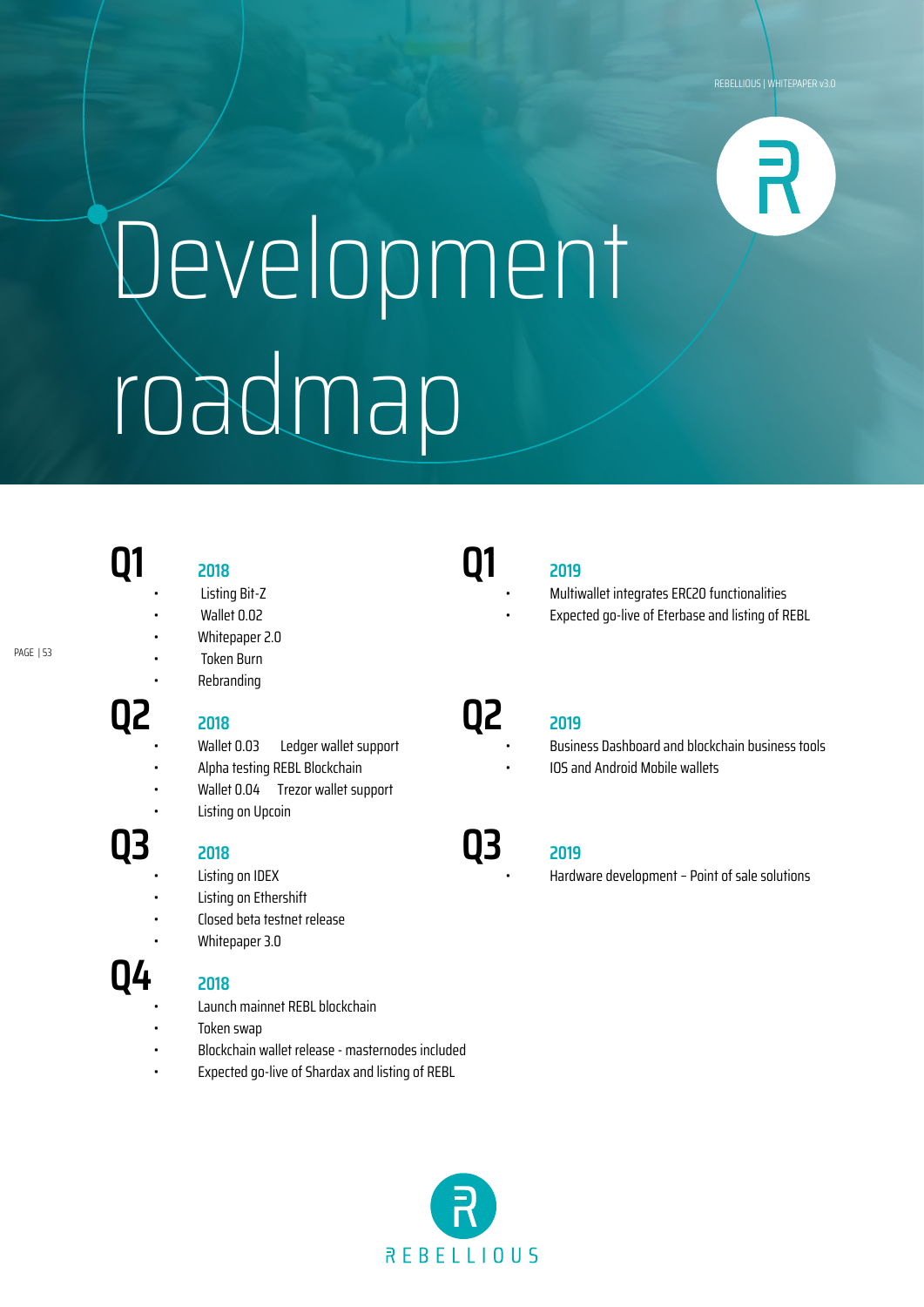# Community and involvement

**The REBL project is led by a group of true crypto enthusiasts who intended to build a cryptocurrency platform driven by the community. The REBL core team consists of 16 members, each of whom shares a common background in the e-commerce space. A diverse collaboration of individuals with varying disciplines, the team can be divided into 4 categories but operates as a flat organisation.**

**The technology team:**

Consists of 6 senior developers with a background in web, app, and blockchain development.

#### **The marketing & communications team:**

Consists of 6 employees. All blockchain enthusiasts with former experience in e-commerce and a background in marketing & communications, graphic design, and content creation.

#### **The community management team:**

Consists of 4 core members who manage the community and the community moderators.

REBL has a strong social media presence. While Twitter is our main announcement channel, we are also present on FaceBook, CryptoCompare, Youtube, VKontakte, Reddit, BitCoinGarden, Medium and Github.

Furthermore, we have 14 active Telegram channels with over 35 moderators in 13 languages. Twitter and Telegram are our main channels due to their ease of interaction. GitHub will be our code repository and medium will be used to post our blogs.

At REBL we have acknowledged that having an active, involved community is the key to success. REBL started unorthodox by building a community first. Hence, we believe that these initiatives give us an advantage. It is also known that to make crypto successful, one should have a substantial user base to make it a considerable part of the tech landscape.

![](_page_53_Picture_12.jpeg)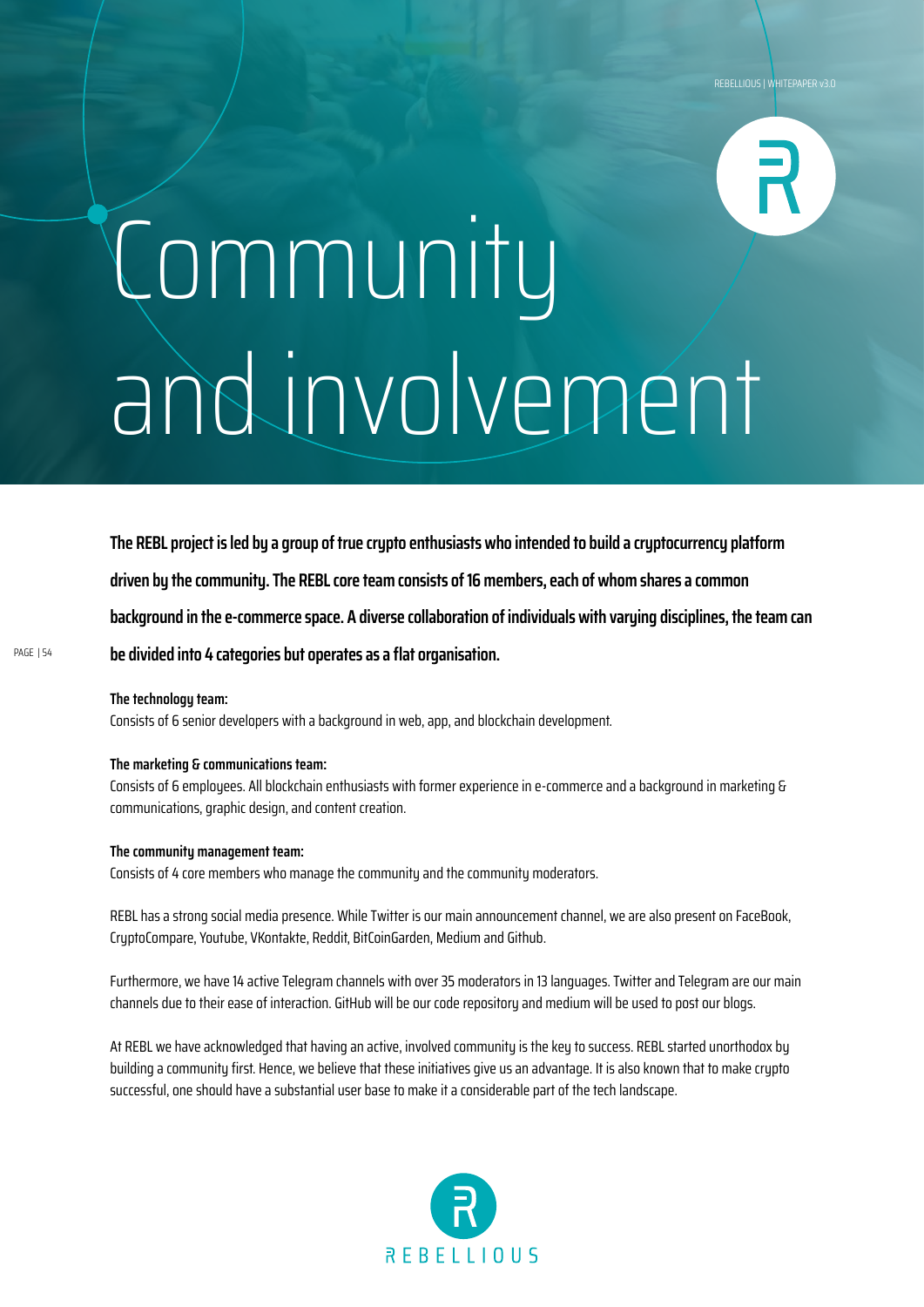# Community and involvement

We have dedicated community telegram channels, REBL offers the following language palettes:

| <b>English</b> | Russian              | Japanese      | Dutch    | French          |
|----------------|----------------------|---------------|----------|-----------------|
| German         | Turkish              | Portuguese    | Arabic   | <b>Filipino</b> |
| Spanish        | <b>Balkan Region</b> | <b>Hebrew</b> | Romanian |                 |

Every community has a native community admin present to give you a local vibe. With the factors that a community should identify with oneself and have a somewhat local feel, we're confident that this strategy is an excellent approach.

For an up-to-date list of our Telegram groups, see https://www.rebellious.io/community/

**FaceBook**: https://www.facebook.com/RebelliousCoin **CryptoCompare**: https://www.cryptocompare.com/coins/rebl/influence/BTC **BitCoinGarden**: https://bitcoingarden.org/forum/index.php?topic=24090.0 **Youtube**: https://www.youtube.com/RebelliousCoin **VKontakte**: https://vk.com/rebelliouscoin **Reddit**: https://www.reddit.com/r/RebelliousCoin **Medium**: https://medium.com/@REBLCoin **GitHub**: https://github.com/RebelliousToken

![](_page_54_Picture_8.jpeg)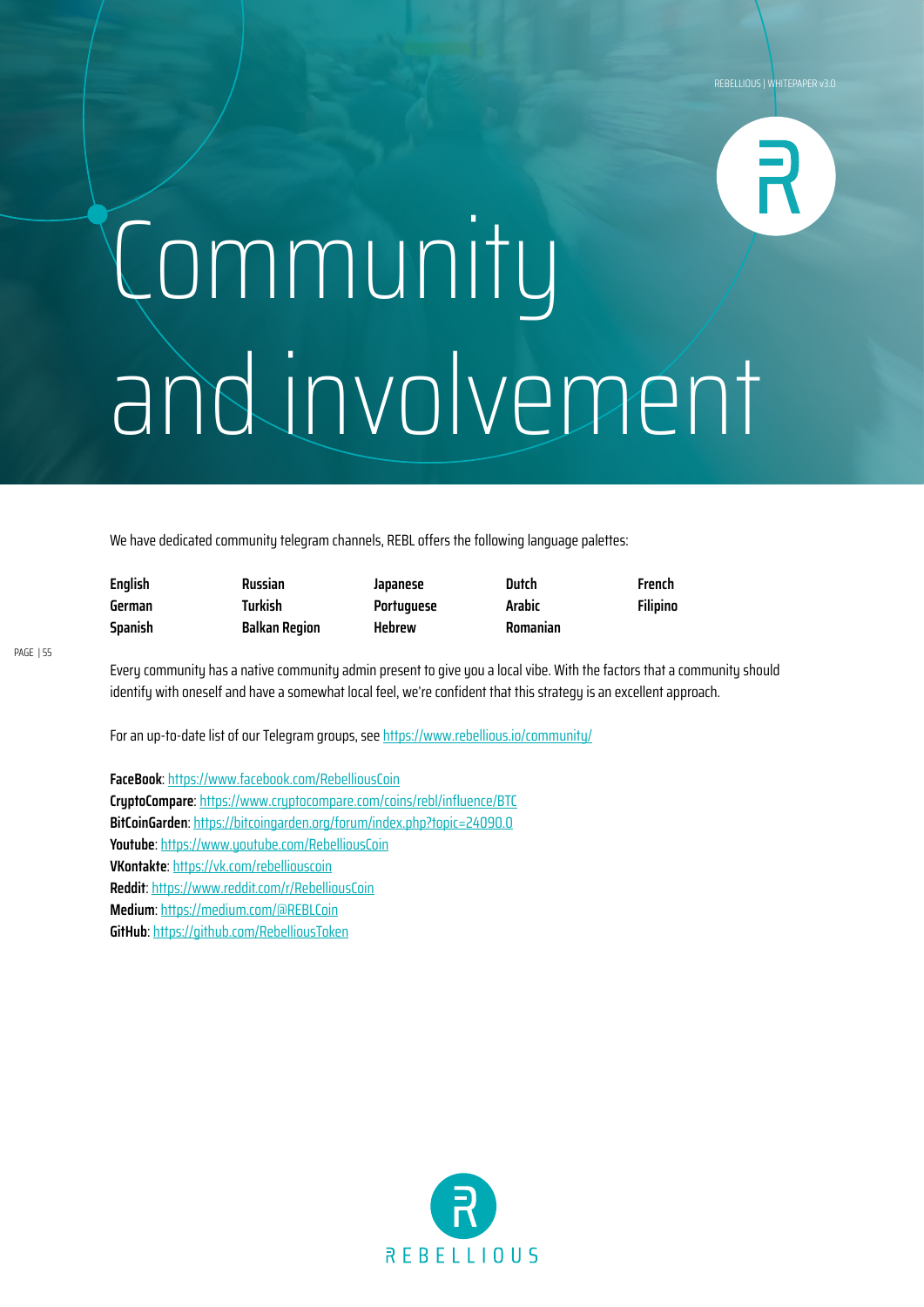## Bibliography / Reference

- [1] Satoshi Nakamoto (2008) Bitcoin: A peer-to-peer electronic cash system. Retrieved from: https://bitcoin.org/bitcoin.pdf
- [2] Pavel Vasin (2014). Blackcoin Proof-of-Stake protocol. Retrieved from: https://blackcoin.co/blackcoin-pos-protocol-v2-whitepaper.pdf
- [3] Vitalik Buterin (2015). On public and private blockchains. Retrieved from: https://blog.ethereum.org/2015/08/07/on-public-and-private-blockchains/
- [4] Nicolas T. Courtois. On the longest chain rule and programmed self-destruction of cryptocurrencies, 2014.
- [5] Bitfury Group in collaboration with Jeff Garzik. Public versus Private Blockchains Part 1: Permissioned Blockchains. https://bitfury.com/content/downloads/public-vs-private-pt1-1.pdf
- [6] Bitfury Group in collaboration with Jeff Garzik. Public versus Private Blockchains Part 2: Permissionless Blockchains https://bitfury.com/content/downloads/public-vs-private-pt2-1.pdf
- [7] Nebulas team (2018). Nebulas Technical White Paper The value-based blockchain operating system and search engine https://nebulas.io/docs/NebulasTechnicalWhitepaper.pdf
- [8] Investopedia on Blockchain-as-a-Service https://www.investopedia.com/terms/b/blockchainasaservice-baas.asp
- [9] Dr Gideon Greenspan. MultiChain Private Blockchain White Paper. https://www.multichain.com/download/MultiChain-White-Paper.pdf
- [10] Jordan Earls. On Proof of Stake mining. http://earlz.net/view/2017/03/24/1901/proof-of-stake-mining-how-it-actually-works

![](_page_55_Picture_12.jpeg)

PAGE | 56